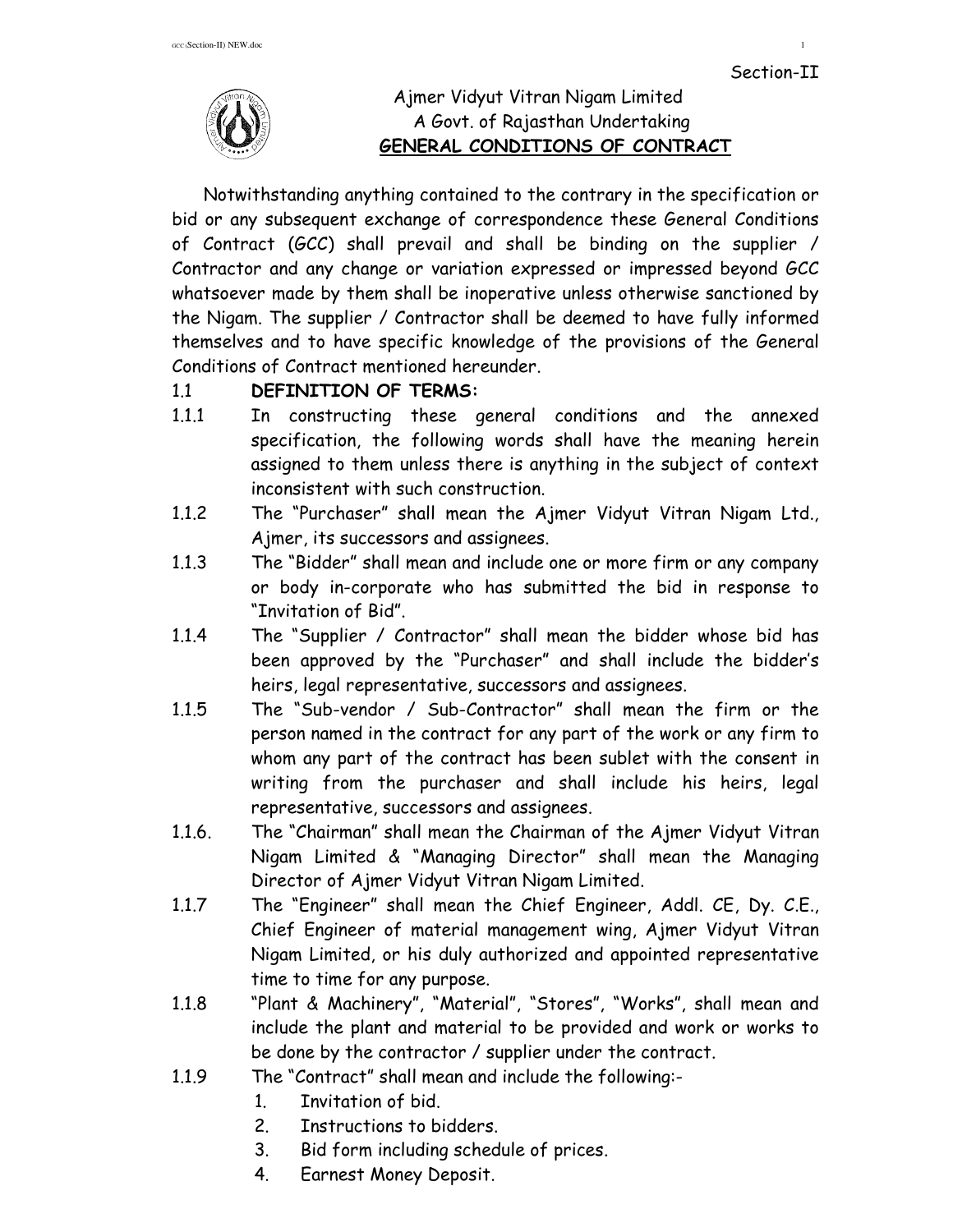- 5. Letter of Intent/Acceptance and its acknowledgement.
- 6. Performance Bank Guarantee.
- 7. Formal Purchase / Work Order.
- 8. Guaranteed Technical Particulars.
- 9. General Conditions of Contract.
- 10. Special Instructions.
- 11. Site Conditions.
- 12. Specification, specific conditions, schedules and drawings.
- 13. Addenda which may hereafter be issued by the purchaser to the contractor / supplier in the form of letter and covering letters and schedule of prices as agreed between the contractor / supplier and the purchaser.
- 14. The contracts to be entered into under clause 1.6 of these General Conditions.
- 1.1.10 The "Specification" shall mean the specification, specific conditions annexed to the General Conditions, the contract and the schedule thereto, if any.
- 1.1.11 The "Month" shall mean, English calendar month i.e. period of 30 days and "Week" shall mean a period of 7 days.
- 1.1.12 The "Site" shall mean the place or places named in the contract and include, wherever applicable, the lands and buildings upon or in which the works are to be executed.
- 1 .1 .13 The "Place of delivery" shall mean the destination at which the contractor / supplier is responsible to deliver the materials at the contract price.
- 1 .1 .14 The "Test of Completion" shall mean such tests prescribed in the contract to be made by the contractor / supplier before the plant & machinery / material is taken-over by the purchaser as per these General Conditions.
- 1 .1 .15 "Commissioning" shall mean the satisfactory installation and operation of the plant & machinery or equipment in after all necessary initial checks, adjustments, trials, cleaning and assembly required at site (if any), have been completed and the plant has been in continuous and un-restricted commercial use specified for at least thirty (30) days or as prescribed otherwise.
- 1 .1 .16 "Commercial Use" shall mean that use of plant & machinery / equipments / material as contemplated in purchase order.
- 1.1.17 "Letter of Intent/Acceptance" shall mean the purchasers letter conveying his acceptance of the bid subject to such revision / conditions as may have been stated therein.
- 1.1.18 The "Contract Price" shall mean the sum named in or calculated in accordance with the provisions of the contract / purchase or any amendments thereto.
- 1.1.19 "Formal Purchase / work Order" shall mean the purchaser's letter which may be issued in way of letter of intent containing detailed terms and conditions of the supply / work and such other particulars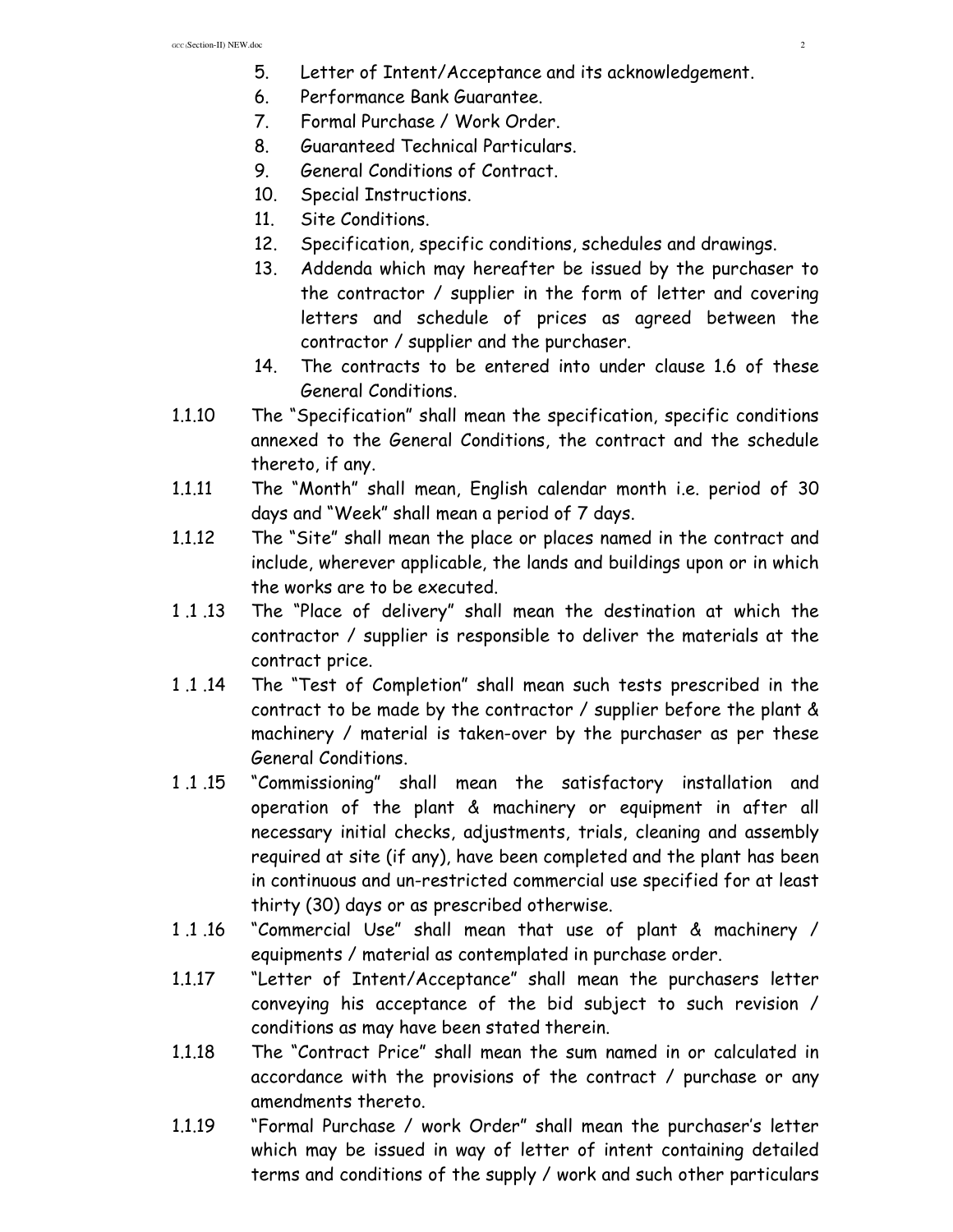which the purchaser may like to convey to the supplier / contractor pending execution of a formal written contract in accordance with Clause 1.6.

- 1.1.20 "Consignee" shall mean and include the Asstt. Controller of Stores, Stores Superintendents and/ or any other authorized officer / official of the Ajmer Vidyut Vitran Nigam Limited.
- 1.1.21. The "Work Codes" shall mean to include the Indian Electricity Rules, code of practice and Factory Rules & Regulations applicable in the State of Rajasthan, on the date of issue of the letter of intent and such modification thereof as may be specially stipulated by competent State Authorities i.e. Electrical Inspector and Chief Inspector of Boiler Factories, Rajasthan.
- 1.1.22 Words importing "Person" shall include firms, companies, corporations and other bodies whether incorporated or not.
- 1.1.23 Words importing the "singular" only shall also include the plural and vice versa where the context requires.
- 1.1.24 Terms and expressions not herein defined shall have the same meaning as one assigned to them in the Indian Sale of Goods Act (No. III or 1930 fulfilling that in the Indian Contract Act (Act IX of 1872) and falling that in the General Clause Act, 1897).

# 1.2 **CONTRACT:**

The Contractor / supplier and purchaser shall, as soon as possible, unless otherwise agreed upon, enter into a sealed agreement for the proper fulfillment of the contract, the expenses of completing and stamping the contract shall be borne by the contractor / supplier and shall be furnished to the purchaser free of charge in two copies within 21 days and one copy shall be returned by the purchaser to the contractor / supplier after doing the needful. All orders / instructions to the contractor / supplier shall except as herein otherwise provided, be given by the Engineer on behalf of the purchaser.

# 1.3 **CONTRACTOR / SUPPLIER TO INFORM HIMSELF FULLY:**

The contractor / supplier shall be deemed to have carefully examined the General Conditions, specifications, schedules and drawings also to have satisfied him as the nature and character of the plant & machinery / equipments / material to be supplied and other relevant matters and details. If he has any doubt as to the meaning of any portion of the general and any special conditions of contract and specifications, he shall have full opportunity to seek clarification from the purchaser before signing the contract / commencement of supply, whichever is earlier but GCC will be fully binding on him.

# 1.4 **COMPLETENESS OF CONTRACT:**

The plant & machinery / equipment / Material shall be complete in every respect with all mountings, fittings, fixtures and standard accessories normally supplied with such equipment even though not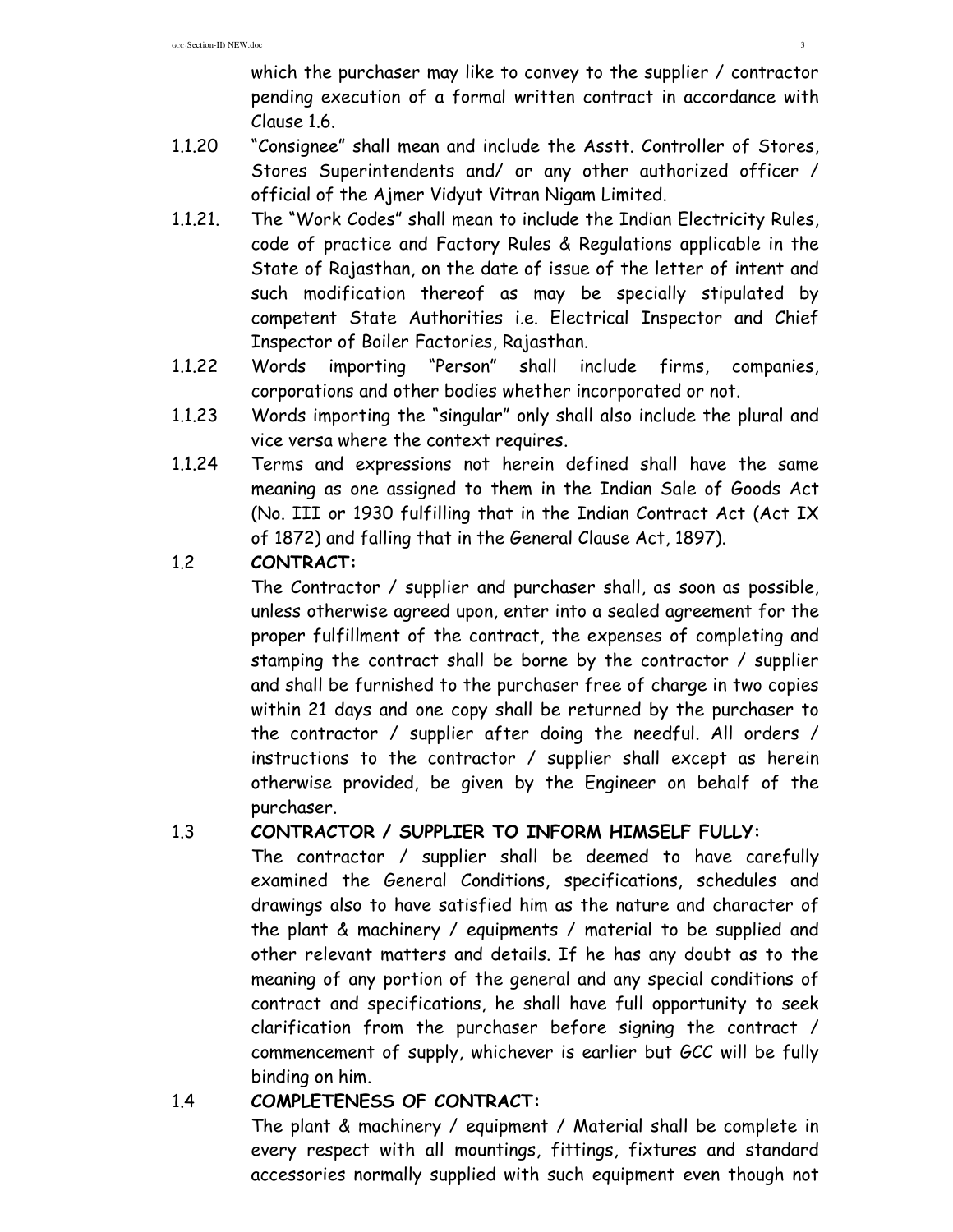specifically detailed in the specification unless otherwise specifically included in the list of excluded items. The contractor / supplier shall not be eligible for any extra payment in respect of such mounting, fittings, fixtures and standard accessories etc. which are needed for the safe operation of the equipment as required by applicable codes only as per contract, and they may not have been included specifically in the contract.

#### 1.5 **BID FORM AND ACCEPTANCE OF BID:**

1.5.1 The purchaser is not bound to accept the lowest bid or any bid or assign any reason for the rejection of a bid. The purchaser also reserves the right to either call for fresh bids or to accept either the whole or a part of bid or to place orders for any increased or decreased quantity on account of any reason.

# 1.5.3 **VENDOR'S REGISTRATION SCHEME:**

Contractor / suppliers / Firms / Vendors whose works are located in Rajasthan may get themselves registered in the Nigam by making permanent deposit in the prescribed modes as given below. The class of registration of contractor / supplier, permitted extent of participation, amount of permanent deposit along with prescribed modes thereof are given below: -

Note: - The amount of cash deposit shall be made only by way of Demand Draft/ Banker's cheque/ Pay order in case of local firms drawn in the name of Sr. Accounts Officer (EA & Cash), Ajmer Vidyut Vitran Nigam Limited, Ajmer.

| e s.<br>PNo.  | Class of<br>Contractor<br>/ suppliers. | Permitted<br>extent of<br>participation | Permanent Deposit            |                                                        |  |
|---------------|----------------------------------------|-----------------------------------------|------------------------------|--------------------------------------------------------|--|
|               |                                        |                                         | Non-interest<br>bearing Cash | Bank Guarantee in<br>the proforma at<br>Appendix-XVIII |  |
|               | F                                      | <b>Rs. 50 Lac</b>                       | Rs. 0.25 Lac                 |                                                        |  |
| $\mathcal{P}$ | D                                      | Rs. 100 Lac                             | Rs. 0.25 Lac                 | Rs. 2.50 Lac                                           |  |
| 3             | $\mathcal{C}$                          | Rs. 250 Lac                             | Rs. 0.50 Lac                 | Rs. 5.00 Lac                                           |  |
| 4             | В                                      | <b>Rs. 500 Lac</b>                      | Rs. 0.75 Lac                 | Rs. 7.50 Lac                                           |  |
| 5             | Any Amount<br>Α                        |                                         | Rs. 1.00 Lac                 | Rs. 10.00 Lac                                          |  |

SSI units located in Rajasthan will be eligible for registration after

 half of the aforesaid amount subject to furnishing valid SSI unit registration certificate of Industries Department, Government of Rajasthan. For example such a unit for registration in category 'D' shall be required to make a deposit of Rs. 12500/- in cash along with Bank Guarantee of Rs. 1.25 Lac only as against the normal requirement of Rs. 25000/- in cash plus a Bank Guarantee for Rs. 2.50 lac for registration in the said category.

 Contractor / suppliers / firms / vendors whose works are located outside Rajasthan, may get themselves registered in the Nigam by making permanent deposit in the prescribed modes as given below. The class of registration of contractor / suppliers, permitted extent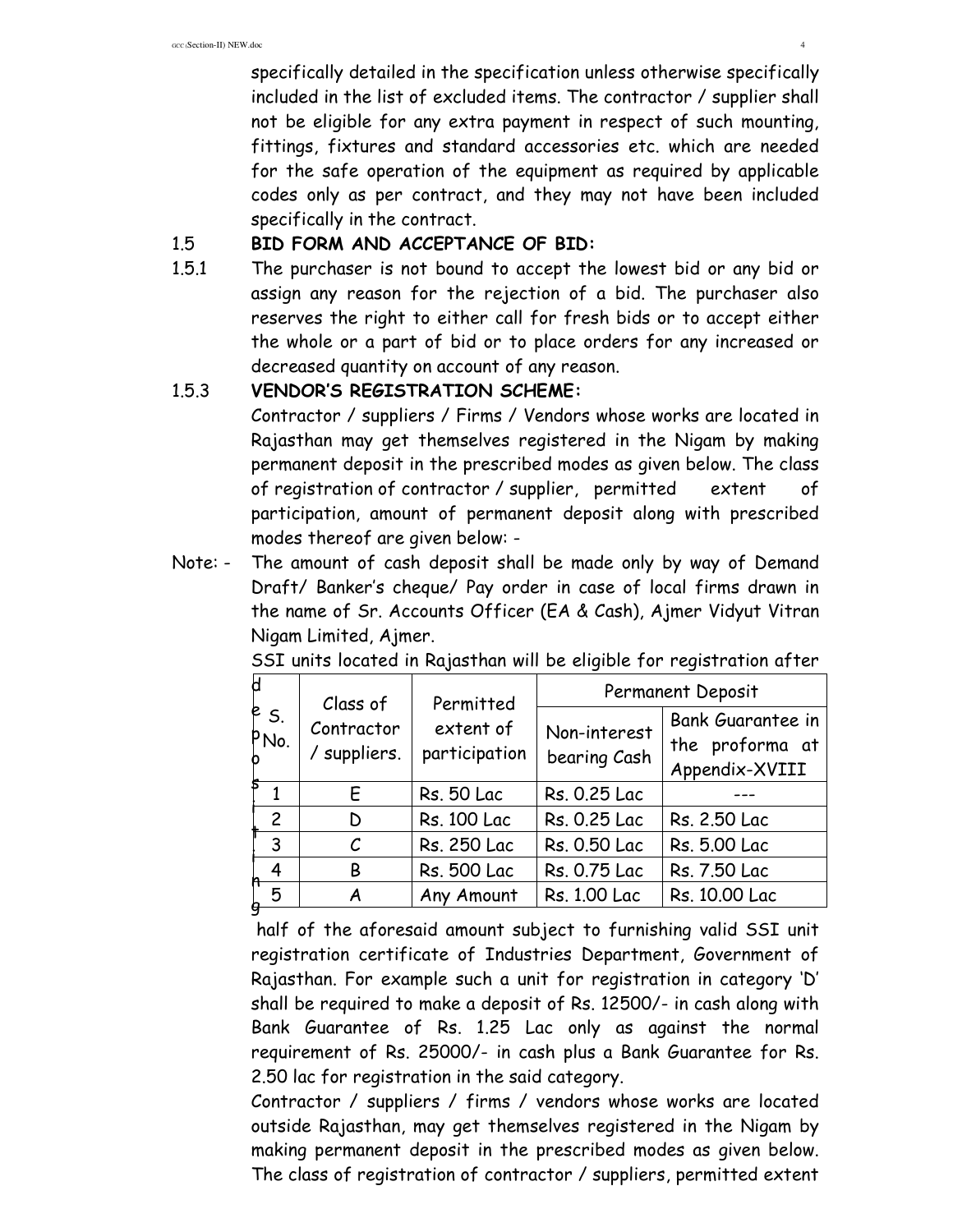of participation, amount of permanent deposit along with prescribed modes thereof are given below: -

1.6 **CONTRACT DOCUMENTS:** 

|                | Class of<br>Contract<br>or $/$<br>suppliers | Permitted<br>extent of<br>participatio<br>n | Permanent Deposit |                 |                  |  |
|----------------|---------------------------------------------|---------------------------------------------|-------------------|-----------------|------------------|--|
| S.<br>No.      |                                             |                                             |                   | <b>Interest</b> | <b>Bank</b>      |  |
|                |                                             |                                             |                   | bearing cash    | Guarantee        |  |
|                |                                             |                                             | Non-              | @ Bank rate     | the<br><i>in</i> |  |
|                |                                             |                                             | interest          | Per annum &     | proforma at      |  |
|                |                                             |                                             | bearing           | or decided      | Appendix-        |  |
|                |                                             |                                             | Cash              | from time to    | XVIII            |  |
|                |                                             |                                             |                   | time by the     |                  |  |
|                |                                             |                                             |                   | Nigam           |                  |  |
| 1              | E                                           | <b>Rs. 50 Lac</b>                           | Rs. 0.25 Lac      |                 |                  |  |
| $\overline{c}$ | D                                           | <b>Rs. 100 Lac</b>                          | Rs. 0.25 Lac      | Rs. 1.25 Lac    | Rs. 1.25 Lac     |  |
| 3              | $\mathcal{C}_{0}$                           | Rs. 250 Lac                                 | Rs. 0.50 Lac      | Rs. 2.50 Lac    | Rs. 2.50 Lac     |  |
| 4              | B                                           | <b>Rs. 500 Lac</b>                          | Rs. 0.75 Lac      | Rs. 3.75 Lac    | Rs. 3.75 Lac     |  |
| 5              | A                                           | Any Amount                                  | Rs. 1.00 Lac      | Rs. 5.00 Lac    | Rs. 5.00 Lac     |  |

- 1.6.1 The Order placed under this specification shall be governed by the terms and conditions as incorporated in this section of the specification and as given in the purchase order including its Annexure(s). The terms and conditions as specified in this section if differ from the terms as indicated in the purchase order and its Annexure(s), the later shall prevail. The contract shall for all purposes be constructed according to the laws of India and subject to jurisdiction of Courts in Rajasthan only. For the due fulfillment of the contract, the contractor / supplier shall execute a contract in duplicate, in the prescribed form (to be obtained from the purchaser) on non-judicial stamp paper worth Rs.100/- as per stamp duty applicable of Govt. of Rajasthan. Such contract shall be executed and signed by the authorized person of the contractor / supplier on each page with seal thereof. The original copy is only to be executed on the stamp paper. The second copy may be executed on simple paper. Such, contract documents shall be required to be submitted to the purchaser within a period of 21 days from the receipt of the order duly signed on the each page. One copy of the executed contract duly signed by the purchaser shall be sent to the contractor / supplier for his reference. The contract documents shall mean and include the following: -
	- (I) Contract.
	- (II) Purchase order & its annexures.
	- (III) Terms and conditions of the specification.
	- (IV) General Conditions of Contract of the specification and Instructions to Bidders.
	- (V) Any subsequent modification / amendment / clarification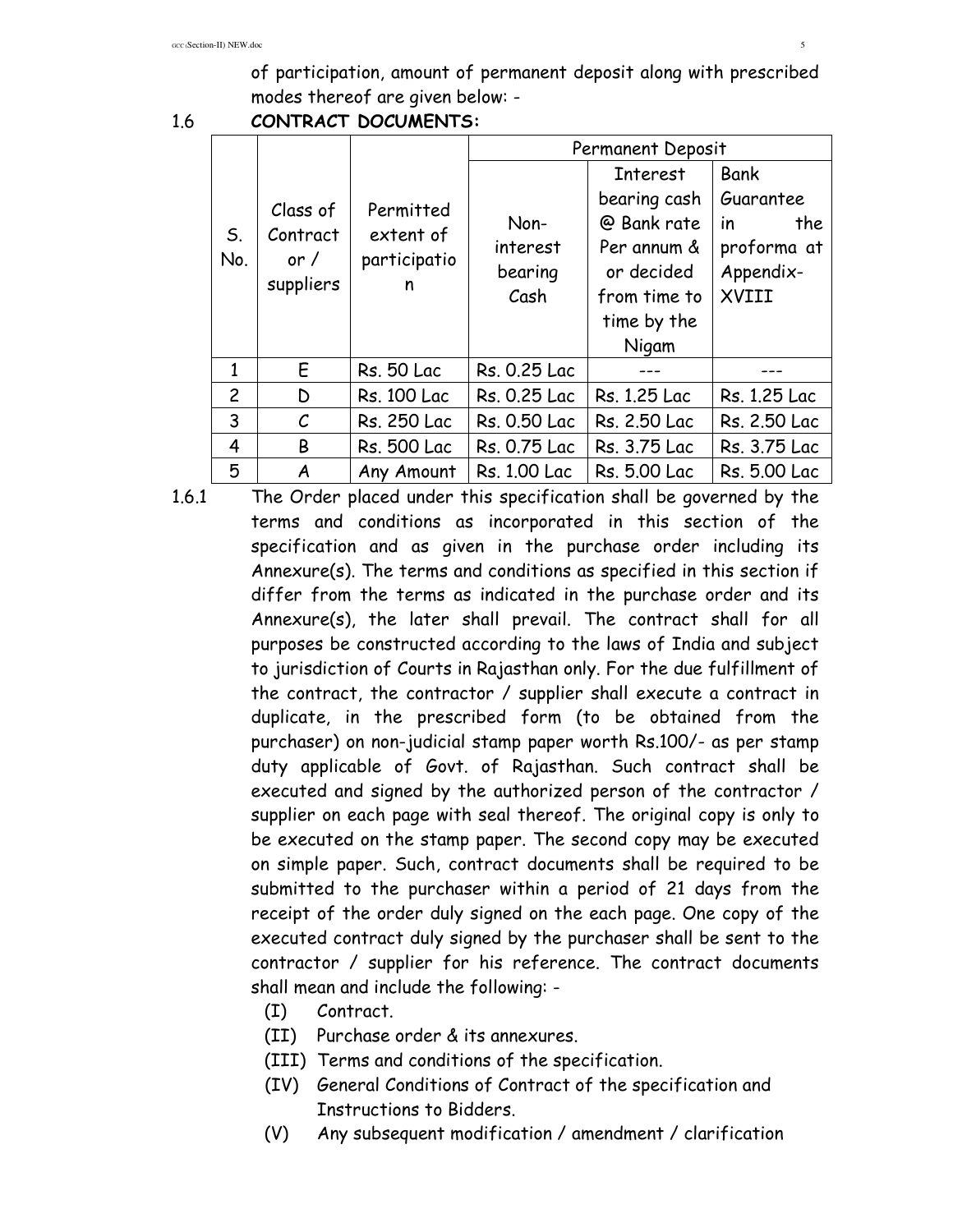- 1.6.2 After the bid has been accepted by the purchaser all orders or instructions to the contractor / supplier shall except as herein otherwise provided, be given by the Engineer in writing on behalf of the purchaser.
- 1.6.3 Any bid, drawing, technical data or correspondence which forms the basis of an order of a contract as aforesaid or which may be furnished by the contractor for the purchaser's approval or information as provided under the said order or contract, shall be in English and if it is in any other language a complete translation in English shall be duly furnished. The purchaser shall not be bound to consider any bid, drawings, technical data or correspondence which is not furnished in the English language.

# 1.7 **CONSULTING ENGINEER:**

The consulting Engineer may co-ordinate, supervise and approve the technical portion of the work of' the contractor and his subcontractor excluding decision involving financial liabilities to the purchaser for which approval of the engineer shall be obtained.

# 1.8 **DESIGN EQUIPMENTS:**

- 1.8.1 All equipments and materials shall be designed and all work executed conforming to codes.
- 1.8.2 Structures and outdoor equipment shall be designed to withstand wind load as set forth in the Indian Standard 875 unless otherwise specified in the technical specification.
- 1.8.3 Structural parts and equipment shall be designed to resist lateral inertia forces developed in each corresponding mass center due to seismic ground motion. The structural parts and 'their anchorages shall be designed on the basis of the conventional acceleration method. The lateral inertia forces will be determined from the expression. Where 'F' is the force on the part of the lateral direction 'W' is the weight of the part with probable existing service load at the time of the earthquake and "C" is the seismic coefficient i.e. the ratio of seismic coefficient shall be obtained from the Indian Standard IS : 893 unless otherwise specified in the technical specification.
- 1.8.4 The contractor shall provide adequate guards for all couplings by wheels and other moving parts which could be considered as a safety hazard, safety sentinel and relief valves are to be locked or piped in such a manner as to safeguard personnel and property.
- 1.8.5 All safety devices shall be in accordance with the prevailing statutory regulations and requirements.
- 1.8.6 Special attention shall be given to the design arrangement and assembly of all equipment to ensure case of maintenance and renewal of part.

# 1.9 **STANDARD**

1 .9.1 The equipment covered by specification shall, unless otherwise specified be built to conform to the requirements of relevant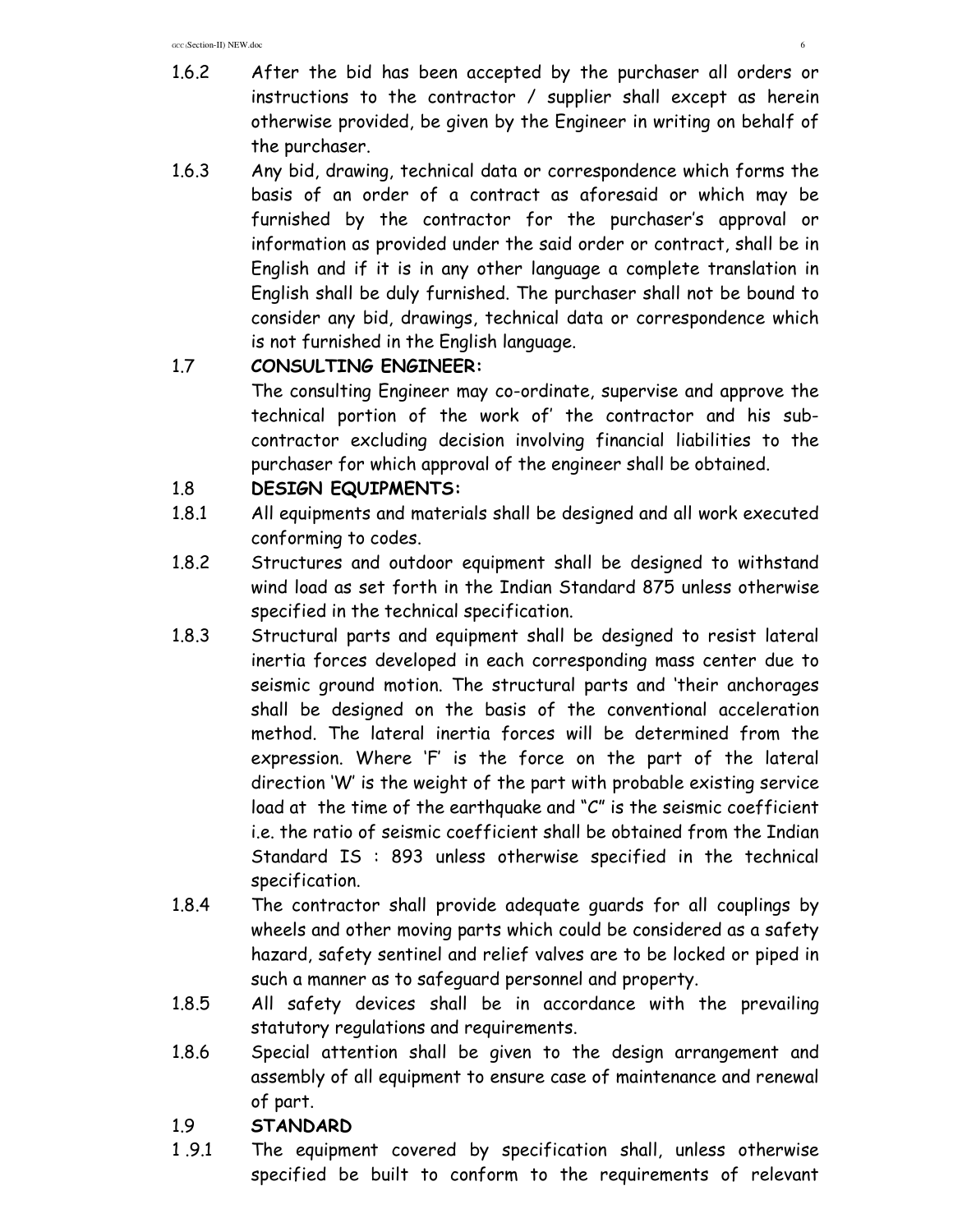standards issued by any of the following and the bidder should specifically mention in each case the applicability of the relevant specifications. : - .

- 1. Indian Standard Institution's Standard code, wherever applicable.
- 2. Indian Electricity Rules 1956, wherever applicable.
- 3. British Standard Specification relevant codes and British Electrical Standard Association.
- 4. American Society of Mechanical Engineer's Power Test Codes.
- 5. American Society of Materials Testing Codes.
- 6. American Standards Association/U.S.A. Standards Institute and Edison Electric Institute.
- 7. Standard of Hydraulic Institute, U.S.A.
- 8. Heat Exchange Manufacturer's Standards, U.S.A.
- 9. Bladder Heat Manufacturer's Association Standard, U.S.A.
- 10. Appropriate National Standard Specification of the country of Manufacture on approval by the purchaser.
- 11 . Indian Boiler Regulation Act. .
- 12. Other Standards approved by Purchaser.
- 1.9.2 The equipment conforming to any other national standard which ensure equivalent quality is also acceptable. In such cases the bidder shall clearly indicate the standards adopted and furnish a copy of the English translation of the standard along with the bid.
- 1.9.3 The Performance figures quoted shall be guaranteed with the tolerances permitted by relevant standard unless specifically stipulated in the specification. In case of failure of the equipment to meet the guarantee, the purchaser reserves the right to reject the equipment.
- 1.9.4 The bidders are requested to bid for their standard equipment, as far as possible, provided it meets the service requirements mentioned in the specification.
- 1.9.5 Should the bidder wish to depart from the provision of these specification either on account of manufacturing practice or for any other reason, he shall clearly mention the departures and submit complete justification supported by information, drawings etc. as will enable the relative merits of his proposals to be fully appreciated. The engineer shall have the right to reject them and decision of the engineer shall be final and binding on the contractor.
- .1.9.6 In the event of the Specification and Contractor's drawing and tables etc. being found to disagree the erection of the contract equipment, the annexed specification shall be held binding unless the departures have been duly approve in writing by the purchaser.
- 1.9.7 **INDIAN ELECTRICITY ACT:**

All the supplies covered by the contract shall be in accordance with the Indian Electricity Act, 1910 with the latest amendments and the Indian Electricity Rules, 1956 made there under and Indian Electricity Act, 2003 and amendment(s) thereof thereafter.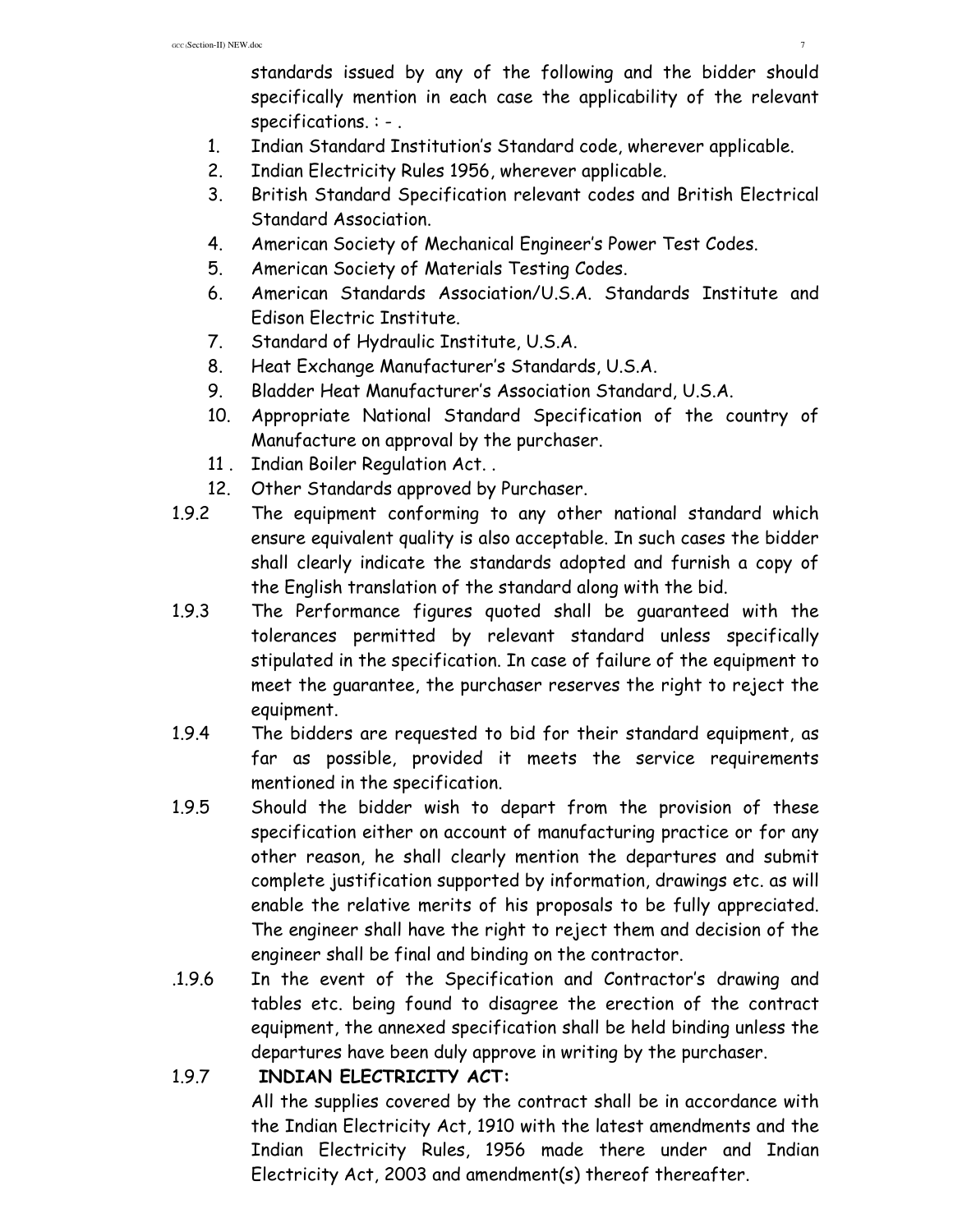# 1.10 **SYSTEM OF UNITS DIMENSIONS MEASURES AND CALIBRATION:**

All dimensions, measures etc. shall be as per metric and cgs system of units. All instruments, recorders etc. shall also be calibrated in metric and cgs system of units.

1.11 **INDEMNITY:** 

 In the event of any claim or demand being made or action being brought against the purchaser for infringement or alleged infringement of latter's patent in respect of any machine, plant work or thing used or supplied by the contractor/supplier, under this contract or in respect of any method of using or working by the purchaser of such machine, plant, works or thing the contract will indemnify the purchaser against such claim or demand and all cost and expenses arising from or incurred by reasons of such claim or demand provided that the purchaser shall notify the contractor within reasonable time any claim is made and that the contractor shall, if he so desires with the assistance of the purchaser. if required, by the contractor's own expense, to conduct all negotiations for the settlement of the same or any litigation that may arise there from and provided that no such machine, plant work or thing shall be used by the purchaser for any purpose or in any manner other than that for which they have been supplied by the contractor and specified under this contract.

#### 1.12 **SUBMISSION AND APPROVAL OF DRAWINGS:**

- 1.12.1 Within thirty (30) days of the date of receipt of the purchaser's letter of intent/Acceptance, the contractor shall submit to the consulting engineers as well as to the purchaser, the following drawings of plant and technical data for approval as per distribution schedule attached to the specification: -
- (i) Dimensional general arrangement/outline drawings of the plant and equipment to be supplied under the contract and all data including floor plan loading data location of foundation bolts etc. relating to foundation structures to enable the purchaser to arrange for civil construction work.
- (ii) Dimensional drawing showing individual equipment being supplied under the contract, method and sizes of connections to the purchaser's other equipment, giving also the limits of variation of the dimensions.
- (iii) All efficiency and characteristic curves and technical particulars required under the specification. .
- (iv) Schedule drawings of all writings, connections and interlock diagrams showing the points where connections have, to be made by the purchaser.
- (v) Necessary structural and other calculations and data required for approval.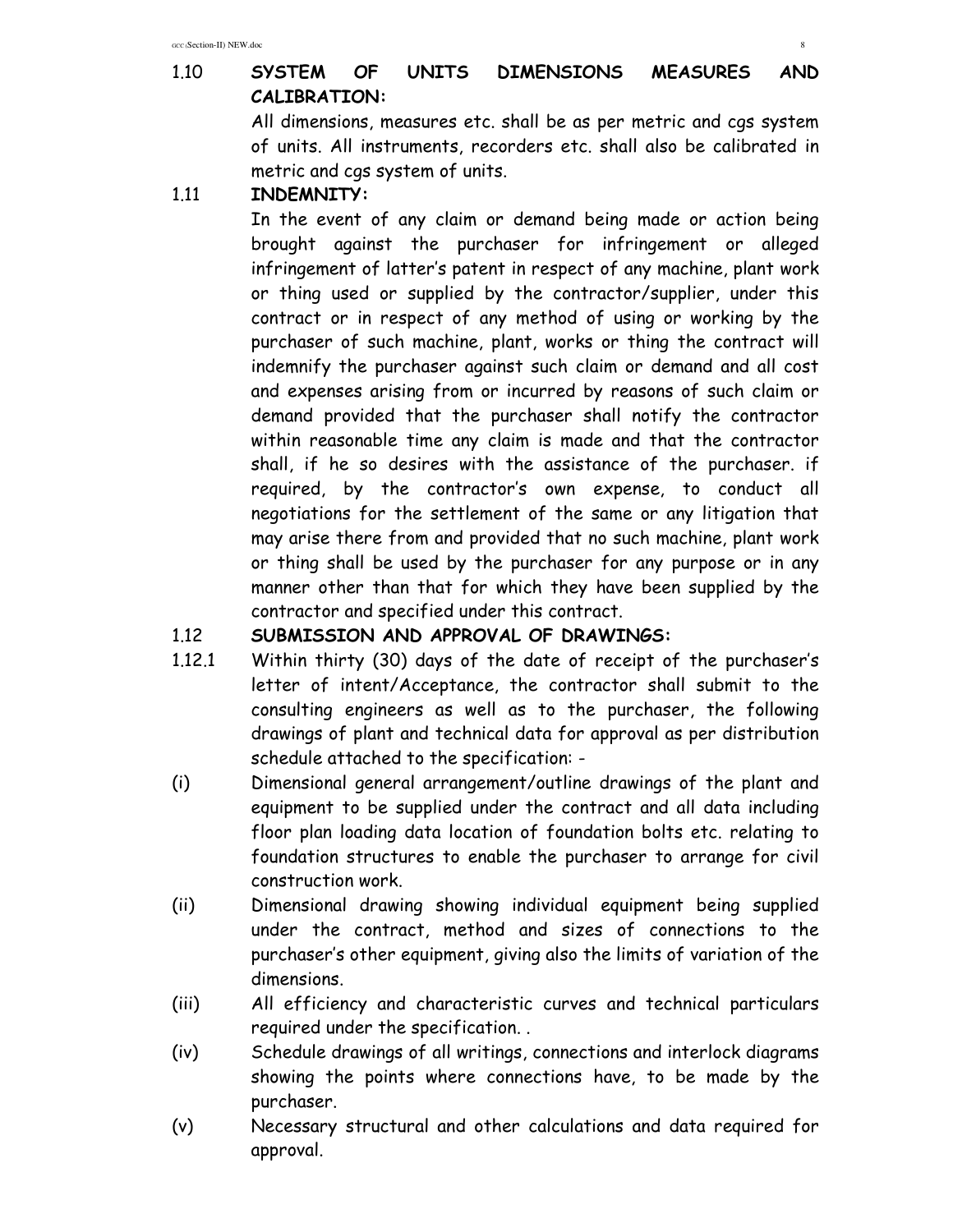- 1.12.2 Nigam's Engineer/ the consulting Engineer shall return to the contractor one set of all these drawings, plants and Technical data after marking them with their comments/corrections if any, either (a) stamped approved or (b) marked up with the comments. In case of (a), no further submission or drawings will be required. In case of (b) the contractor shall correct his original drawings and will be required to conform to the comments made by the consulting engineers and resubmit within two (2) weeks of receipt of comments in the same manner as stated in the distribution schedule. After approval of the drawings a reproducible of each drawing shall be supplied, final drawings shall be certified as Approved. For constructions should any minor revision be made after 'Approval", the contractor shall redistribute prints and reproducible as per the distribution schedule. Every revision shall be marked by a number, date and subject in a revision block provided in the drawings. The consulting engineer's approval shall not relieve the contractor from any of his obligations and responsibility to fabricate and erect the material conforming to the specification, unless a written amendment to the specification is issued by the purchaser.
- 1 .12.3 Reproducible shall be of quality of produce clear and legible prints and any inferior reproducible will be returned by the purchaser for replacement with suitable reproducible. All reproducible shall be mailed rolled, not folded on the outside of regular mailing tubes except for small sizes can be mailed unfold in an envelope with a card board backing. The prints and reproducible shall be mailed in the most expeditious manner and shall be accompanied with a letter of transmittal.
- 1.12.4 One (1) copy each of the drawings marked as built shall be returned immediately upon completion of the job by the contractor and duly marked with the needed modifications / alterations made at site, in accordance with engineer's approval. Similarly one set of 'As Built' drawings along with the reproducible for drawings prepared by the contractor immediately upon completion of the corresponding work / works shall be furnished.
- 1.12.5 Any work shown on the drawing and not particularly described in the specification or specified in the specification and not shown on the drawing shall be included by the contractor in his bid and the omission either from the drawings or specification of any details of work necessary and obviously intended, shall not relieve the contractor from performing such work.
- 1.12.6 The contractor shall take approval of designs and drawings before commencement of manufacture of the equipment. Any manufacturing done prior to approval of drawings shall be rectified by the, contractor at his own cost if any discrepancy arises. No extension of delivery period shall be granted on this account.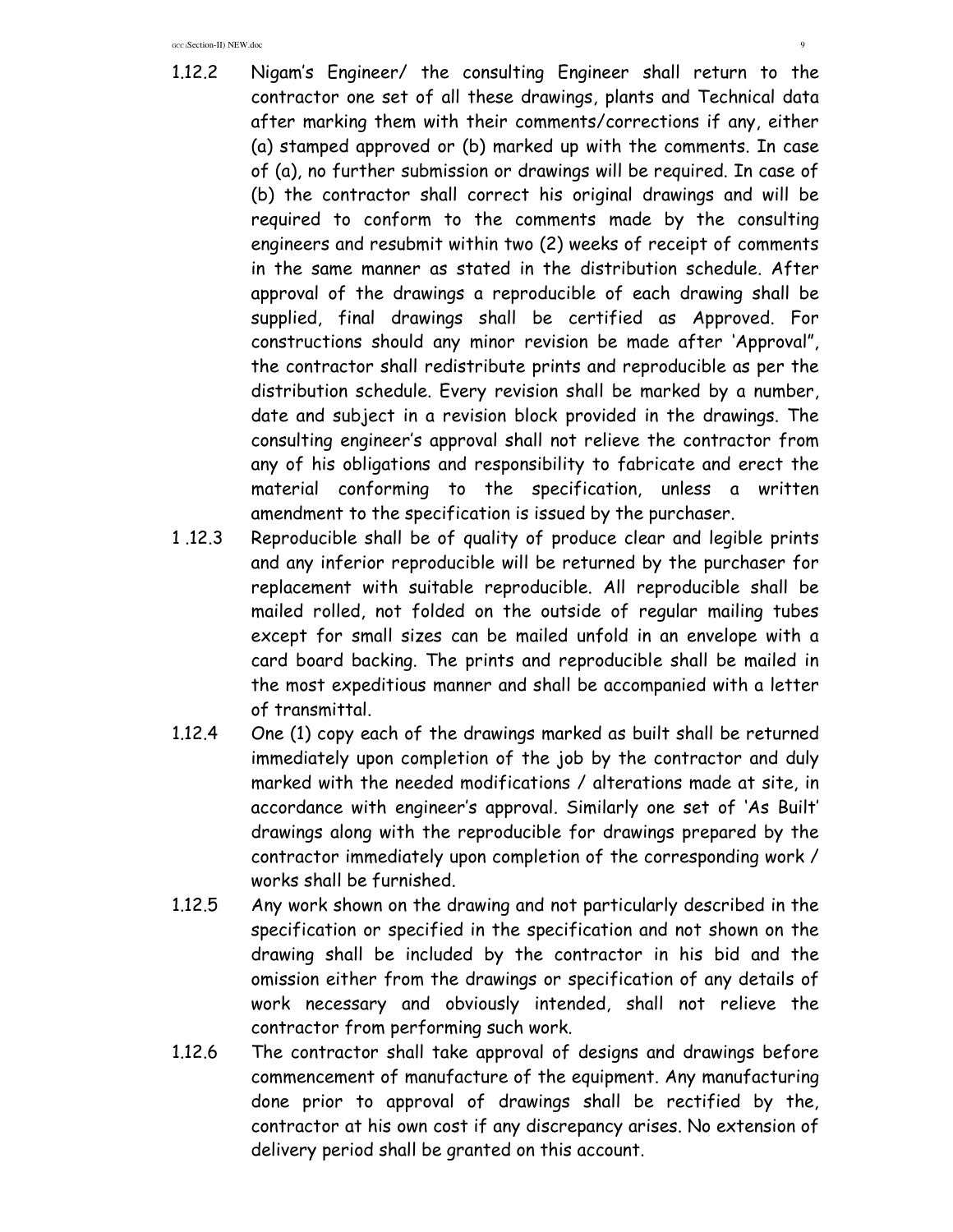- 1.12.7. The purchaser shall have the right to request the contractor to make any change in the design / drawing which may be necessary to make the equipment conforming to the provision and interests of the contract.
- 1.12.8 The contractor shall be responsible for and shall pay for any alterations of the work due to any discrepancies, errors and omissions in the drawings or other particulars, supplied by him, whether such drawings or particulars have been approved by the engineer or not, provided that if such discrepancies errors or omissions are due to in-accurate information, or particulars furnished to the contractor by the engineer, any alterations in the work necessitated by reasons of such inaccurate information or particulars shall be paid for by the purchaser.
- 1.12.9 If any dimensions figured upon a drawing or a plan differ from those obtained by scaling the drawing or plan, the dimensions as figured upon the drawing or plan shall be taken as correct.

#### 1.13 **ERECTION, DRAWINGS AND INSTRUCTION MANUAL**:

 The contractor shall submit to the engineer & purchaser within a reasonable time but at least three (3) months before despatch of equipment the following drawings and instruction manual etc. accordance with the distribution schedule attached: -

- (i) Erection drawing along-with reproduction print.
- (ii) Instruction books, for proper erection and assembly of all equipment and necessary instructions for checking and recording proper assembly of the plant.
- (iii) Instruction sheets for proper balancing alignment, adjustment, checking, and calibration as may be necessary.
- (iv) Descriptive literature and drawings to illustrate the working principle method of assembly and dismantling.
- (v) Operation and maintenance manual.

#### 1.14 **SPARE PARTS AND TOOLS:**

1.14.1 The contractor shall furnish eight (8) sets of spare parts hand books with details and diagrams wherever necessary. The contractor shall recommend separately along-with the bid, the spare parts required for three (3) years satisfactory operation and maintenance of the offered equipment together with item wise price and should furnish the manufacturing drawings of the spare parts which the particular company is not manufacturing. The contractor shall also recommend with item wise prices separately along-with this price, spare parts required for five (5) years satisfactory operation and maintenance of the offered equipment parts requiring frequent replacement shall be listed separately from parts, required for ensuring reliability in unforeseen emergencies. The list shall be accompanied with full position indicating the reduction from the stock list price if these spares are ordered at one time.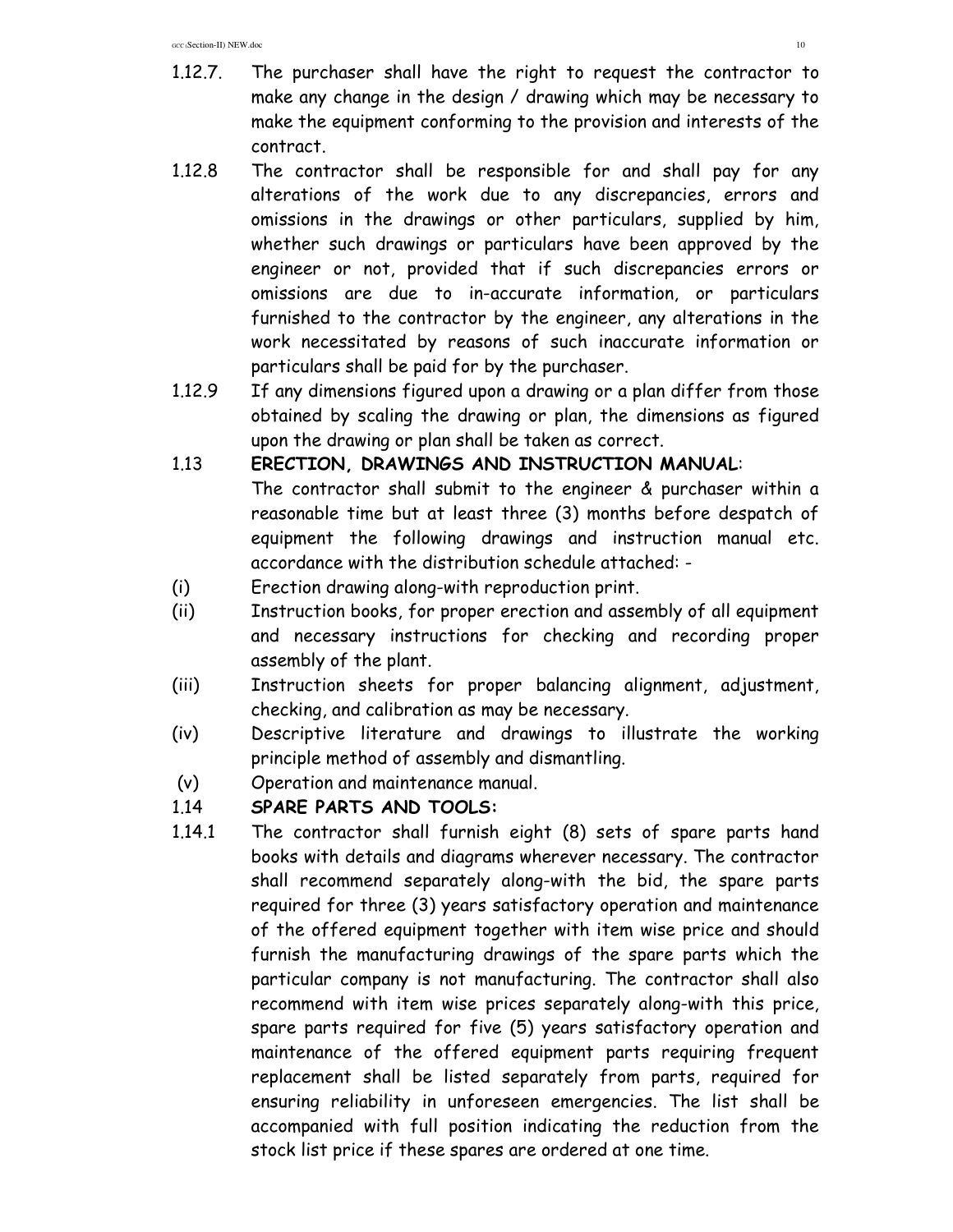- 1.14.2 The contractor shall also indicate facilities existing or under planning to ensure the ready availability of spare parts other than those already being manufactured indigenously.
- 1.14.3 The contractor shall be responsible for the subsequent availability of spares to ensure continued trouble free service.
- 1.14.4 In the event of an order, the contractor shall guarantee that spare parts for the equipment will be made available as and when required by the purchaser on the following terms: -
	- (a) The contractor shall guarantee that he will supply spare if and when' required on an agreed basis or the life time of the plant. The agreed basis shall be a discount to be stated in the bid over the published catalogue prices at the time of supply of the spare parts.
	- (b) The contractor shall warrant that before going out of production of the spare parts he will give adequate advance notice to the purchaser so that the latter may order his requirement of spares in one lot, if he so likes.
	- (c) The contractor shall further guarantee that if he goes out of production of spare parts then he will make available blue prints, drawings of spare parts and specification of material at no cost to the purchaser, if and when required in connection with the equipment to enable the purchaser to fabricate or procure spare parts from either sources.
- 1.14.5 One complete set of maintenance tools and tackles required for complete assembly dismantling and maintenance of equipment shall be quoted separately giving the item wise prices.
- 1.14.6 All tools shall be of best quality and specially protected against rusting in tropical climate. The tools shall be furnished neatly arranged in special portable tool cabinets. An item wise price list shall be furnished with the bid of the recommended erection tools and tackles.

# 1.15 **INTERCHANGEABILITY OF PARTS:**

All parts shall be made accurately to standard gauges so as to facilitate replacement and repairs. All corresponding parts of similar apparatus including the spare parts shall be interchangeable.

# 1.16 **SPECIAL TOOLS AND TACKLES:**

- 1.16.1 The bidder shall furnish to the purchaser a complete and unused set of all special tools and tackles which are necessary or convenient for errection, commissioning, maintenance and overhauling of any of the equipment covered under the specification.
- 1.16.2 The tool shall be despatched in separate package clearly marked with the name of the equipment for which they are intended.
- 1.16.3 The bidder shall clearly indicate separately in his bid item wise quotation of the list of tools he proposes to furnish.

# 1.17 **MATERIALS AND WORKMANSHIP**:

1.17.1 All materials used in the construction of the equipment shall be originally new and unused and will comply with the standards and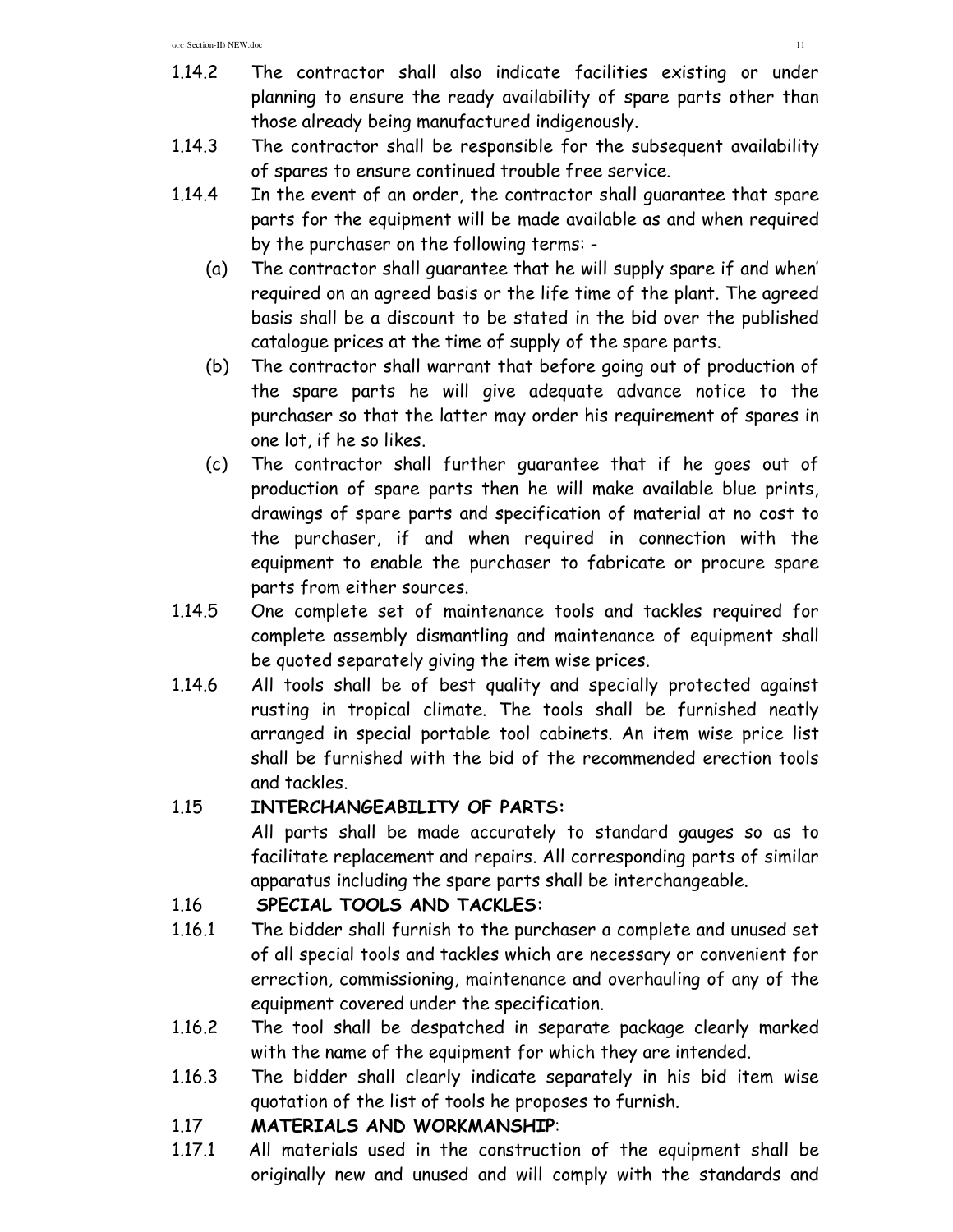codes specified above and shall be selected from the best available considering strength, durability and best engineering practice, it will not deteriorate or distort under the prevailing extremes of atmosphere conditions. The workmanship and design shall be in accordance with the best engineering practice and shall be such as have been proved suitable for the intended purpose and for giving satisfactory Performance under the prevailing climatic conditions and proposed system of supply liberal factors of safety shall be used throughout the design and special consideration shall be given on parts subject to alternating stresses or shocks or most severe operating conditions.

# 1.17.2 Minor Accessories/Fittings:

 The contractor shall supply all such minor accessories, fittings, apparatus required for the completion of the supply which have not been specifically mentioned in this specification or bid offer but which are usual or necessary for the equipment.

1.17.3 Patent and Rights:

 The contractor / supplier shall give indemnified and keep indemnited the purchaser against liability of any kind including the cost and expenses for the order on account of any copyright and / or secret or process (es) adopted by the contractor / supplier including their use by the purchaser.

# 1 .18 **Replacement of Defective Work for Materials:**

 If during the progress of the work the Engineer decides and notify in writing to the contractor that the contractor has executed any unsound or imperfect work or has supplied any material inferior in quality to that specified, the contractor on receiving details of such defects or deficiency shall at his own expense, within such time as may be reasonably necessary for making it good, proceed to reconstruct or remove such work or supply fresh material upto the standard of the specification and in case the contractor fails to do so, the purchaser may on giving the contractor seven days notice in writing of his intention to do so proceed to remove the work complained if and, at the cost of the contractor, perform all such work of supply all such material provided that nothing in this clause shall be deemed to deprive the purchaser or effect any right under the contract, which he may otherwise have in respect of such defects or deficiencies.

# 1.19 **NAME PLATES AND MARKING OF PARTS:**

- 1 .19.1 All equipments shall have metal name plates fixed in suitable position with full particulars engraved thereon.
- 1.19.2 In order to facilitate identification the parts of the equipment shall be suitably marked.

# 1.20 **PAINTING:**

1,20.1 All surfaces interior and exterior of the equipment, shall be shot blasted to remove all rust, scale grouse or other adhering foreign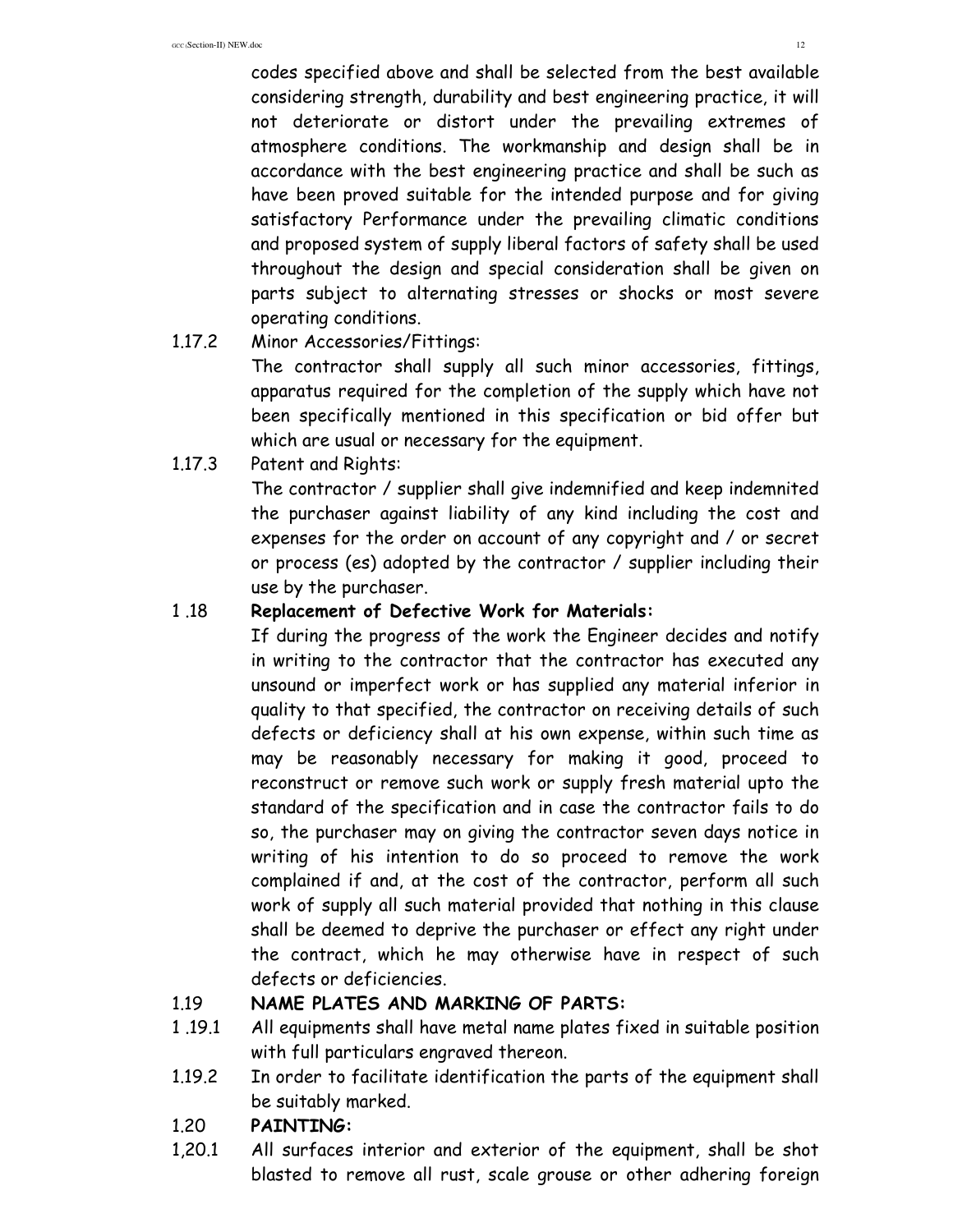matter, surface shall be painted inside and out-side with two (2) coats of high quality approved primers and two (2) coats of finish paint in approved colour.

- 1 .20.2 All metal parts not accessible for painting shall be made of corrosion resisting metal. All finished surface subject to list, shall be coated with a suitable rust preventive compound. Surface shall be putty filled and rubbed down to ensure first quality glossy finish.
- 1.20.3 Paints shall be carefully selected to withstand tropical heat and extremes of weather specified herein. It shall not scale off or crinkle be removed by abrasion in handling.
- 1.20.4 The contractor shall also supply adequate quantities of varnish etc. for the use of finishing coat and for touching up any scratches during transport, handling, erection, testing and commissioning.

#### 1.21. **POWER TO VARY OR OMIT WORK:**

- 1.21.1 No alterations, amendments, omissions, additions, suspensions or variations of the plant or work hereinafter referred to as variations under the contract as shown in the contract drawing or the specification shall be made by the contractor except as directed in writing by the Engineer but the Engineer shall have full power, subject to the provision hereinafter contained from time to time during the execution or the contract by notice in writing to instruct the contractor to make such variation without prejudice to the contract and the contractor shall carry out such variations and shall be bound by the same conditions as far as applicable as though the said variations occurred in the contract.
- 1.21.2 If any suggested variation would, in the opinion of the contractor if carried out, prevent him from fulfilling any of his obligations or guarantees under the contract, he shall notify the Engineer thereof in writing and the Engineer shall decide forthwith whether or not the same shall be carried out and if the. Engineer confirms his instructions the contractual obligations and guarantee shall be modified to such an extent as may be justified.
- 1.21.3 The difference of cost, if any occasioned by such variation shall be added to or deducted from the contract prices as the case may require. The amount of such difference, if any shall be ascertained and determined in accordance with the rates specified in the schedules of prices so far as the same may be applicable and where the rates are not contained in the said schedules or are not applicable, they shall be settled by the Engineer and contractor jointly, as far as possible for such variation carried out provided that the purchaser shall not become liable for the payment of any charges in respect of any such variations, unless the instructions for the payment of the same shall have been given in writing by the Engineer.
- 1.21.4 In every case, in which the contractor has received instructions from the Engineer for carrying out any work which either then or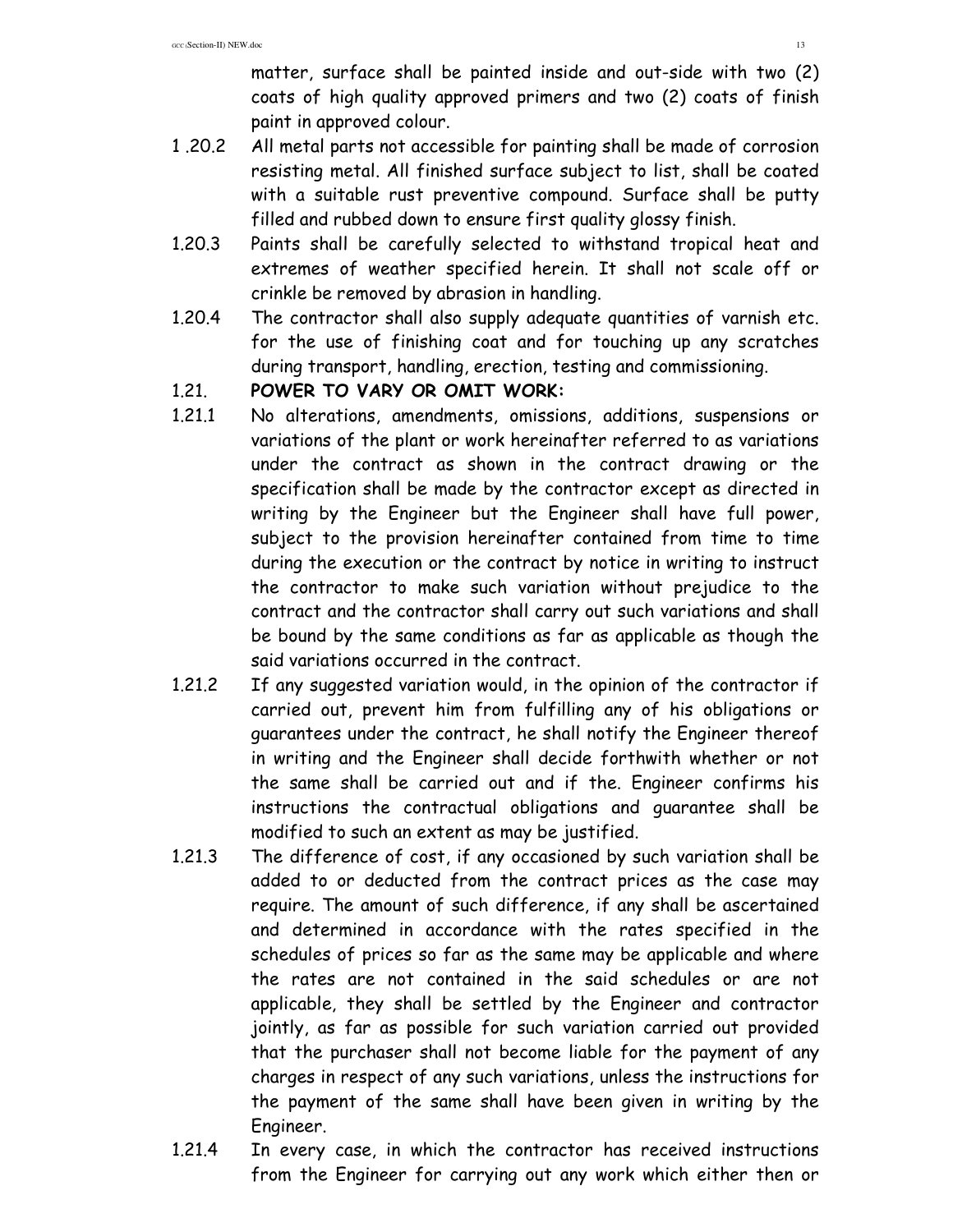later will in the opinion of the contractor involve a claim for additional payment for extra work or for extra materials, the contractor shall as soon as reasonable possible after receipt of such instructions inform the Engineer to that effect. But the purchaser shall not be liable for payment of any charge in respect of any such variation unless instructions for making the same shall have been given in writing by the Engineer after receipt of such information from the contractor.

- 1.21.5 In case the Engineer refuses to admit that any variation directed by him involves extra work or extra materials entitling the contractor to claim extra payment the contractor shall nevertheless if so required by the Engineer carry out the same and matter in difference shall be decided by purchaser.
- 1.21.6 In the event of the Engineer requiring any variations such reasonable and proper notice shall be given to the contractor as enables him to make his arrangement accordingly and in case where goods or materials have already been prepared or any designs, drawings or pattern have been made or work done that required to be altered, a reasonable sum in respect thereof shall be allowed by the Engineer provided that no such variation shall, except with the consent in writing of the contractor be such as will involve a net increase or decrease of the total price payable under the contract by more than 10 (Ten) percent thereof.

#### 1.22 **PROGRESS REPORT AND PHOTOGRAPHS:**

- 1 .22.1 The contractor shall furnish six (6) prints each of photographs of progress of the work done in his workshop. Photographs shall be taken when and where indicated by the Engineer or his representatives. Photographs shall be approximately 8 inches by 10 inches in size; including margin on one 10 inches side for binding, adequate number of photographs shall be submitted indicating various stages of manufacture. Each photograph shall contain the date, the name of the contractor and the title of the view taken.
- 1.22.2 Monthly progress report shall be submitted. The progress report shall be submitted in such a form as may be required by the purchaser. These shall detail the status of design, procurement of raw material, approval of contractor's drawings manufacture of the equipment and statement showing position of payment. Further, the following information should be incorporated: -
- (a) The contractor shall attach a proposed bar or PERT CHART indicating from the date of issue of purchase order, time required for the following: -
	- (i) Commencement and completion of all engineering and design works including (2) two weeks for consulting engineers & comments.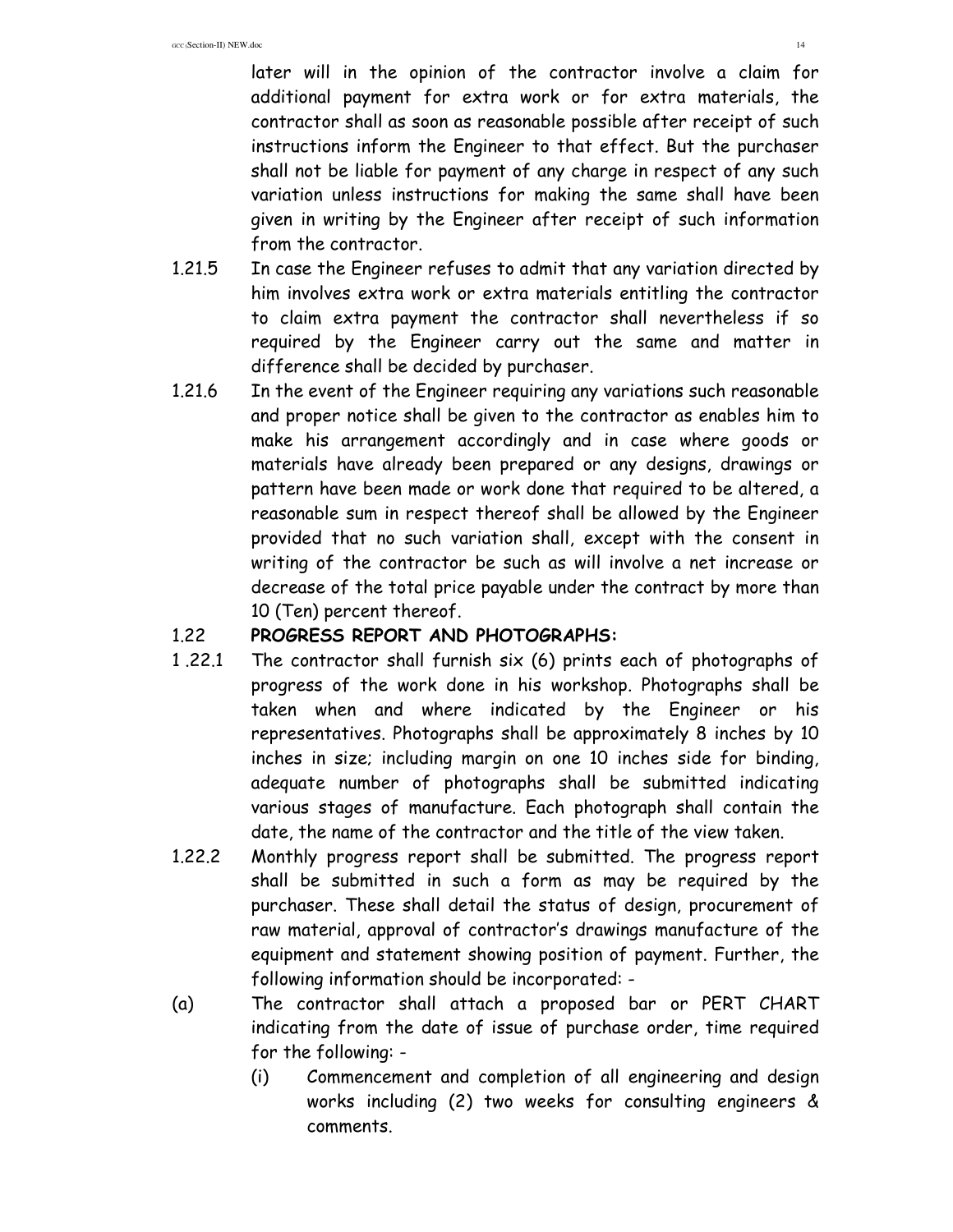- (ii) Procurement of all raw materials showing placing of all raw material indents, processing, expected despatch and receipt at his works.
- (iii) Commencement & completion of all sub-contracts indicating expected manufacture and shipment time upto receipt at his works.
- (iv) Manufacturing components and sub-assemblies.
- (v) Assembling, testing, despatch and receipt at site, allowing two (2) weeks for the purchaser's inspection and minimum three (3) week for transportation to site.
- (vi) An overall 'Force Majeure' on unforeseen condition causes delay of not more than 120 days.

#### 1.23 **DELIVERY AND TIME FOR COMPLETION:**

 As the delivery is the essence of contract, therefore it should be strictly adhered to by the contractor / supplier. The date for the purpose of reckoning the delivery will be the date on which the material has been delivered to concerned consignee in good condition. Any equipment is considered to have been delivered only when all the components are also delivered in full to the consignee. If certain parts are omitted to be delivered in time so as to make the unit not fit for being put into use the whole unit of the equipment will be considered as delayed till the time missing parts are also delivered.

# 1.24 **DELAY IN DELIVERY:**

- (a) The time for and date of delivery specified shall be deemed to be the essence of the contract and supplies shall have to be completed not later than the date (s) specified. Should the contractor / supplier fail to deliver the material/ equipment or any part there of within the specific delivery period, the purchaser shall be entitled at his option: -
- (I) To effect recovery in case of orders placed by MM Wing for delay in delivery/execution @ 1/4% per week or part thereof for first 4 weeks in case if delay exceeds more than 4 weeks then @ 1/2% per week or part thereof shall be charged for entire delay, subject to a maximum of 5%. In case of orders placed by other wings of the Company, recovery shall be effected for delay in delivery / execution @ 1/2% per week or part thereof subject to a maximum of 10% of delayed/unexecuted supply / works. The amount of recovery will be worked out on the basis of ex-works price on the date on which delivery was due without including taxes, duties and freight etc. In cases where ex- works prices have not been indicated, then the recovery shall be worked out on the basis of prices as shown in the purchase order.
- (II) If the materials are not delivered within 7 days at same station, 14 days for station within state and 20 days for supplier / contractor having their works located outside the state from the date of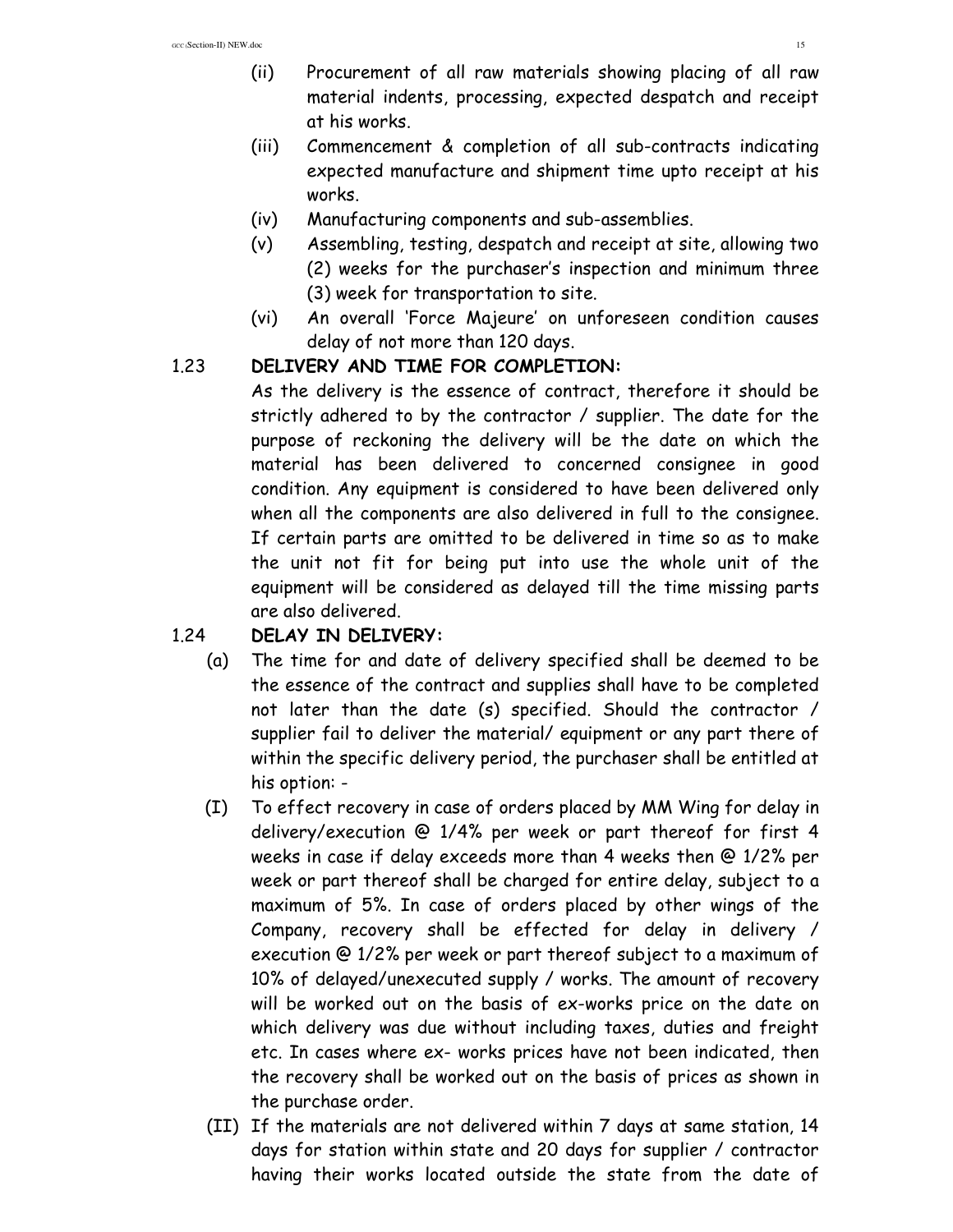receipt of despatch instructions, charges shall be recovered @  $\frac{1}{2}$ % per week or part thereof (for actual delay in receipt), maximum upto 3% of ex-works value of the consignment relevant to the dispatch instructions. This will be in addition to clause No. 1.24(a) (I) of G.C.C. The Nigam reserves all right to accept material received after levy of maximum penalty mentioned above or otherwise.

 (III) Delay in delivery and non supply of material and non fulfillment of contractual obligations at several stages which will henceforth be regulated /dealt as under:-

| Stage                                                                                                                                                                                                                                                                                                                                                                                                                              | Action to be taken                                                                                                                                                                                                                                                                                                                                                                                                    |
|------------------------------------------------------------------------------------------------------------------------------------------------------------------------------------------------------------------------------------------------------------------------------------------------------------------------------------------------------------------------------------------------------------------------------------|-----------------------------------------------------------------------------------------------------------------------------------------------------------------------------------------------------------------------------------------------------------------------------------------------------------------------------------------------------------------------------------------------------------------------|
| (i) When vendor does not accept<br>order awarded on its accepted<br>prices and terms and conditions<br>and does not comply with<br>contractual formalities, on the<br>date of opening of technical bid.<br>(ii)When vendor complies with<br>contractual formalities but does<br>not commence supplies on the<br>date of opening of technical bid<br>of the subsequent TN and<br>scheduled delivery period of old<br>order expired. | Forfeiture of EMD / cancellation<br>of vendor registration to recover<br>amount of EMD along-with<br>severment of business relations<br>for three years from the date of<br>issue of order.<br>Levy of maximum recovery on<br>account of delay in delivery along<br>with severment of business<br>relation for a period of two years<br>from the date of issue of order<br>or in next two bids whichever is<br>later. |
| (iii) When successful bidder<br>entered in to contract and<br>supplies commenced but could<br>supply only upto 50% of ordered<br>quantity on the date of opening<br>of technical bid of subsequent<br>TN and scheduled delivery<br>period of old order expired.                                                                                                                                                                    | The bid of such bidder in next<br>bid will not be opened in that<br>Discom only for that particular<br>item.<br>and/or<br>The firm can be debarred for<br>year or next tender<br>one<br>whichever is later in that Discom<br>that particular<br>only<br>for<br>item/rating/size etc.                                                                                                                                  |
| (iv) When successful bidder<br>entered in to contract, supplies<br>commenced and could supply<br>quantity more than 50% of<br>ordered quantity on the date of $ $<br>opening of technical bid of<br>subsequent TN & scheduled<br>delivery period of old order<br>expired.                                                                                                                                                          | The bid of such bidder will be<br>considered responsive<br>in<br>subsequent tender for the same<br>rating and will be processed<br>If the bidder<br>further.<br>is<br>becoming<br>eligible for quantity<br>allocation, then the<br>quantity<br>equal to the pending quantity in<br>previous tender for that item<br>shall<br>be<br>deducted<br>the<br>in<br>subsequent tender.                                        |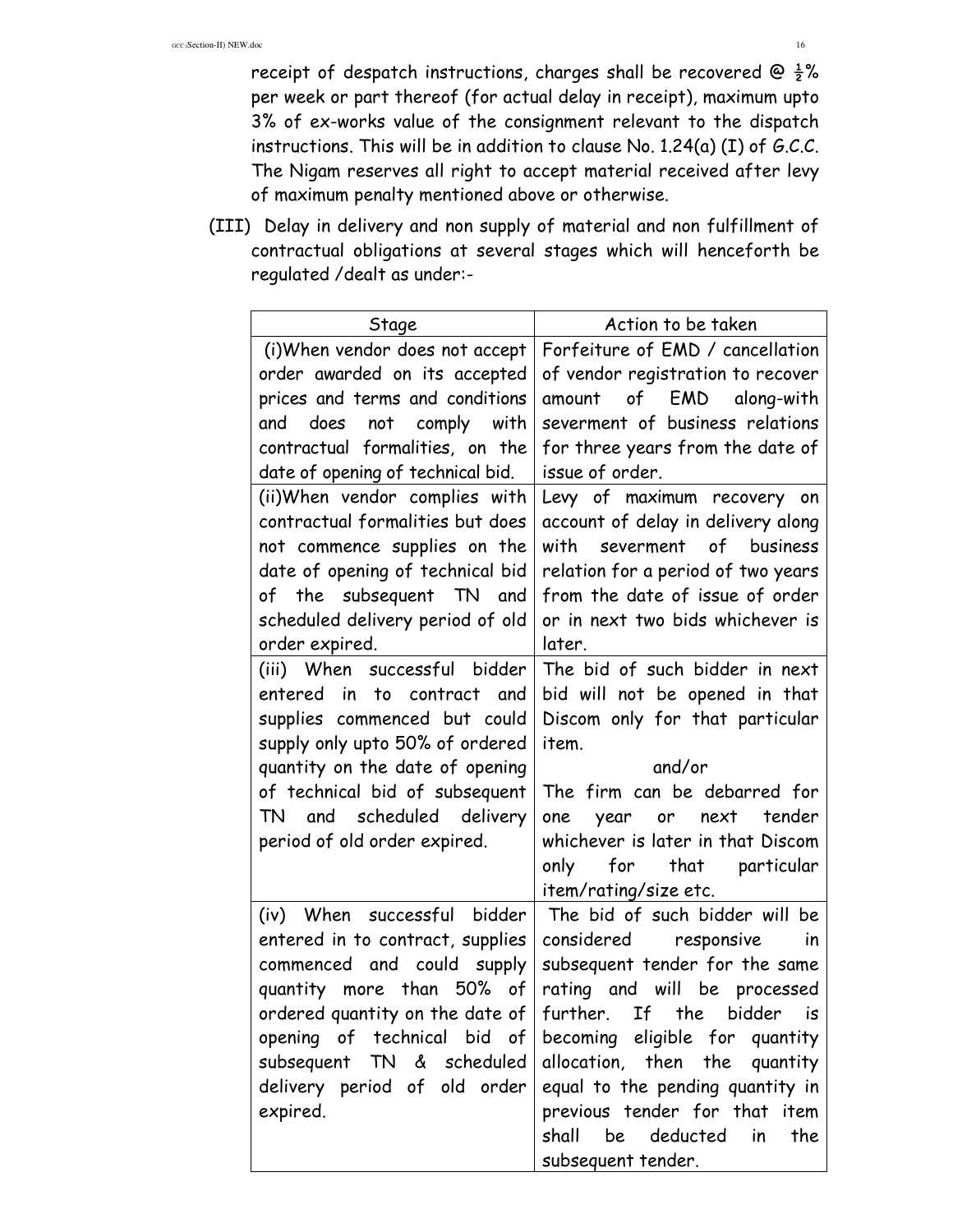IV (i) If supplier fails to deliver the quantity within the stipulated delivery schedule, the purchasing authority reserves right either to cancel the order or to extend delivery period to the extent of original delivery period given to that firm. In case the firm does not adhere to periodic delivery schedule the purchasing authority besides recovering full penalty, also reserve the right to cancel their order at any point of time.

(ii) If it is in the extreme interest of Nigam to further extend delivery period then after giving detailed cogent reasons, the case may be submitted to the next competent authority or to the CLPC as the case may be.

(iii) When the order is cancelled on default then provision for debarment shall apply as per relevant clauses.

- (iv) Order shall deem to have been cancelled after the expiry of stipulated /extended period or two years from the date of purchase order whichever is later.
- (b) The contractor / supplier shall be required to deposit the amount of recoveries finalized within a period of 30 days of receipt of intimation failing which the dues shall be recovered from the financial hold of the contractor / supplier available with the Nigam. In case, where the amount of recoveries against a firm/contractor / supplier exceeds its financial hold, the Nigam will be at liberty to effect such recoveries out of the financial hold/pending payments of the contractor / supplier available with other successor companies of erstwhile RSEB.
	- (c) Any financial liability i.e. increases in rate of Excise Duty, Sales Tax, cost of raw material, freight charges and Insurance tariff etc. arising consequent upon failure of the contractor / supplier to adhere to the stipulated delivery schedule, shall be to his (Contractor / supplier's) account. However, any decrease in the rate of statutory taxes / duties / levies during above period shall be passed on to the purchaser. The price variation for the delayed period shall be governed as per provision elaborated in clause no. 1.10.2, Section – I "Instructions to Bidders".

# 1.25 **FORCE MAJEURE CONDITIONS:**

If at any time during the currency of the contract, the performance in whole or in part be prevented or delayed by reason of any war, hostility, acts of public enemy, civil commotion, sabotage, fire, floods, explosion, epidemics, quarantine restrictions, strikes, lockouts or acts of God (here- in after referred to as 'Events') then provided Notice and adequate proof of the production / despatch having suffered on account of these events, is given within 21 days from the date of occurrence thereof, the provision of sub paras (a), (b) and (c) of clause 1.24 shall not be invoked by the purchaser provided further that the deliveries under the contract shall be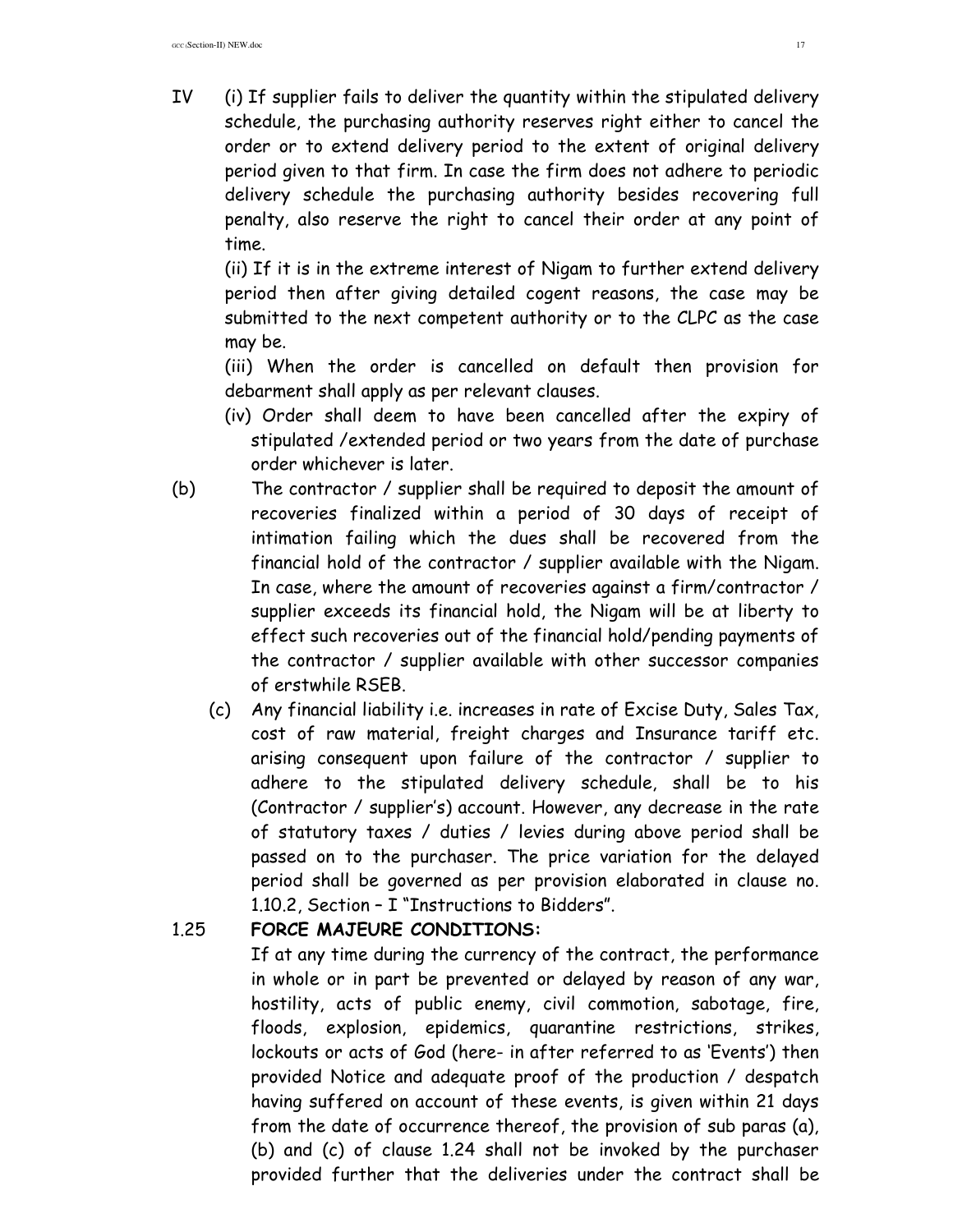resumed, as soon as practicable after such event (s) has ceased to exist and the decision of the purchaser as to whether the deliveries have been so resumed or not shall be final and conclusive provided further that in case the strike / lockout prolongs beyond a period of thirty days, the contractor / supplier shall immediately inform the purchaser in which case the purchaser reserves the right to procure the material/equipment on order or part thereof from any other source at the risk and cost of the contractor / supplier.

# 1.26 **SUSPENSION OF WORKS:**

 The purchaser shall not be liable to pay the contractor any compensation whatsoever arising from suspension or for idle labour.

#### 1.27 **INSPECTION AND TESTING:**

- 1.27.1 The Engineer and his duly authorised representative shall have at all reasonable times access to the contractors premises of works and shall have the power at all reasonable time to inspect drawing of any Portion of the work or examine the materials and workmanship of the plant is being manufactured on other premises, the contractor shall obtain for the Engineer and for his duly authorised representative permission to inspect it as if the plant was manufactured on the contractor's own premises.
- 1.27.2 The engineer shall on giving seven days notice in writing to the contractor setting out any grounds of objections which he may have in respect of the work, be at liberty to reject any drawing and all or any plant, or workmanship connected with such work which in his opinion are not in accordance with the contract or are in his opinion, defective for any reason whatsoever.
- 1 .27.3 The bidder shall state in his bid the places of manufacture testing and inspection of various equipment offered by him. Unless specifically provided otherwise all test shall be made at the contractor's works before shipment.
- 1.27.4 (a) The supplier shall intimate at least 15 days in advance through notice(s) about the readiness of material for dispatch commensurate with specific delivery schedule so as to enable the purchaser to depute his representative for inspection, testing and checking of the material/equipment. For this purpose, the date of receipt of the letter in the office of the purchasing authority shall be deemed as the date of call for inspection and not the date mentioned in the letter and the date of dispatch. In case, material/ equipment is not found ready by the representative of the purchaser deputed for inspection to the extent of the quantity indicated in the inspection call with tolerance of (-) 10% or if the inspection is not got carried out by any reasons(s) on account of the supplier, an amount of Rs. 7500/- only for the supplier's work located in Rajasthan and an amount of Rs.15000/- only for the supplier's work located outside Rajasthan will become payable by the supplier on this account to the Sr. Accounts Officer (EA & Cash). The supplier will deposit the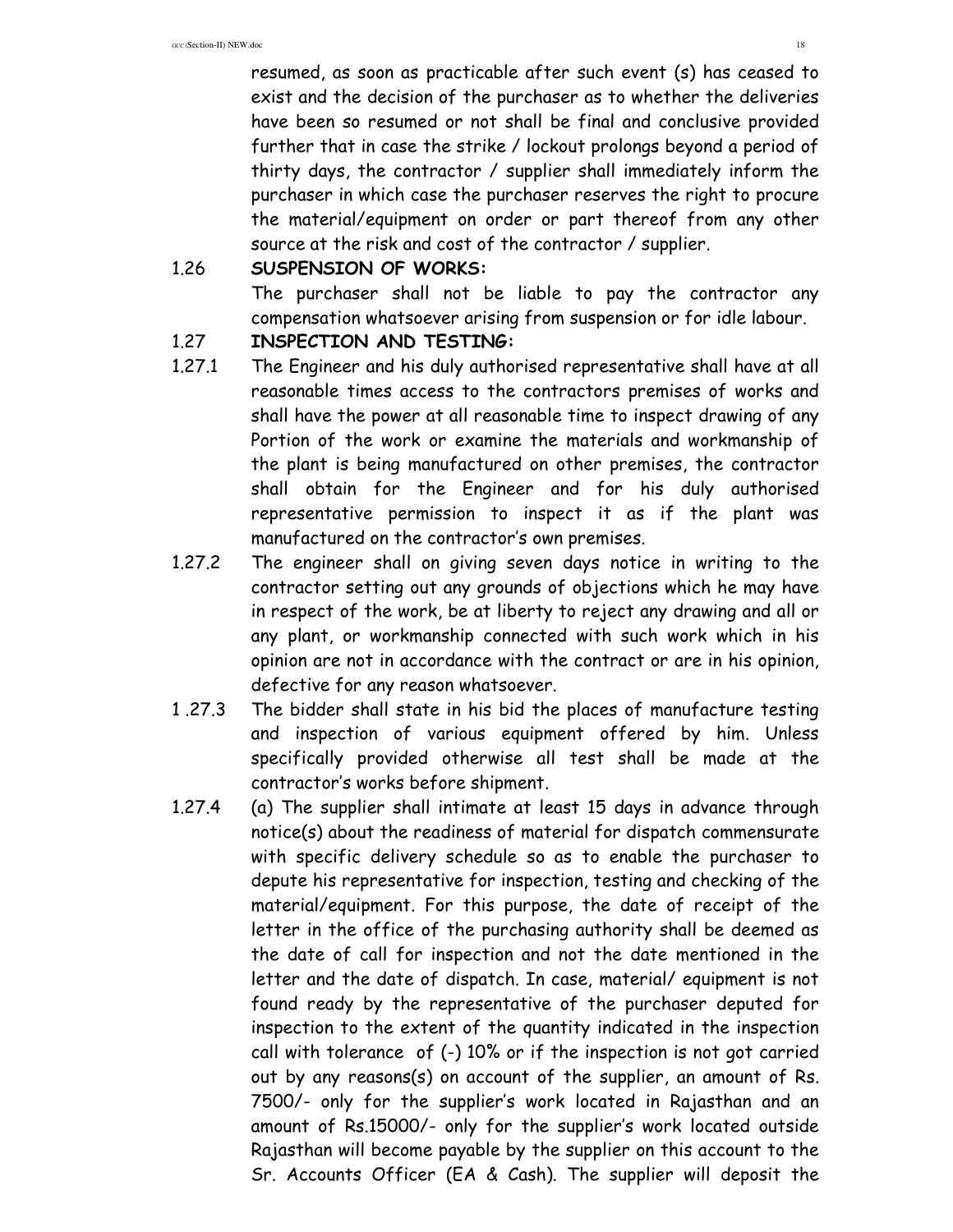amount with the Sr. Accounts Officer (EA & Cash), immediately under intimation to the purchasing authority, failing which the subsequent call for inspection shall not be entertained.

 (b) In case, the firm offers for the inspection and subsequently withdraw the inspection by telephone or by letter/FAX/E-mail or at the time of visiting of Nigam's officer at his work for inspection then re-inspection charges Rs.7500/- from the local supplier and Rs.15,000/- from the outsider supplier would be recovered at every occasion.

 (c ) In case of re-inspection of the material on account of failure of CTL checking, the re-inspection charges as mentioned above would also be leviable in all such cases. Further in the event of the firm withdrawing its initial offer for inspection as mentioned in clause (b) above, then the price Variation would be admissible to the firm on the basis of firm's initial offer or subsequent offer, whichever is lower.

 (d) The material/equipment shall be offered duly packed so as to enable the inspecting officer to seal.

- 1.27.5 In all cases where the contract provides for tests, whether at the premises of works of the contractor or any sub contractor, test at site the contractor except where otherwise specified shall provide free of charge to the purchaser, such labour, materials, electricity, fuel, water, stores, apparatus and instruments as may reasonably be demanded to carry out efficiently such tests of the plant, in accordance with the contract and shall give facilities to the Engineer or his authorised representative to accomplish such testing.
- 1.27.6 The purchaser reserves to himself the right of having any inspection or special test of a reasonable nature at contractor's premises or at sites in addition to those prescribed in applicable standards and the enclosed technical specification.
- 1.27.7 When the tests have been satisfactorily completed at the contractor's or sub-contractor's works the Engineer shall issue a certificate to that effect but if the tests were not witnessed by the Engineer or his representative, the certificate would be issued after the receipt of test certificate by the Engineer. No plant shall be shipped before such a certificate has been issued. The satisfactory completion of these tests or the issue of this certificate, shall not bind the purchaser to accept the plant, should it on further tests after erection, be found not be comply with the contract.
- 1.27.8 The contractor / supplier shall also furnish the latest calibration certificate of the testing instruments / equipment used for the testing of the materials / equipments as covered in the purchase order to the inspecting officer. The testing instruments / machines should be got calibrated by the contractor / supplier from time to time as elaborated in section – III of Technical Specification. The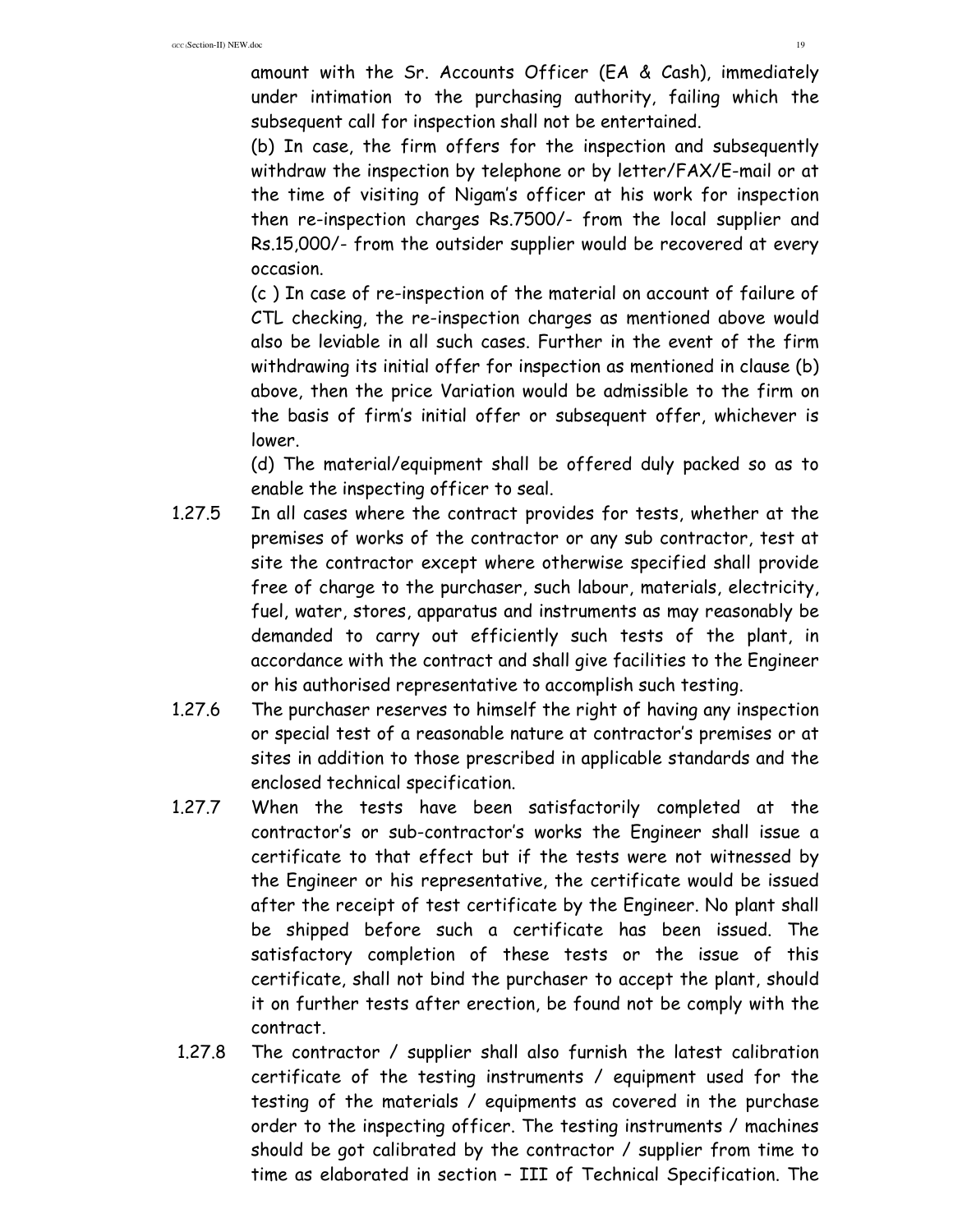calibration certificate should not in any case be older than one year at the time of presenting the same to the Inspecting Officer. In case however, the contractor / supplier fails to comply with the conditions as aforesaid, a certificate in writing of the inspector / representative of the purchaser that the contractor / supplier has failed to provide the facilities shall be conclusive.

- 1.27.9 Unless the inspection is specifically waived, no material shall be despatched without inspection and clearance for despatch by the purchaser's representative.
- 1 .27.10 The purchaser reserves the right to reject all or any part of the material being manufactured or awaiting despatch due to any defect or deviations from the standard specifications prescribed as observed during the Inspection. In case of any dispute / difference in this regard the decision of the Chief Engineer (MM) shall be final and binding.
- 1.27.11 The purchaser also reserves the right to get the material / equipment tested in any recognised Government laboratory & claiming any compensation or rejecting the material/equipment, if not found in accordance with the specification. All charges consequent to such rejection and replacement / rectification shall be borne by the contractor / supplier.

#### 1.28 **TEST CERTIFICATE:**

- 1.28.1 Original/attested Photostat copies of the latest type test certificate as elaborated in section – III of Technical Specification, for all the type tests wherever prescribed in the relevant latest addition of ISS (as applicable) shall be furnished along-with the bid.
- 1.28.2 In case of any specific alternative requirement of type tests the same shall be furnished as per Section-III.
- 1.28.3 The bids not accompanied by the type test certificate in terms of para 1.28.1 above, are liable to be ignored.
- 1.28.4 The contractor / supplier shall be required to furnish the routine / manufacturer(s) factory test certificate(s) for the tests carried out during manufacture in accordance with the relevant standard specifications.

# 1.29 **ACCEPTANCE OF PLANT FOR DESPATCH:**

 When all tests to be performed in the contractor's or subcontractor's premises, under the terms of this contract have been successfully carried out and test report approved, the despatch instructions will be given by the Engineer to the contractor for immediate despatch and will not unreasonably be withheld.

# 1.30 **PACKING AND MARKING:**

1.30.1 The equipment with its accessories shall be packed in accordance with the manufacturer's standard practice in suitable sizes of packing cases worthy of Rail/Road Transport and will be marked legibly to avoid any possibility of goods being lost of wrongly despatched elsewhere on account of faulty marking, it must be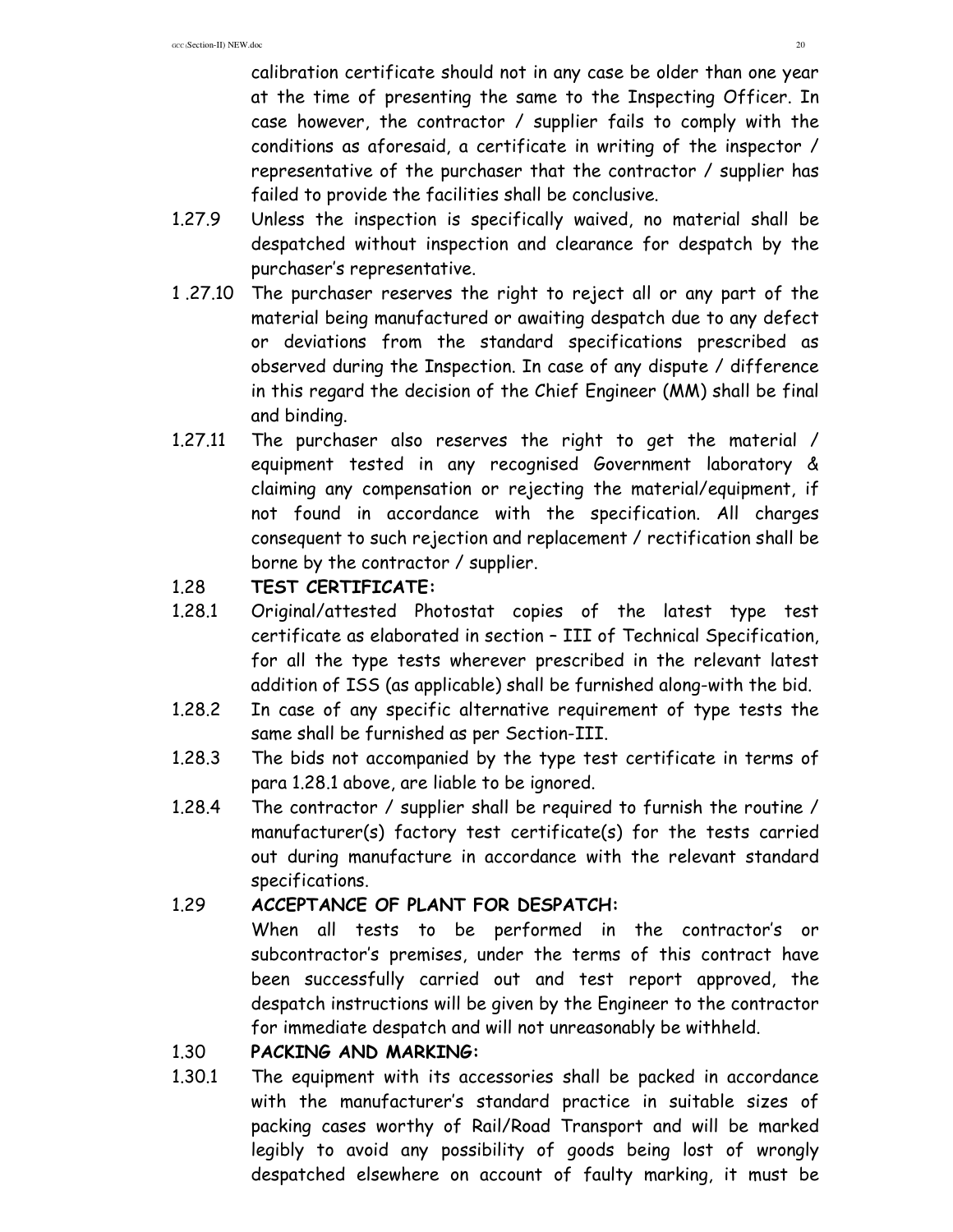ensured that no damage is caused to the equipment as a result or defective packing.

- 1.30.2 Any equipment or part thereof, that develops defects not disclosed prior to the final acceptance by the purchaser but are disclosed within one year after the material is placed in service or within specific guarantee period shall be promptly replaced by contractor / supplier free of charge and all expenses for the transportation and other incidental charges for such replacement shall be borne by the contractor / supplier.
- 1.30.3 The contract shall include and provide for securely protecting and packing the plant so as to avoid loss or damage during transport by Sea, Rail and Road.
- 1.30.4 All packing shall allow for easy removal and checking at site, whenever necessary, proper arrangements for attaching slings for lifting shall be provided and all packages shall be clearly marked with signs showing up and down side of boxes and handling and unpacking instructions as considered necessary. Special precaution shall be taken to prevent rusting of steel and iron parts during transit by sea, gas seals or other methods proposed to be adopted for protection against moisture during transit shall be subject to the prior approval of the Engineer.
- 1.30.5 The cases containing easily damageable material shall be very carefully packed and marked with appropriate caution symbols i.e. FRAGILE, HANDLE WITH CARE, USE NO HOOK, etc.
- 1.30.6 Each bale or package delivered under the contract shall be marked by and at the expense of the contractor and such marking must be distinct (all previous irrelevant marking being carefully obliterated). Such marking shall show the description and quantity of contents, the name of the consignee and address, the gross weight of the package, the name of the contractor with a distinctive number of marks sufficient for purposes of identification. All marking shall be carried out with such materials as to ensure quickness of drying, fastness and indelibility.
- 1.30.7 Each bale or package shall contain a packing note quoting specifically the name of the contractor, the number and date of contract or order and the name of the office placing the contract, nomenclature of the stores and include a schedule of parts for each complete equipment giving the parts Nos. with reference to the assembly drawing & the quantity of each part, drawing numbers and tag numbers. The gross and net weight of each package shall be clearly marked on it.
- 1.30.8 The shipment dimensions of each package shall not exceed the maximum dimensions for a package which can be accepted for transport over the broad gauge system of Indian Railways.
- 1.30.9 After delivery of the material at site, all packing shall become the property of the purchaser.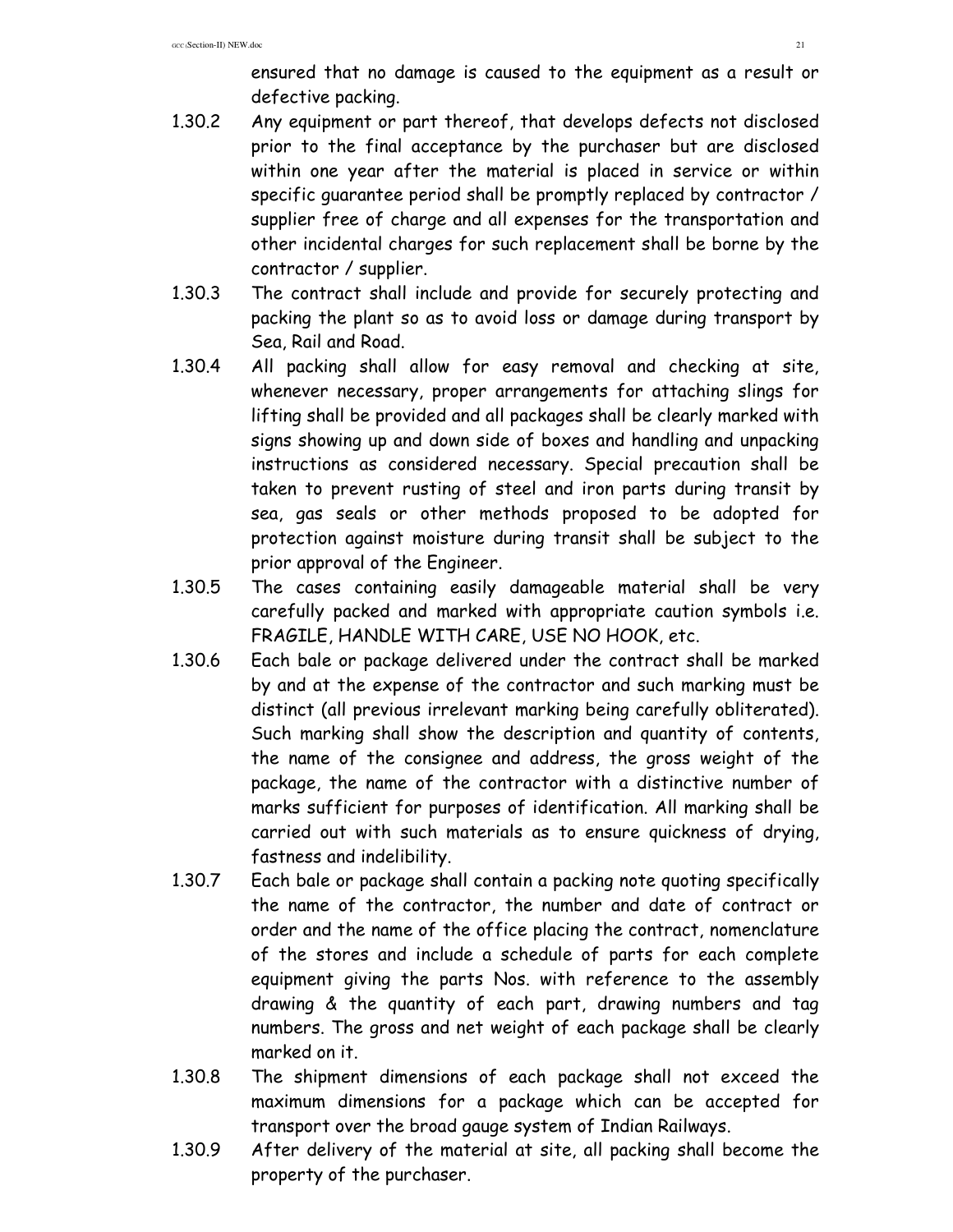- 1.30.10 Not withstanding anything stated in this clause the contractor shall be entirely responsible for any loss, damage or depreciation to the stores due to improper and insecure packing.
- 1.31 **DESPATCHES:**

# **(A) DESPATCH OF INDIGENOUS PLANT**

- 1.31.1 Equipment / material shall be despatched at the consignee stores anywhere in Rajasthan as per despatch instructions (if any shall be issued by the Engineer) as per clause 1.29.
- 1.31.2 Notification of delivery or despatch in regard to each and every consignment shall be made to the purchaser immediately after despatch or delivery. The contractor / supplier shall further submit to the consignee a priced invoice and packing account of all stores, delivered or despatched by him. All packages, containers, bundles and loose materials forming part of each and every consignment shall be described fully in the packing account and full details of the contents of package and quantity of material shall be given.
- 1.31.3 A list in duplicate containing details of equipment verification at site shall also be placed inside each package and shall correspond with the advice note.

# (B) **SHIPMENT OF IMPORTED PLANT:**

- 1.31.4 The contractor shall advise the purchaser, the C.I.F. value of each consignment as soon as the goods are ready for shipment. The contractor shall ship the equipment on behalf of the purchaser as far as possible on board a vessel belonging to an Indian shipping line. In the event of such a course being likely to lead to serious delay, shipment may be effected by the first available vessel belonging to any other shipping line provided the freight rates charged are not higher than the conference rates applicable to the shipping route at the time of shipment and all rebates and refunds available for Government consignments are duly taken into account. In either case the contractor shall be responsible for the correct appraisal of freight rates (structural or machinery as the case may) weight and volumes. In no case will the purchaser be liable to pay any warehouse wharf age charges.
- 1.31.5 In the event of the shipment being effected through any of the Indian shipping companies, the freight charges shall be paid by the purchaser direct to the company in India but in case the shipment is effected through any other shipping line, the freight charges shall have to be prepaid by the contractor on behalf of the purchaser. This amount shall be reimbursed to the contractor against invoice duly supported by original voucher from the shipping companies in quadruplicate.
- 1.31.6 Shipping document shall be made available at least two (2) weeks in advance of the arrival of the vessel at the port entry. They shall not be forwarded through a bank necessitating payment before the documents are surrendered by purchaser. Documents forwarded in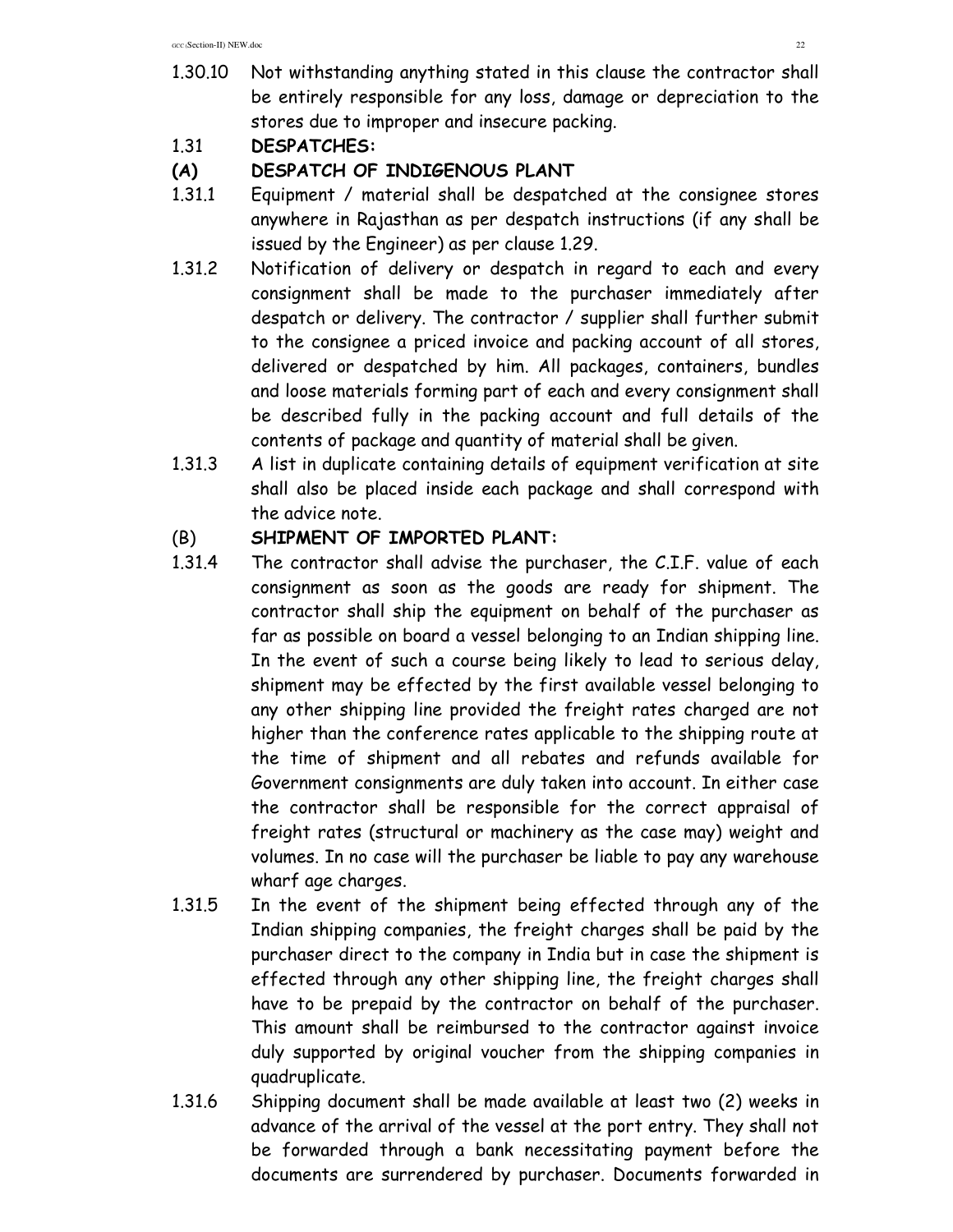this manner will not be collected by the purchaser. Any claim, demurrage etc. arising from delay in collecting shipment documents from the bank shall be payable by the contractor.

- 1.31.7 After shipment is effected, the following documents shall be forwarded direct to the purchaser by the first and second registered airmail:-
	- (a) Bill of loading in original and to non-negotiable copies.
	- (b) F.O.B. invoices in six triplicate for customs purchaser.
	- (c) Packing list in six duplicate.
	- (d) Certificate of original in triplicate.
	- (e) Acceptance Certificate by the purchaser in triplicate.
- 1 .31.8 When the equipment is imported, the manufacture is to intimate at least two (2) months in advance the size of over dimensioned packages to enable Nigam for arranging special wagons and obtaining railway permission including arrangement of special handling equipment.

# 1.32 **INSURANCE:**

- 1.32.1 On receipt of an order the contractor / supplier shall be required to get material / equipment fully insured from General Insurance Corporation of India and its subsidiaries or any other recognized and approved insurance company against loss, damage and / or pilferage in transit, from the place of despatch to the destination and for a further period of thirty (30) days towards storage after receipt of material/equipment at destination.
- 1.32.2 The contractor / supplier shall be responsible for safe arrival at destination and receipt of the material/equipment by the consignee (s).
- 1.32.3 In case of any loss / damage / pilferage, etc. the contractor / supplier shall replace free of cost such missing /damaged or lost material on receipt of the report thereof from the consignee(s). Such reports shall be made to the contractor / supplier by the consignee(s) within a period of thirty (30) days from the date of receipt of each consignment by him / them.
- 1.32.4 The replacement of shortages / damages / losses shall be despatched or defects rectified at the consignee (s) stores within a period of thirty (30) days or mutually agreed period from the date of such report failing which the purchaser reserves the right to forfeit security deposit and or operate the Performance bank guarantee if any, and or take any other appropriate action as may be expedient.
- 1.32.5 The defective / damaged material/equipment shall be returned to the contractor / supplier at his cost but such defective material will be returned to the supplier / contractor only after he has arranged the correct material to the satisfaction of the consignee(s) / purchaser.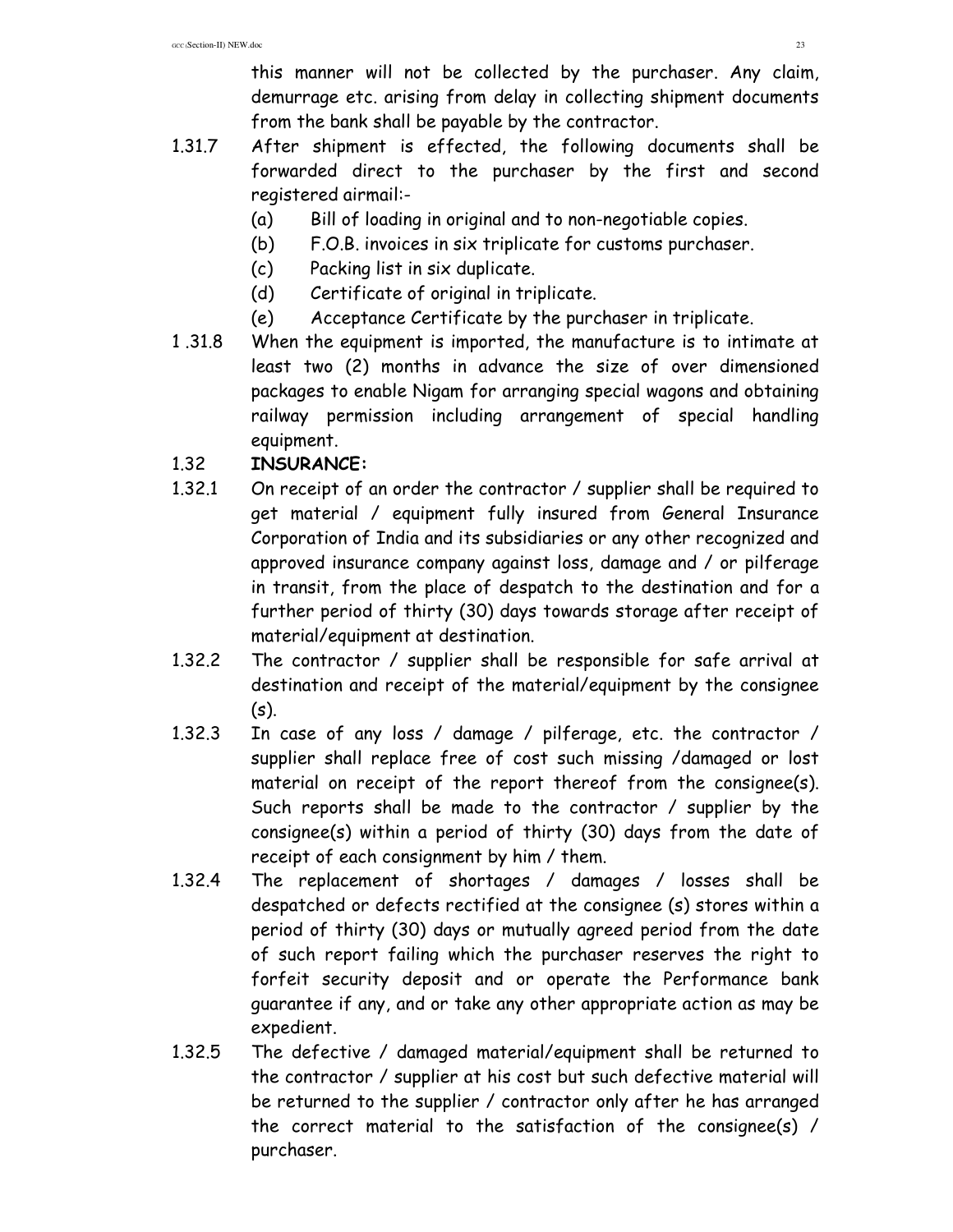1.32.6 In case the damaged / defective material / equipment or part thereof warrants return to the contractor / supplier's work for necessary rectification, the contractor / supplier may be required to furnish a bank guarantee from any scheduled bank, equivalent to the value of such material plus taxes as claimed by the contractor / supplier and the amount already paid for. The period for return of rectified material/equipment as well as validity of the bank guarantee, shall be as mutually agreed upon and any time taken beyond the aforesaid period shall be treated as delay in delivery in terms of clause No.1.24 of this specification.

#### 1.33 **DELIVERY, CUSTOMS, DUTIES ETC.**

- 1.33.1 The period of delivery will be a factor in deciding the award of the contract and timely delivery to meet the schedules is of vital Importance.
- 1.33.2 The contract prices shall include the cost of delivering the whole of the equipment. F.O.R. Consignee/railway station/siding, inclusive of packing anywhere in Rajasthan.
- 1.33.3 The contract prices shall include all incidental and statutory charges, loading and unloading, freight, customs, duty clearance, entry tax, terminal taxes, corporation and municipal taxes, if any leviable at destination.
- 1.33.4 **SALES-TAX:**
- (a) The payment of VAT/Central Sales Tax shall be made only on furnishing the following certificate which may be affixed on the bills preferred or the material supplied.

# **SALES TAX CERTIFICATE**

- (i) Certified that the goods on which sales-tax has been charged have not been exempted under the Central Sales Tax Act or the State Sales Tax Act and that the charges on account of sales- tax on these goods are correct under the provisions of the relevant act or the rules made there under and that in case of supplies against regular contract, the relevant contractor / supplier also includes a specific provisions that the sales-tax is payable by the DISCOM.
- (ii) Certified further that we ………………. are registered as dealers in the state of ……………………… under registration No………….. for the purpose of Central/State Sales Tax.
- (b) Certificate for VAT as per Rajasthan Sales Tax Act and (C) form (s) as per Central Sales-Tax Act will be issued by the Sr. Accounts Officer (EA & Cash), Ajmer Vidyut Vitran Nigam Limited, (Makarwali Road, Panchsheel Nagar), Ajmer to the contractor / supplier on his request on completion of the entire supplies under order and on furnishing the copies of the relevant invoices together with the above declaration certificate.
- (c) In no circumstances, certificate for VAT and "C" form shall be issued along with letter of acceptance / purchase order and shall not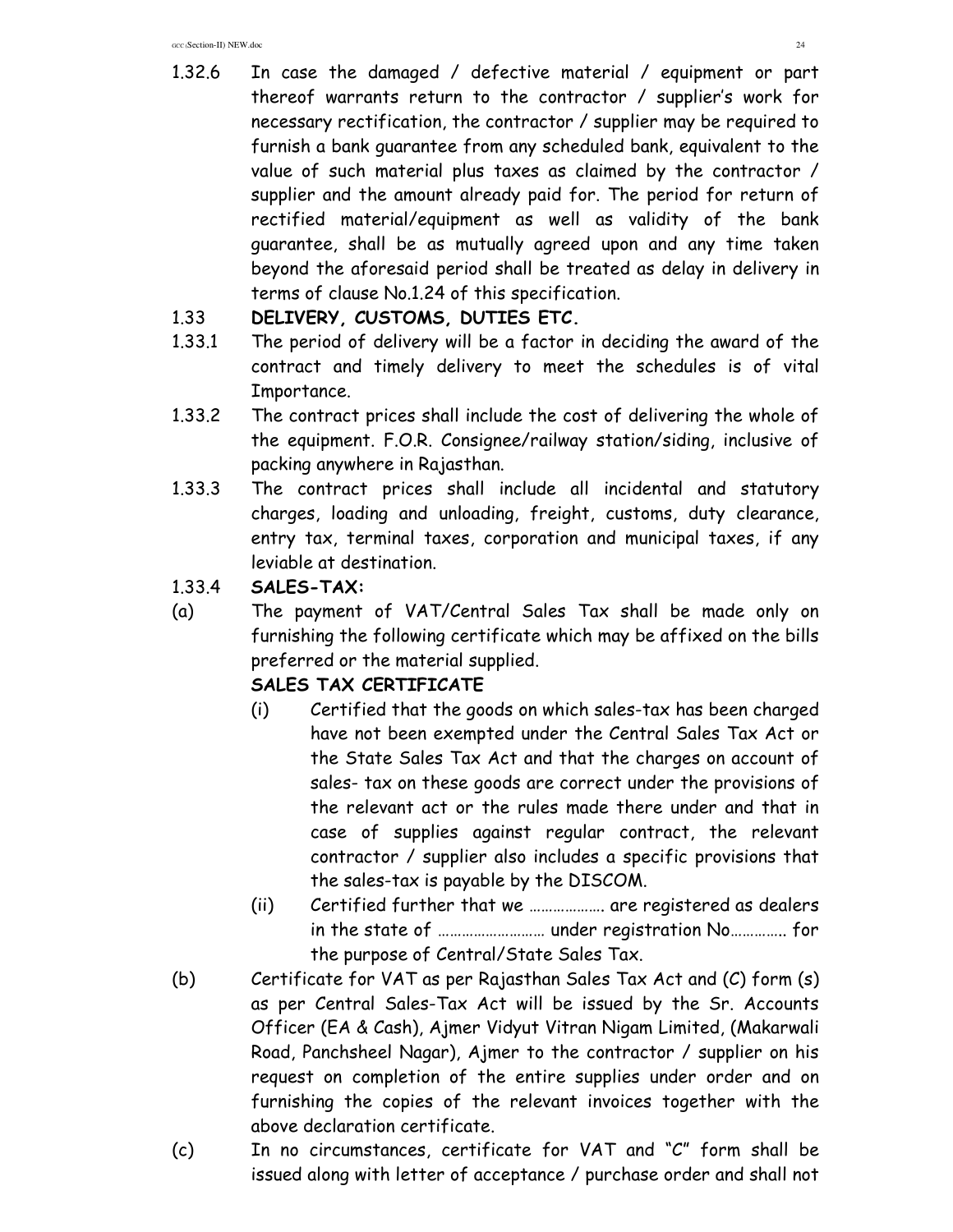be demanded by the contractor / supplier through bank on presentation of the despatch documents.

(d) In case the sales-tax assessment of the contractor / supplier (s) become due before completing the entire supplies against the order, certificate for VAT and C Form (s) for the supplies made shall be issued on specific request of the contractor / supplier made at least 10 days before the due date of sales-tax assessment on fulfilling the requirement of sub-clause (s).

#### 1.34 **TESTS AT SITE:**

- 1.34.1 In all cases where the contract provides for tests at the site, the contractor except where otherwise specified, shall provide free of charge, such labour materials, electricity, fuel, water stores, apparatus and instruments as may be required from time to time' as may reasonably be demanded to carryout efficiently such tests of the material or workmanship in accordance with the contract:
- 1.34.2 In case of contractor / supplier requiring electricity for test at site, such electricity shall be supplied to the contractor / supplier in the convenient form available, on payment, except specifically exempted.
- 1.34.3 Purchaser reserves the right to carry out any site tests he may decide upon at his own expenses. In case equipment / material are not found as per purchase order all expenses incurred during the testing will be to contractor / supplier's account and material shall be replaced by contractor / supplier at site free of cost.

# 1.35 **TESTS ON COMPLETION:**

Where possible all tests shall be carried out before shipment should, however, if become necessary for the final tests as to Performance and guarantees to be held over until the plant is erected at site, they shall be carried out in the presence of the contractor / supplier's representative within such time as may be considered reasonable by the purchaser if equipment fails to meet guarantees, the contractor / supplier shall make necessary changes and corrections and assure full responsibility and take necessary steps to ensure compliance by the equipment of the prescribed guarantees within two (2) months from the date of notification or within such reasonable time as may be decided by the purchaser. If however the defect is of the contractor / supplier, he shall replay to the purchaser all reasonable expenses which he may put by such retests over and above the rejection of defective plant as stated hereunder.

# 1.36 **REJECTION OF DEFECTIVE PLANT:**

1.36.1 If the complete plant or any portion thereof before it is taken over, is found defective or fails to fulfill the requirements of the contract, the Engineer shall give the contractor / supplier the particulars of such defects or failure and the contractor / supplier shall forthwith make the defective plant good or after the same make it comply with the requirements of the contract. Should he fail to do so within a reasonable time, purchaser may reject and replace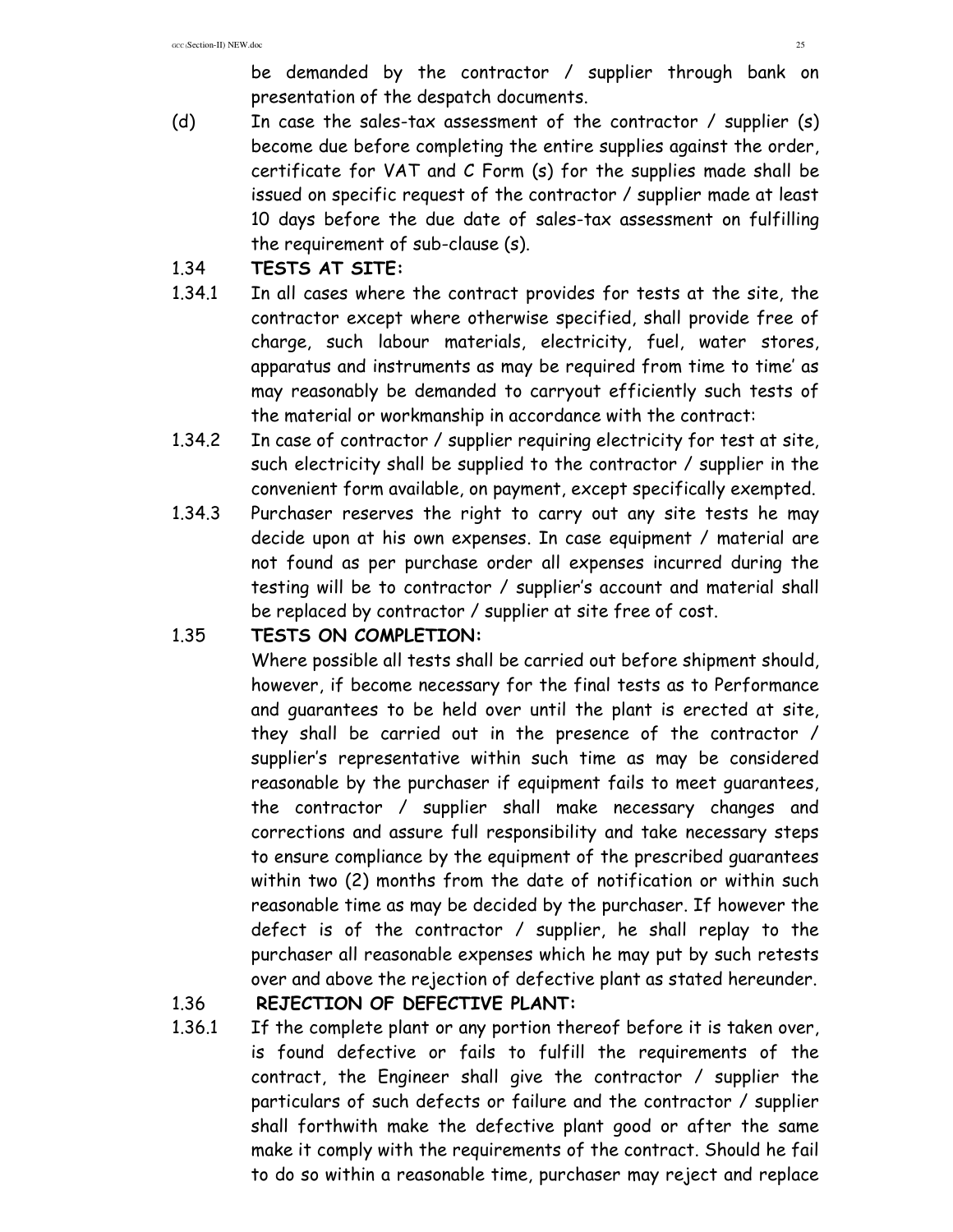at the cost of the contractor / supplier the whole or any portion of the plant, as the case may be, which is defective or fail to fulfill the requirements of the contract. Such replacement shall be carried out by the purchaser within a reasonable time and at a reasonable price and where reasonably possible to the same specification and under competitive conditions. In case of such replacement by the purchaser, the contractor / supplier shall be liable to pay to the purchaser the extra cost if any of such replacement delivered and / or erected as provided for the original contract, such extra cost being the ascertained difference between the price paid by purchaser under the provisions above mentioned, for such replacement and the contract price for the plant so replaced and also to repay the sum paid by the purchaser to the contractor / supplier in respect of such defective plant. The purchaser shall have the right to operate any and all equipment as soon as and as long as it is in operating conditions, whether or not such equipment has been accepted and complete and satisfactory, except that this shall not be constructed to permit operation of any equipment which may become damaged by such operation before any required alterations or repairs have been made. All repair and alterations required of the contract shall be made by the contractor / supplier at such times as directed and in such manner as will cause the minimum interruption in the use of the equipment by the purchaser. If the contractor / supplier does not so replace the rejected plant within a reasonable time the contractor / supplier's full and extreme liability under this clause will be satisfied by the repayment of all money paid by the purchaser to him in respect of such plant.

- 1 .36.2 In the event of such rejection, the purchaser shall be entitled to the use of the plant in a reasonable and proper manner for a time reasonably sufficient to enable him to obtain other replacement plant. During the period, the rejected plant is used commercially, the contractor / supplier shall not be entitled to a sum as payment of such use.
- 1.36.3 Nothing in this clause shall be deemed to deprive the purchaser for or affect any rights under the contract which he may otherwise have in respect of such defects or deficiencies in any way relieve the contractor / supplier from his obligation under the contract.

#### 1.37 **LATENT DEFECTS:**

1.37.1 Any equipment or part thereof that develop defects not disclosed prior to the final acceptance by the purchaser or they are in service upto 12 month or 18 months from the date of receipt of last consignment at site whichever is earlier or for the period specified in the Section – III "Technical Specifications" shall be promptly replaced by the contractor / supplier free of Cost and all expenses, transportation and other incidental charge for such replacement shall be borne by the contractor / supplier.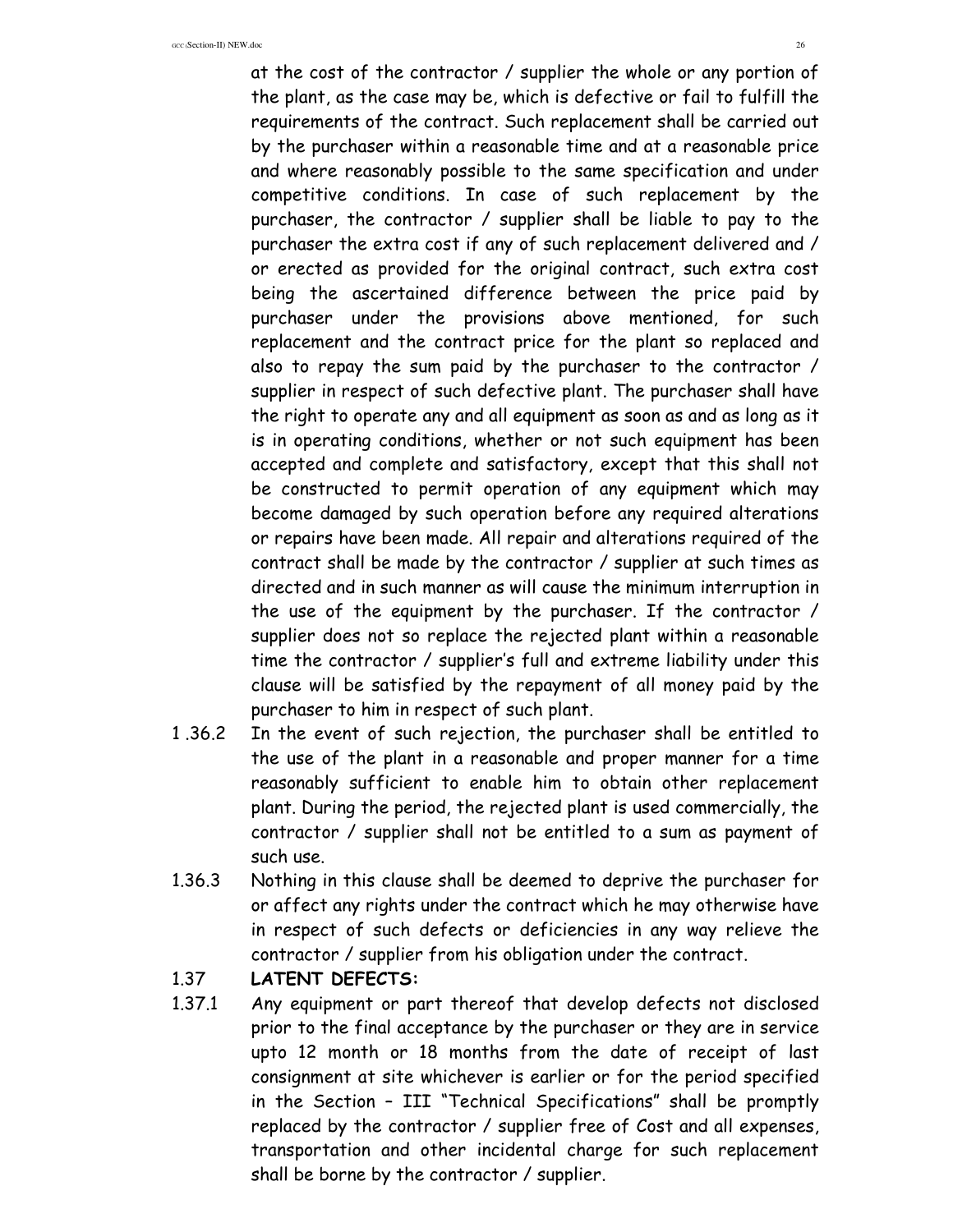# 1.38 **TAKING OVER:**

- 1.38.1 Where the specification calls for Performance tests before shipment and these have been successfully carried out, the plant shall be accepted and taken over when it has been satisfactorily put into operation on site or within one (1) month of its being ready to be put into operation whichever earlier and the Engineer shall forthwith issue a taking over certificate.
- 1.38.2 In the event of final, any outstanding tests being held over until the plant is erected, such taking over certificate shall be issued subject to the results of such final or outstanding tests to be carried out in accordance with clause 1.35.
- 1.38.3 When the specification calls for tests on site, the plant shall be taken over and the taking over certificate is issued immediately after such tests have been satisfactorily carried out.
- 1.38.4 If for any reason other than the default of the contractor / supplier such last mentioned tests on site are not carried out within one (1) month of notice by the contractor / supplier to the purchaser, of the plant being ready for test, the plant shall be deemed to have been taken over as on the last day of such period and payments due to the contractor / supplier on taking over shall be made but nevertheless, the contractor / supplier shall if called upon to do so by the purchaser at the purchaser's expenses make the said tests during the maintenance period and accept as aforesaid under the same obligation as specified in clause 1.35.
- 1.38.5 The Engineer shall not delay the issue of any taking over certificate contemplated by this clause on account of minor deficiencies of material or defects in the plant which do not materially affect the commercial safe and efficient use thereof provided that the contractor / supplier shall undertake to make good the same in due course.
- 1.38.6 Such certificate, however, shall be deemed to be on account and shall in no way relieve the contractor / supplier from his liabilities and responsibilities in respect of such plant including the satisfactory Performance of the test on completions.

#### 1.39 **LIABILITY FOR ACCIDENTS AND DAMAGES:**

- 1.39.1 The contractor / supplier shall be responsible for loss, damage or depreciation of the plant until the same is taken over under clause 1.38 or is deemed under that clause to have been taken over provided always that the contractor / supplier shall not be responsible for any such loss damage and depreciation occurring during such period that the plant is operated by the purchaser's staff prior to being taken over in accordance with clause 1.38.
- 1.39.2 Until the plant is taken over or is deemed to have been taken over as aforesaid, the contractor / supplier shall also be liable for and shall indemnify the purchaser in respect of all injury to person or damage to property resulting from the negligence of the contractor /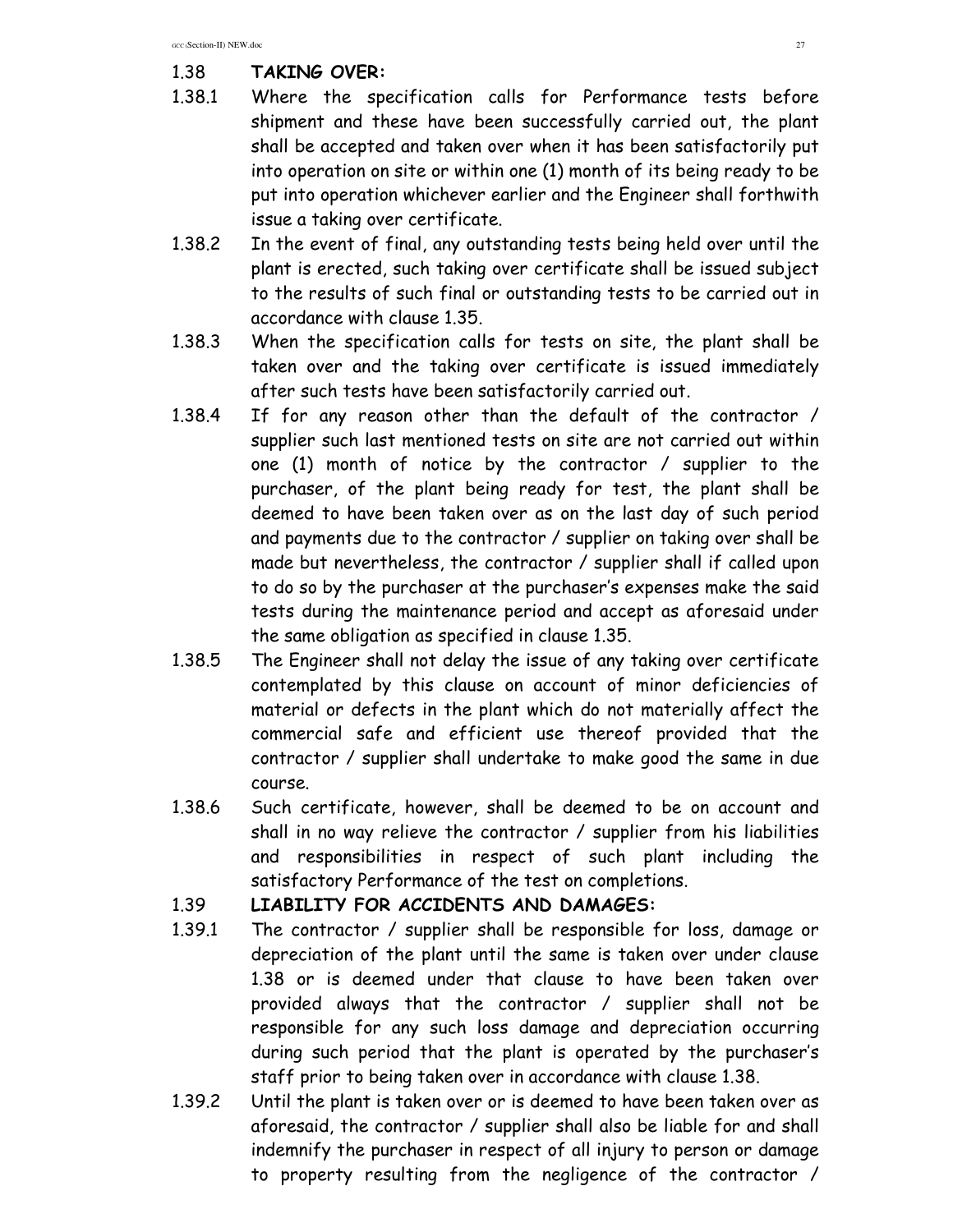supplier or his workman or sub-contractor / supplier or from defective design or work but not from any other cause.

1.39.3 The contractor / supplier will indemnify and save the purchasers harmless against all actions, suits, claims, demands, costs or expenses arising in connection with injuries (other than such as may be attributable to the purchaser or his employees) suffered prior to the date when the plant shall have been taken over under clause 1.38 hereof by person employed by the contractor / supplier or his subcontractor / supplier on the work, whether at common law or under the Workmen's Compensation Act, 1923, or any other statute in force at the date of contract relating to the question of the liability of employees for injuries suffered by employees and will if called upon to do so take out the necessary policy or policies of insurance to cover such .indemnity.

#### 1.40 **MAINTENANCE AND GUARANTEE:**

- 1.40.1 Whether or not the equipment has been installed under his supervision, the contractor / supplier shall give the following guarantees in respect of the equipment to be furnished by him:-
	- (i) All equipment shall be free from any defect due to faulty design, materials and/or workmanship;
	- (ii) The equipment shall operate satisfactorily and reliably and the Performance and efficiencies of the equipments shall not be less than the respective guarantee values.
- 1.40.2 The contractor/supplier shall guarantee among other things the followings:-
	- (i) Quality and strength of the material (s) used together with workmanship and finish corresponding to the most modern practice(s).
	- (ii) Safe electrical and mechanical stresses on all parts or the equipment under all specified conditions.
	- (iii) Performance figures in respect of guaranteed technical particulars as finally agreed upon.
	- (iv) Satisfactory Performance of material/equipment during the guarantee period.

If the factory test(s) carried out at site tests arranged by the purchaser in exercising his option under clause No.1 .27.12 on the material/equipment/plant or part thereof during guarantee period as elaborated at clause 1.37.1 mentioned above, show that the material/plant/equipment does not meet these guarantees as aforesaid. It shall be optional for the purchaser to reject the material / plant(s) / equipment or part thereof and direct the contractor / supplier to at once rectify/replace the material/plant/ equipment so rejected so as to make it meet the guarantee of equipment, to the satisfaction of the purchaser. All expenses in this connection shall be borne by the contractor / supplier.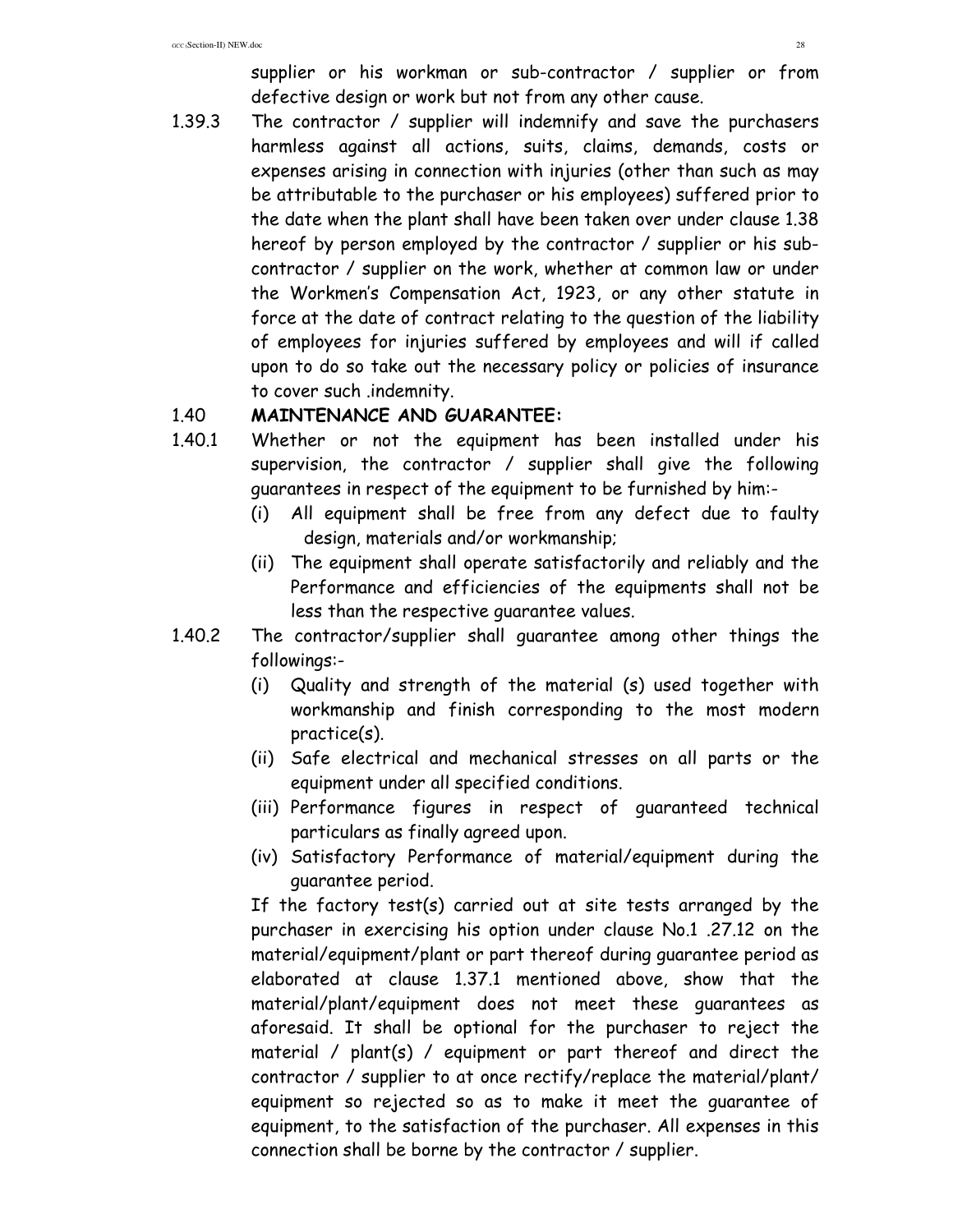The rep1acement/rectification shall be carried out in accordance with clause No. 1.32 (4 to 6).

#### 1.41 **MODE OF GUARANTEE:**

- 1.41.1 In order to ensure compliance of the provisions contained in clause No. 1.40 the contractor / supplier shall be required to furnish the following :-
- 1.41.2 (a) A manufacturer warrantee on Rs.100/- or at the rate prescribed under Rajasthan Stamp Paper Act on Rajasthan State Non-Judicial Stamp Paper in the Proforma prescribed. Such warrantee shall be attested either by a First Class Magistrate or by Notary Public.
	- (b) A Bank Guarantee in prescribed Proforma at appendix-VIII of Purchase Manual from any scheduled bank in India for an amount equivalent to 5% of the contract value for established supplier / contractor and equivalent to 10% for new suppliers / contractors on the Rajasthan State Non-Judicial Stamp Paper for Rs. 100.00 or at the rate prescribed by the GoR Stamp Act time to time duly authenticated by a 1st Class Magistrate or Notary Public or directly confirmed by the issuing banker shall be furnished. Such guarantee shall be valid for a period, specified in clause No.1.40.2.
	- (c) The successful bidder is required to furnish 5% or 10% Performance Bank Guarantee (PBG) from the Nationalized / Scheduled Bank and if he does not furnish the same at the time of completion of entire contractual formalities and commences the supplies, then Sr. Accounts Officer (CPC), Ajmer will make only 95% payment in respect of old and established supplier and 90% payment in case of new supplier. However, on furnishing Performance Bank Guarantee (PBG) and acceptance letter thereof from the purchaser, the Sr. Accounts Officer (CPC), Ajmer will refund the amount deducted towards PBG within a period of 15 days without waiting for any written request from supplier/contractor.
- 1.41.3 The contractor / supplier shall have to extend the validity period of the bank guarantee if required on intimation from the purchaser along-with three months' grace period. Such bank guarantee should remain valid upto the last day of the calendar month and be furnished in whole rupees.
- 1.41.4 If for rectification or replacement of any part of equipment for work due to defective materials, manufactured or design the service of the contractor / supplier's personnel are requisitioned within the guarantee period, these services shall be made available free of any cost to purchaser.
- 1.41.5 If it becomes necessary for the contractor / supplier to replace or renew any defective parts of the plant under this clause, the provision of this clause shall apply to the parts of the plant so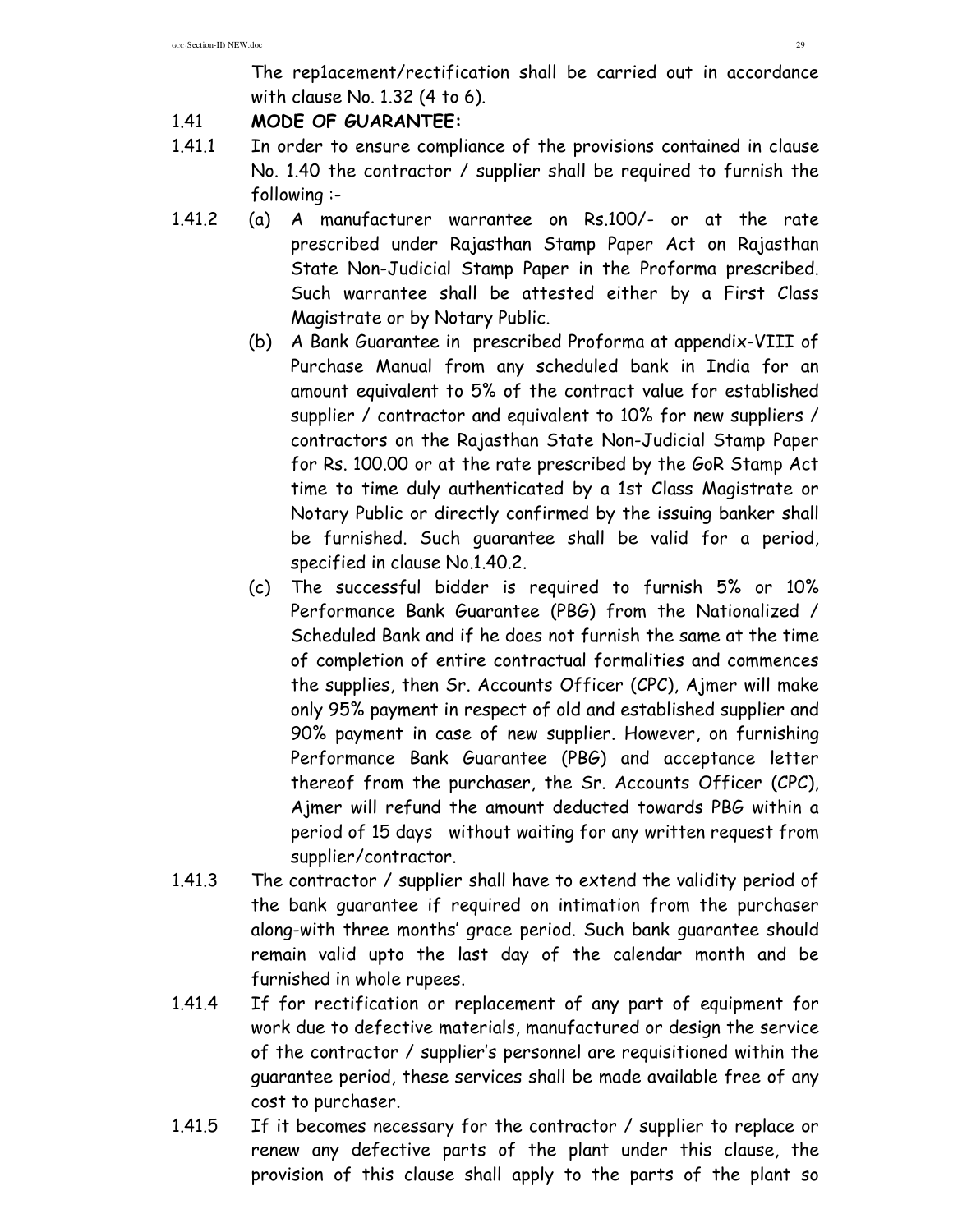replaced or renewed for six (6) months from the date of such replacement or renewal or until the end of the guarantee period of the equipment as specified in clause no. 1.40.2 whichever may be later. If any defect is not remedied within a reasonable time, the purchaser may proceed to do the work at the contractor / supplier's risk and expenses but without prejudice to any other right which the purchaser may have against the contractor / supplier in respect of such defects.

- 1.41.6 If the replacement or renewal are of such character as may affect the efficiency of the plant, the purchaser shall have the right to give to the contractor / supplier within one (1) month of such replacement or renewal, notice in writing that "tests on completion" be made in which case such tests shall be carried out as provided in clause 1.34 and 1.35 hereof the cost of the tests payable by either parties shall be mutually decided and the decision of the Dy./Add./ Chief Engineer (MM) shall be final and binding.
- 1.41.7 All replacement or renewals to be carried out by the contractor / supplier during the maintenance period shall be subjected to such clause of these general conditions as may be considered reasonable by the Engineer.
- 1.41.8 Until the final certificate has been issued, the contractor / supplier shall have the right to entry at his own risk and expense by him-self or his duly authorized representative, whose name shall have previously been communicated in writing to the Engineer, at all reasonable working hours upon necessary parts of the works for the purpose of inspecting the working and the records of the plant and taking notice there from any, if he desires at his own expense making any tests, subject to the approval of the Engineer, that will not be unreasonably withheld.
- 1.41.9. The issue of Engineer's certificate referred to in clause 1.27.7 shall in no way exempt the contractor / supplier from the provisions of this clause.
- 1.41.10 At the end of the maintenance and guarantee period, the contractor / supplier's liability ceases. In respect of goods not covered by the first sentence of this clause, the purchaser shall be entitled to the benefit of any guarantee given to the contractor / supplier by the original contractor / supplier of manufacturer of such goods.
- 1 .41.11 The contractor / supplier shall indemnify the purchaser against any infringement of patent rights. Note :Bank guarantee from the firms located outside Rajasthan may be accepted on non-judicial stamp paper of Rajasthan or stamp paper of their state of appropriate value provided a declaration be given by such firm that the bank guarantee is duly stamped as per Stamp Law applicable in that concerned state.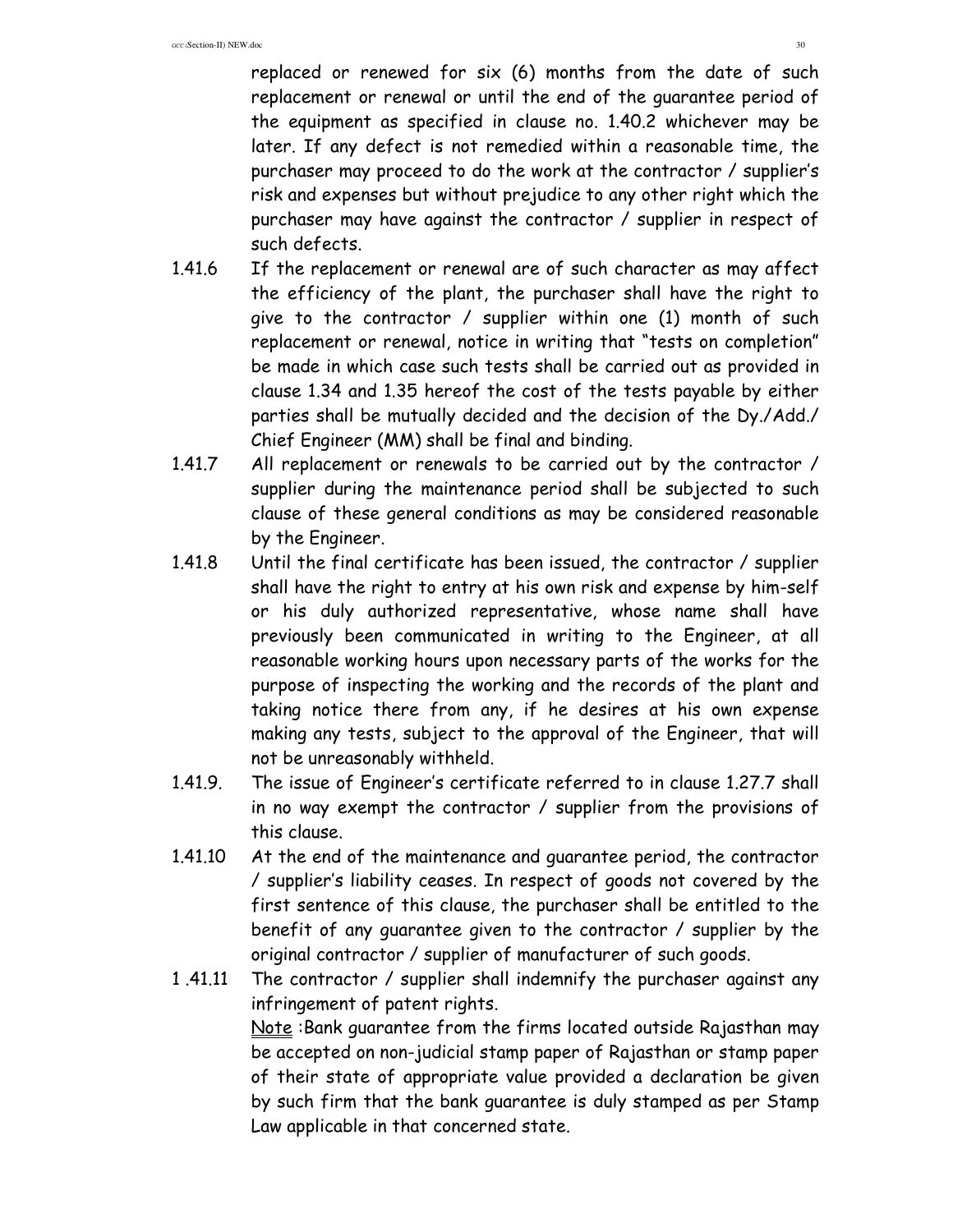#### 1.42 **PRICES AND TERMS OF PAYMENT:**

- 1.42.1 The prices shall be quoted for supply and delivery of the stores/ plant FOR destination. The prices shall be quoted in Indian Currency "Rupees only" on variable / firm basis as per requirement of bid specifications.
- 1 .42.2 In case of the variable price, the price variation will be allowed as per price-variation formula given in the technical specification / section – III of specification and as per the procedure laid down at clause no. 1.10 of instruction to the bidder.

#### **PRICE VARIATION**

- a. Price Variation (PV) payment in a contract, wherever applicable, is released to the supplier / contractor on submission of bill alongwith the documentary evidence in support of movement of relevant indices. The supplier / contractor is also required to submit the PV claims along-with authenticated indices and relevant documents so that payable / recoverable amount, on this account, if any, is regularly paid / adjusted from other payments due to the supplier / contractor.
- b. In case of downward movement of indices, a situation is often encountered that supplier / contractor does not come forward with PV bills / calculations, apprehending considerable recovery on this account. In order to have a check on such occurrences, concerned purchase officer shall keep a close watch on the movement of indices governing contract price adjustments and make constant follow up with the supplier / contractor for submission of bills / calculation (irrespective of whether PV is positive or negative). In case the supplier / contractor fails to submit details despite reminders issued at an interval of 15 days after the initial demand, then in the case of negative PV, tentative amount shall be provisionally worked out. On the basis of applicable indices and the payment to that extent shall be retained / deducted from the payments due to the supplier / contractor.

c. The supplier or contractor will furnish the PV claims along with the bill but if he fails to furnish the same then he will provide an undertaking on non judicial stamp paper of Rs. 100/- that there is no negative PV in respect of supply he has made for which he has claimed the payment of bill under reference. The Sr. AO (CPC), Ajmer may release payment on receipt of under taking after deducting due and admissible deductions.

1.42.3 The price shall be quoted for plants of Indian manufacturer only, however if due to unavoidable reasons, some imported components are required, the contractor/supplier shall indicate the foreign currency required, for import of the components with CIF value, rate of customs duty and exchange.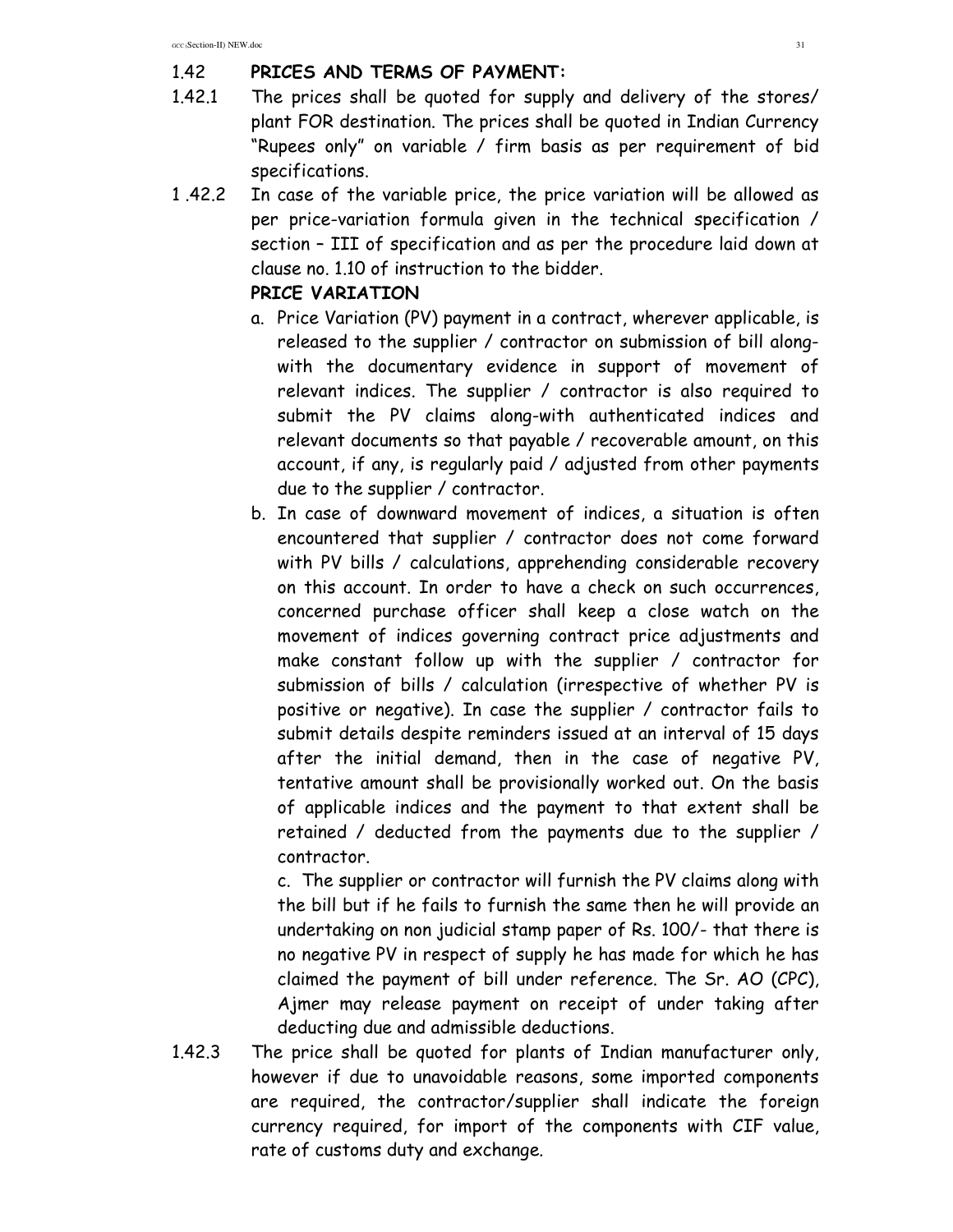- 1.42.4 The contractor/supplier shall be entitled to receive payment for imported materials at the exchange rate prescribed by Government of India at the time of bid.
- 1.42.5 Bill shall be presented by contractor/supplier for each item of work separately as per schedule of prices. Subject to any deduction which the purchaser may be authorised to make in accordance with the terms of the contract, the contractor / supplier shall on presentation of bills and the certificate of the Engineer, be entitled to payment generally as follows :-
	- (i) Where there is no mandatory requirement of testing of material at Central Testing Laboratory (CTL) and type tests after receipt of material in Nigam's stores, 95% payment of the cost of each consignment in case of established contractor / suppliers and 90 % payment in case of new supplier plus 100% taxes & duties, if payable extra shall be made against receipted challans where contractor / supplier does not furnish PBG. However, where there is a mandatory requirement of CTL testing and type tests after receipt of material in Nigam's stores payment shall be made as per provisions elaborated in technical specifications.

Note: A contractor / supplier who has successfully executed three orders of any item in last ten years either in erstwhile RSEB or three Discoms shall be treated as an old and established contractor / supplier provided that at least one of the three orders executed shall be of the items(s) for which the bid has been called for and the value of one of the executed order is not less than the value of the order in which the bid has been applied for.

After executing four orders in above conditions, the contractor / supplier shall be treated as old and established contractor / supplier for future bids irrespective of values of orders to be awarded in future bids.

- (ii) 5% or 10% payment, as the case may be, after ascertaining satisfactory Performance of the material/equipment for the period as per clause no. 1.40.2 subject to completion of the contractual formalities incorporated in the purchase order and after effecting recovery of all dues from the firm / contractor / supplier under the contract.
- (iii) In case of successful bidder for furnishing of Performance Bank Guarantee from a nationalized / scheduled bank has been accepted by the competent authority / committee, incorporation of furnishing Performance Bank Guarantee to the extent of 5% or 10% of the total contract value in the Performa appended at Appendix – VIII of Purchase Manual shall be made and in that case the balance 5% or 10% payment can be considered for release earlier on completion of other contractual obligations / formalities incorporated in the purchase order.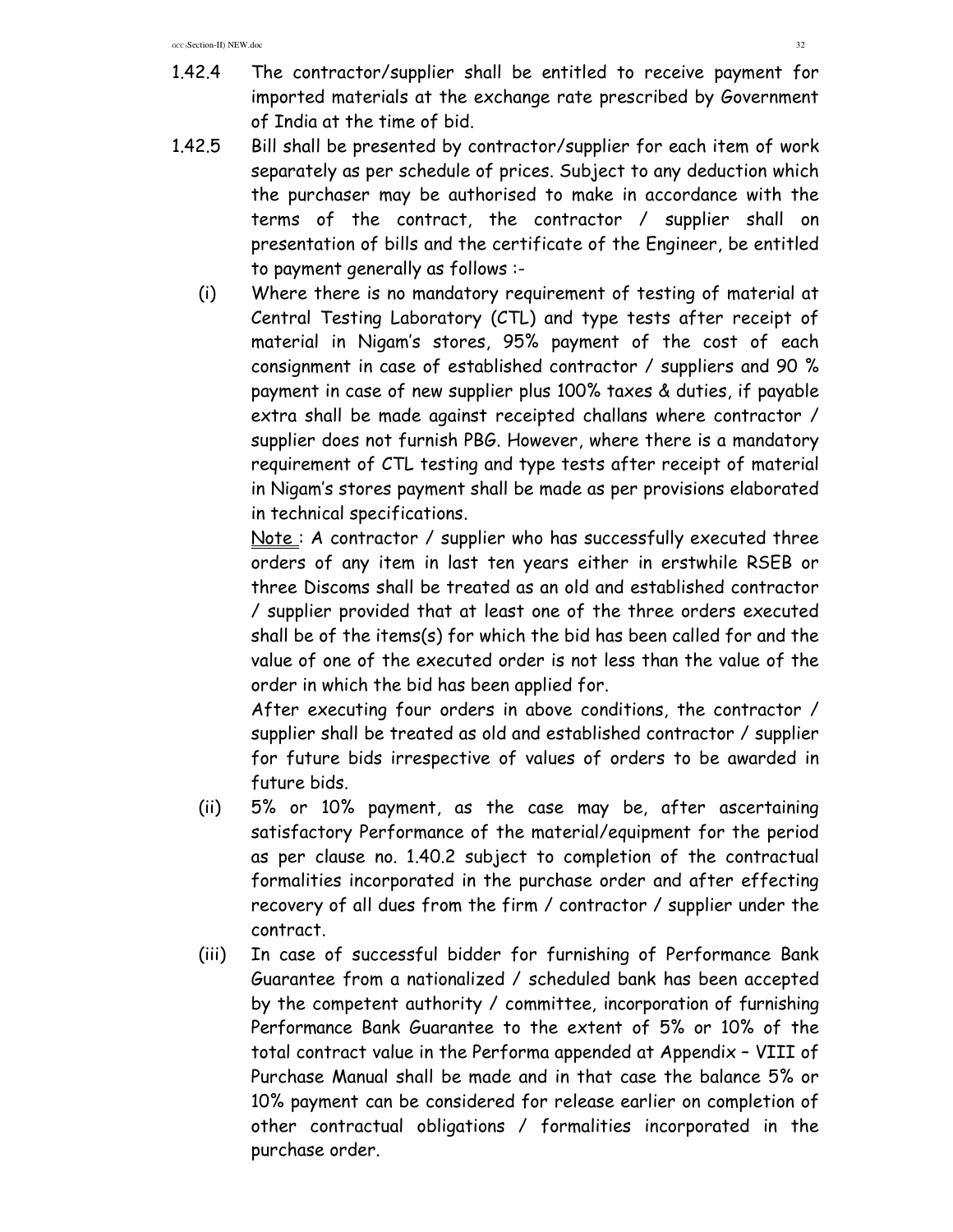- 1.42.6 The Bank commission charges, if any, shall be borne by the contractor / supplier.
- 1.42.7 In the event, if the request of the successful bidder for releasing 100% value of the equipment with full amount of taxes/duties etc. against presentation of receipted challans accepted by the competent Purchase Authority/Committee, subject to furnishing of Performance bank guarantee and security deposit bank guarantee or composite bank guarantee in prescribed Proforma for a value agreed between the purchaser and the contractor / supplier, the terms of payment clause in the purchase order shall be incorporated accordingly.
- 1.42.8 Suitable provisions in the purchase order shall be incorporated for the following:-
	- (a) In the event of consignment/material for which advance payment has been made is found defective/ damaged/not according to prescribed specification if any, the balance payment will be withheld until the defective material has been replaced or advance payment in respect thereof recovered in full.
	- (b) In case any damage, shortage etc. are noticed on receipt of material by the consignee, claims shall be lodged by the consignee with the contractor / supplier under intimation to the purchaser and the payment due or the bank guarantees shall not be released till the claims are satisfactorily settled by the contractor / supplier.
	- (c) As the Bank Guarantee is to remain valid for the entire currency of the contract including the currency of the contract guarantee period, the contractor / supplier should get validity of the Bank Guarantee suitably extended for the amount so as to safeguard the Nigam's interest to cover any extension in the delivery period or guarantee / warranty period or where any claim of the Nigam against him is still pending. It shall be responsibility of the concerned purchasing officer to ensure that the Bank Guarantee is got extended in time, where any officer has been made responsible for the work of Bank Guarantees, it would be the responsibility of the concerned officer to ensure that the Bank Guarantee is got extended in time wherever warranted by circumstances.
	- (d) In case of defects/damages etc. are noticed at any time including the guarantee period, claims shall be lodged with the contractor / supplier to make good the defects/ damages or replace the material within the reasonable period preferably not exceeding 30 days from the date of notification of defect to the contractor / supplier. Upon the contractor / supplier failing to do so, the damages/defects may be got rectified by the Nigam and the cost adjusted from the contractor /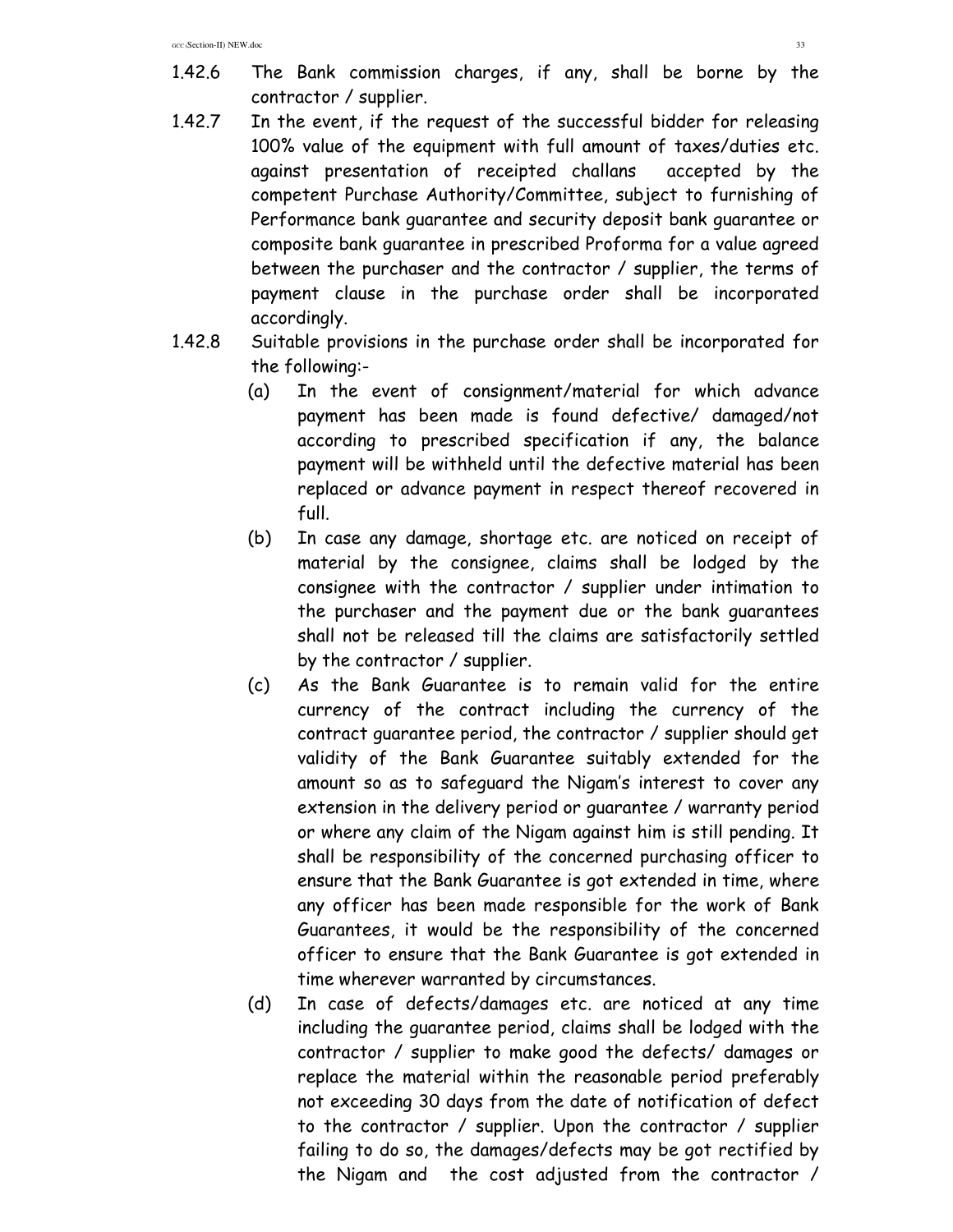supplier's pending dues and/or security deposit against this or any other contract in force and the balance if any be got made good by the contractor / supplier. Alternatively, the Nigam may dispose of the damaged/ defective material and set off the sale proceeds against its claim against the contractor / supplier.

# 1.42.9 **MODE OF PAYMENT:**

- 1.42.9.1 In case of orders placed by the MM wing, the payment shall be made on completion of contractual formalities and against receipted challans duly verified by the concerned consignee(s) and other documents furnished directly to the Sr. Accounts Officer (CPC), AVVNL, Ajmer.
- 1.42. 9.2. The invoices shall be correctly prepared in four (4) copies in the name of consignee(s), and shall be submitted to consignee who will verify all the copies of invoices / challans in token of acceptance of material in good condition and as per the specification given in the purchase order. The consignee will retain one copy and endorse one copy each to supplier and MM wing. Remaining one copy of invoice along-with original challan / bill) will be forwarded to the Sr. Accounts Officer (CPC), AVVNL, Ajmer, for arranging the payment of supplier / contractor.
- 1.42.9.3 The payment of material supplied shall be made by the Sr. Accounts Officer (CPC), AVVNL, Ajmer, on submission of bill as per procedure in clause no. 1.42.9.2 along-with all required documents.

 For claiming 100% payment, completion of following formalities is essential:

- (i) Execution of contract
- (ii) Inspection clearance
- (iii) Dispatch instructions
- (iv) Acceptance of SBG or proof of vendor registration in relevant class
- (v) Acceptance of PBG / CBG as the case may be.
- (vi) Furnishing of manufactures' guarantee as per clause no. 1.41
- (vii) Proof of insurance as per clause no. 1.32
- (viii) Indemnity bond regarding negative Price Variation on non-judicial stamp paper of Govt. of Rajasthan of Rs.100/- or at the rate prescribed under Rajasthan Stamp Paper Act
- (ix) Cleared CTL Report & Type test report wherever applicable.
- 1.42.9.4 Following documents shall be submitted along-with the invoice(s) / Performa invoice(s).
	- (a) Sales tax certificate as per Clause 1.33.4.
	- (b) A certificate regarding inspection in the following Proforma:- Certified that the material / equipment covered by the Proforma invoice have been inspected and cleared for despatch by the authorised representative of the purchaser (Inspector's clearance report be enclosed). The inspections for such items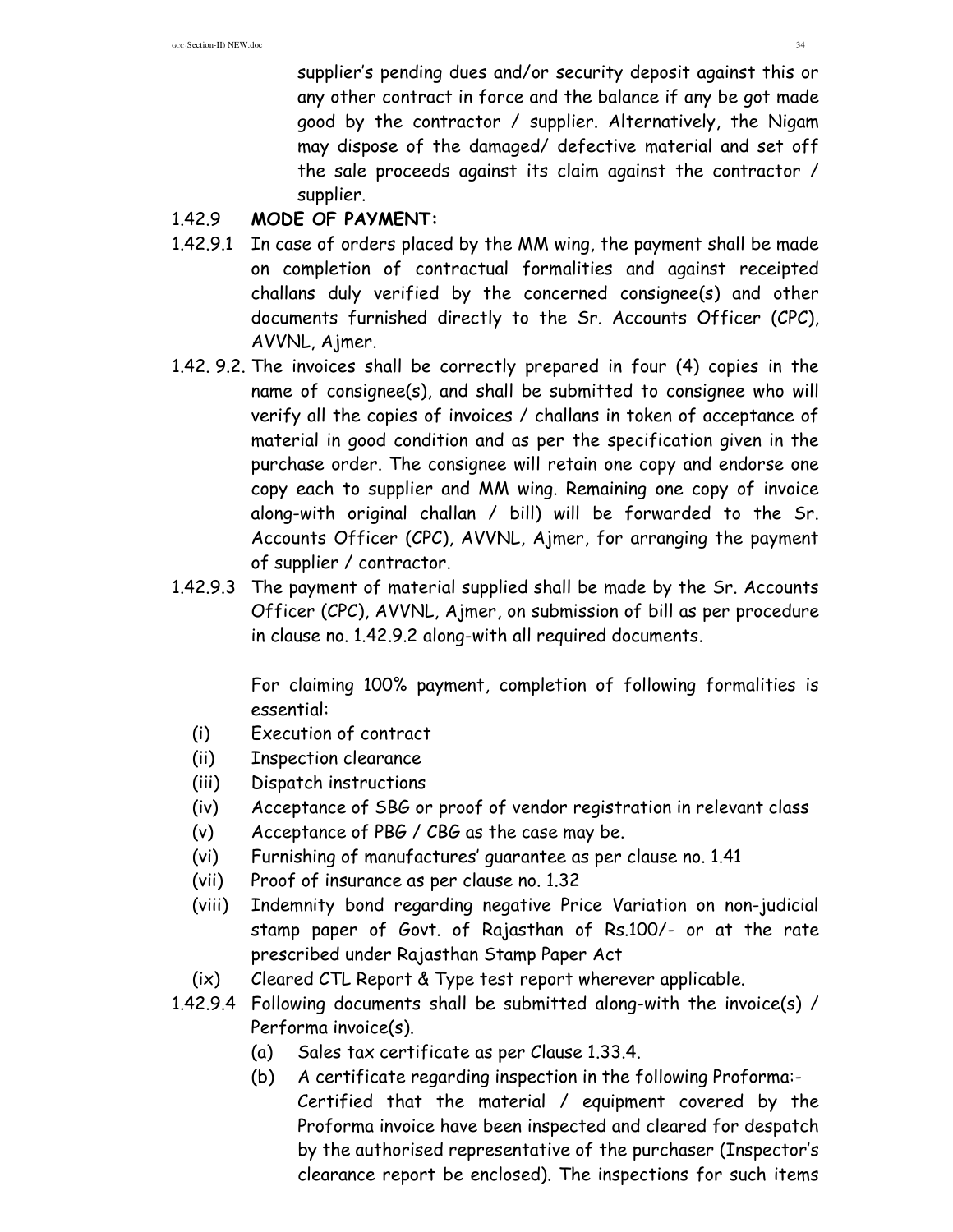have been specifically waived by the purchaser Vide letter No .......... dated..............

- (c) A certificate/undertaking to the effect that proof of excise duty at actual has been claimed and other relevant , documents for reimbursement of charges paid by the contractor / supplier on behalf of the purchaser have been enclosed with the original invoice.
- (d) A telegraphic / fax intimation about the despatch of material/ equipment shall be given to the consignee(s) and the concerned Accounts Officer.
- (e) Copy of successful test report of samples tested at CTL, Ajmer & Type Test Report of the consigned lots wherever applicable.

# 1.43 **DUE DATE OF PAYMENT:**

Payment shall be due and payable by the purchaser in accordance with the provision of the contract within a reasonable period from the date of receipt of each invoice by the contractor / supplier duly supported by a certificate of the Engineer. The purchaser will take all possible effort to make payment to the contractor / supplier generally on  $30<sup>th</sup>$  day after receipt of duly verified challans / receipts / bill in the office of paying authority (Sr. Accounts Officer (CPC), AVVNL, Ajmer, / Concerned Circle Accounts Officer) and completion of contractual formalities, but in case of delay in payment the purchaser shall not be liable to pay any interest on the outstanding amount to the contractor / supplier.

# 1.44 **DEDUCTION FROM CONTRACT PRICE:**

All costs, damages or expenses which the purchaser may have paid under the contract, for which the contractor / supplier is liable, may be deducted by the purchaser from any some of money due or becoming due by him to the contractor / supplier under this or any other contract or may be recovered by suit or otherwise from the contractor / supplier. Any sum of money due and payable to the contractor / supplier (including security deposit returnable to him) under this contract may be appropriated by the purchaser and set off against any claim of the purchaser for the payment of a sum of money arising out of or under any other contract made by the contractor / supplier with the purchaser.

- 1.45 **CERTIFICATES OF ENGINEER AND CERTIFICATE NOT TO AFFECT THE RIGHTS OF THE PURCHASER OR THE CONTRACTOR / SUPPLIER:**
- 1.45.1 Every application to the Engineer for a certificate must be accompanied by a detailed invoice (in quadruplicate) setting forth in the order of schedule of prices, particulars of the work executed and of the plant supplied and/or plant ready for despatch to the date of claim and the certificates as to such plant and work as in the reasonable opinion of the Engineer in accordance with the contract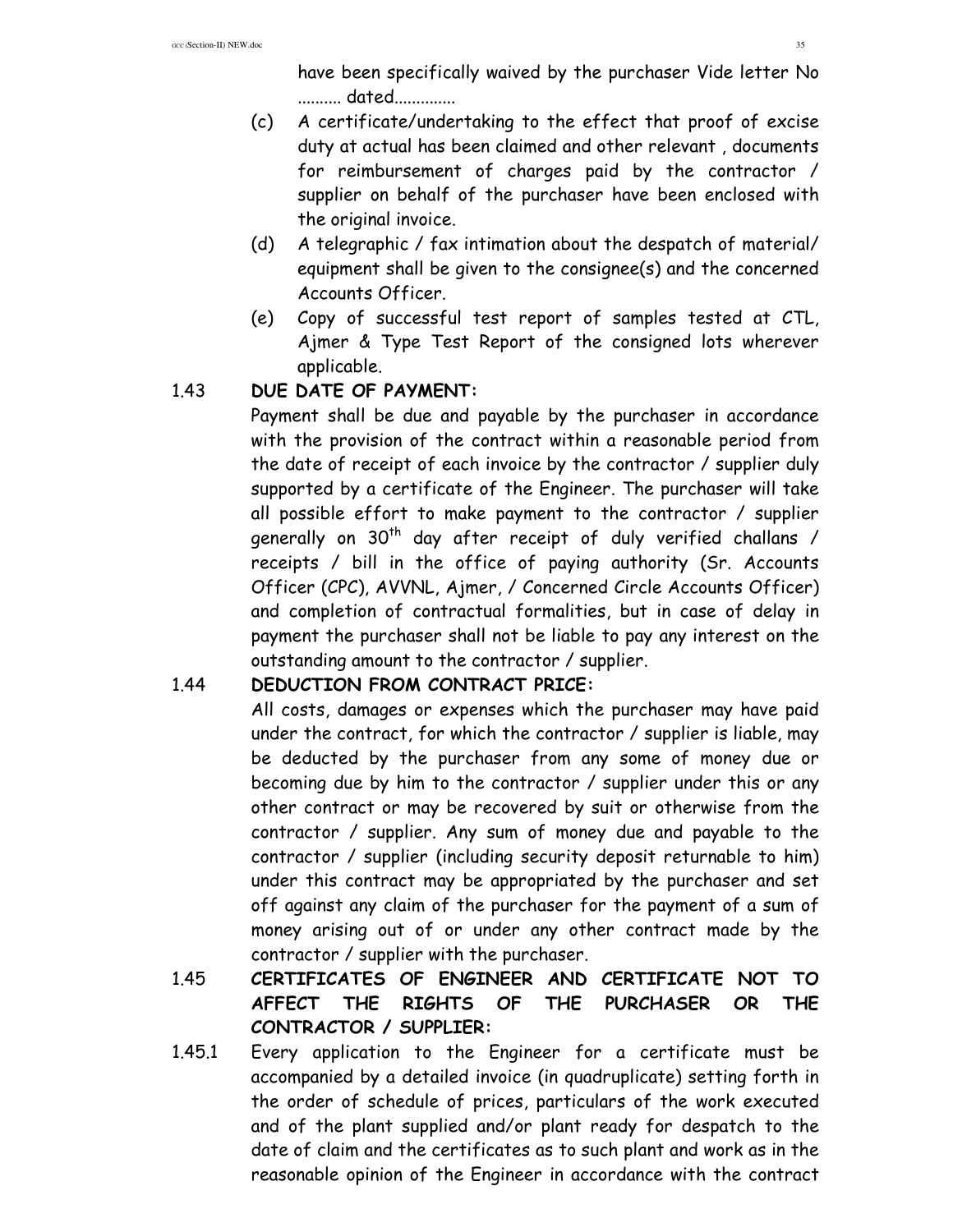shall ordinarily be issued within 13 days if possible or (for other than the first payment) within such time of the application for the same as is reasonably necessary for communication with the site.

- 1.45.2 The Engineer may make any correction or modification in any previous certificate which may have been issued by him and payment will be regulated and adjusted accordingly.
	- (i) No certificate of the Engineer on account of any sum paid on account by the purchaser nor any extension of time granted under clause 1.22 shall effect or prejudice the rights of the purchaser against the contractor / supplier either under this contract or under the law or relieve the contractor / supplier of his obligation for the due Performance of the contract or be interpreted as approval of the work done or of the material supplied.
	- (ii) No certificate of the Engineer shall create liability for the purchaser to pay for any alteration, amendments, variation or additional work not ordered in writing by the Engineer or absolve the contractor / supplier of his liability for the payment of damaged whether due, ascertained or certified or any sum against the payment of which he is bound to indemnify the purchaser neither shall any such certificate nor the acceptance by him of any sum paid on account or otherwise effect or prejudice the rights of the contractor / supplier against the purchaser under the contract under the law.

# 1.46 **SUB LETTING OF CONTRACT:**

 The contractor / supplier shall not, without the consent in writing of purchaser, which shall not be unreasonably withheld, assign or sublet this contract or any substantial part thereof or entrust therein or benefit or advantage whatsoever other than for raw materials for minor detail or for any part of the work of which the makers are named in the contract provided that any such consent shall not relieve the contractor / supplier from any obligation duty or responsibility under the contract.

# 1.47 **CORRESPONDANCE:**

- 1.47.1 The purchaser / engineer / consulting engineer shall ordinarily correspond with the bidder/contractor / supplier at the address furnished by the bidder /contractor / supplier. The bidder/contractor / supplier shall ordinarily address all correspondence intended for the purchase to the purchaser or representative who has invited bid at the address given in the bid notice.
- 1.47.2 All correspondence shall be furnished in duplicate and copies of all the correspondence shall also be endorsed in duplicate to the consulting engineer.
- 1.47.3 All correspondence pertaining to the purchase order in respect of any clarification required on the terms and. conditions, despatch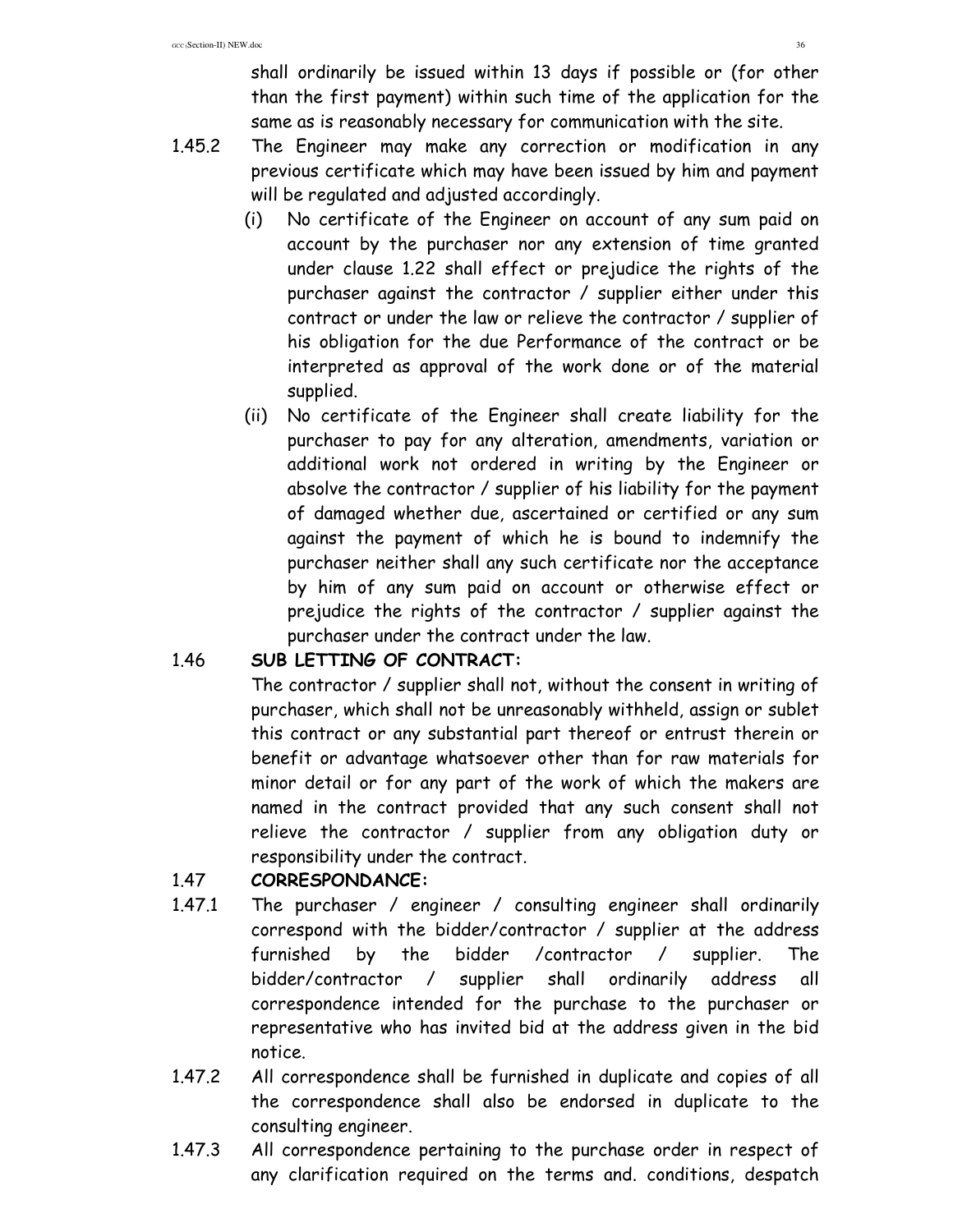instructions, contract drawing, test certificates, etc should be addressed to the purchaser.

- 1.48 **CO-OPERATION WITH OTHER MANUFACTURERS AND CONSULTING ENGINEER:**
- 1.48.1. The contractor / supplier shall fully co-operate with the purchaser's other contractor / suppliers for associated plant and freely exchange all technical information with them to obtain the efficient and economical design to avoid unnecessary duplication of work or equivalent. No remuneration shall be payable by the purchaser for such technical co-operation.
- 1.48.2 The contractor / supplier shall also fully co-operate and carry out all reasonable direction of the purchaser's consulting engineer in technical matters but Nigam's engineer's decision shall be final. No remuneration shall be payable by the purchaser for such technical co-operation.
- 1.48.3 The contractor / supplier shall forward to the Engineer two (2) copies of all correspondence and drawings so exchanged with other contractor / suppliers and the consulting Engineer for coordinating properly. The Engineer and the consulting Engineer shall be provided with two (2) copies each of all correspondence with other contractor / suppliers. ,
- 1.48.4 If any part of the contractor / supplier's work depends for proper execution or results upon the work of any other contractor / supplier, the contractor / supplier shall inspect and promptly report in writing to the Engineer any defects in such work that render it unsuitable for such proper execution and result. His failure to do so shall constitute an acceptance of other contractor / supplier's work as fit and proper for the execution of his work, except as to defects which may develop in the other contractor / supplier's work after the proper execution of his work.

# 1.49 **ENGINEER'S DECISION:**

- 1.49.1 In respect of all matters which are left to the decision of the Engineer or consulting Engineer as the case may be including the granting or withholding of certificates, the Engineer shall give in writing a decision thereon.
- 1.49.2 If the contractor / supplier neglects to execute the work with due diligence and expedition or refuses or neglects to comply with any reasonable orders given to him in writing by the Engineer in connection with the work or contravene the provisions of contract the purchaser may give notice in writing to the contractor / supplier calling upon him to make good the failure or neglect contravention complained of.
- 1.49.3 Should the contractor / supplier fail to comply with such notice within a period considered reasonable by the purchaser from the date of service thereof, in the case of being made good within the time otherwise within such time as may in the opinion of the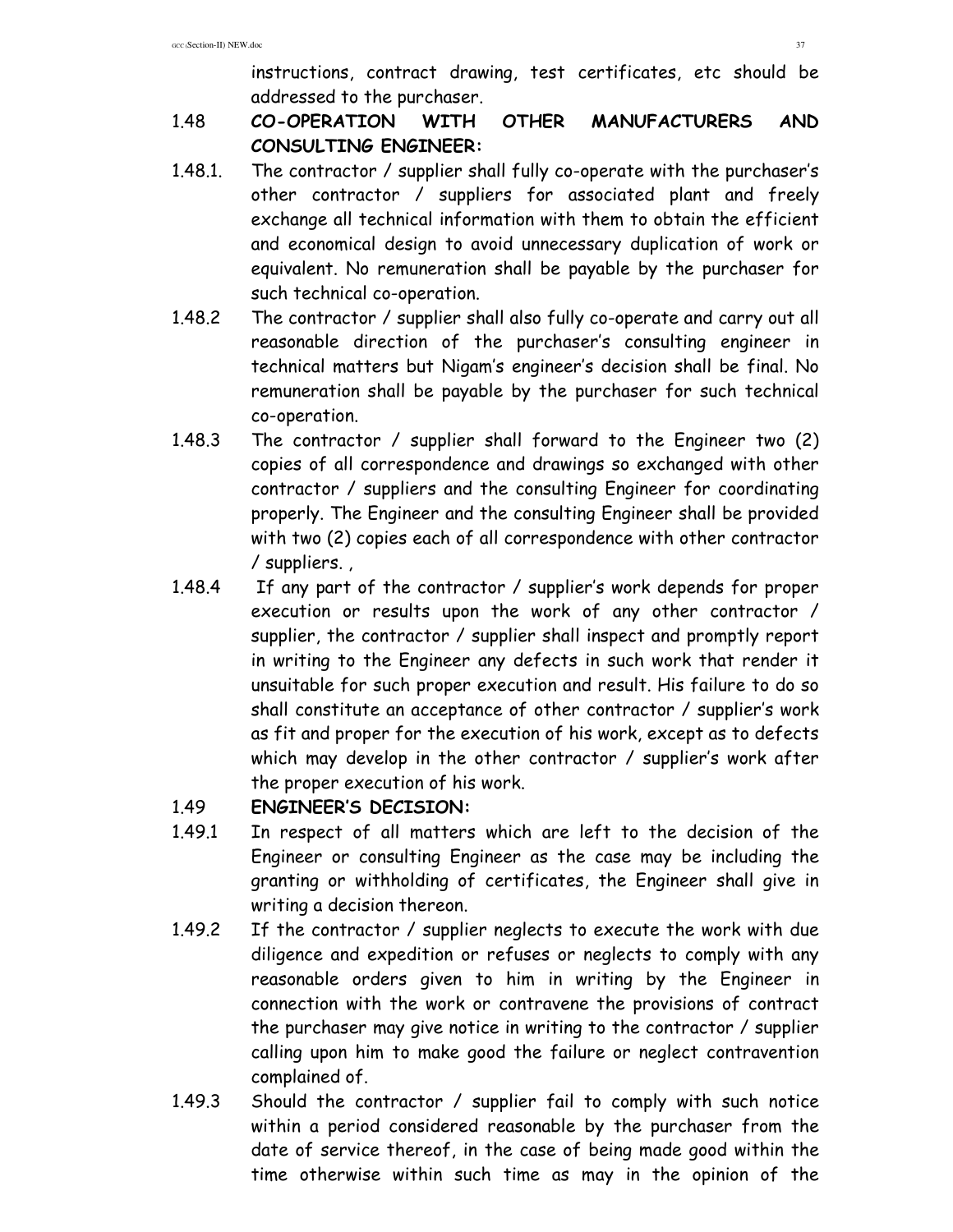purchaser be reasonably necessary for making it good, then and in such case the purchaser shall have the option and be at liberty to complete the work envisaged in the contract either by himself or his agents or may re-contract at reasonable price with any other person or persons to execute the same or any part thereof and provide any other materials, tools tackle or labour for the purpose of completing the works or any part thereof.

 In such event the purchaser shall without being unreasonable to the contractor / supplier, for fair wear and tear of the same be entitled to exercise and take possession and have free use of all materials, tackle, or other things which may be on site for use at any time in connection with the work to the exclusion or any right of the contractor / supplier over the same and the purchaser shall be entitled to retain and apply and balance sum which may otherwise be then due on the contract by him to the contractor / supplier such part thereof as may be necessary to the payment of the cost of execution of such work aforesaid.

1 .49.4 If the cost of executing the work as aforesaid exceeds the balance due to the contractor / supplier and contractor / supplier fails to make good the defects, the said materials, tools, tackles, construction plant or other things, the property of the contractor / supplier as may not have been used up in the completion of works may be sold by the purchaser and proceeds applied towards the payment of such difference and the cost incidental to such sale. Any outstanding balance existing after crediting the proceeds of such sale shall be indicated as balance against the contractor / supplier on the certificate of the engineer but when all expenses costs and charges incurred in the completion of the work are paid by the contractor / supplier, all such materials, tools, tackles, constructions plant or other things not used up in the completion of the works and remaining unsold shall be removed by the contractor / suppliers. If the proceeds of the above sale of the contractor / supplier's materials, tools, tackles, construction plant etc. are insufficient to cover the cost of executing the aforesaid work, the balance remaining after crediting the proceeds of such sale shall be recoverable from the contractor / supplier by the action of law or operating bank guarantees furnished or security deposits available with the purchaser.

#### 1.50 **DEATH, BANKRUPTCY ETC:**

1.50.1 If the contractor / supplier dies or dissolve or commit any act or bankruptcy or being a corporation commences to be wound up except for reconstruction purpose or carry on his business under a receiver, the executors successors or other representatives in law of the state of the contractor / supplier or any such receiver, liquidator or any person to whom the contract may become vested shall forthwith give notice thereof in writing to the purchaser and shall for one (1)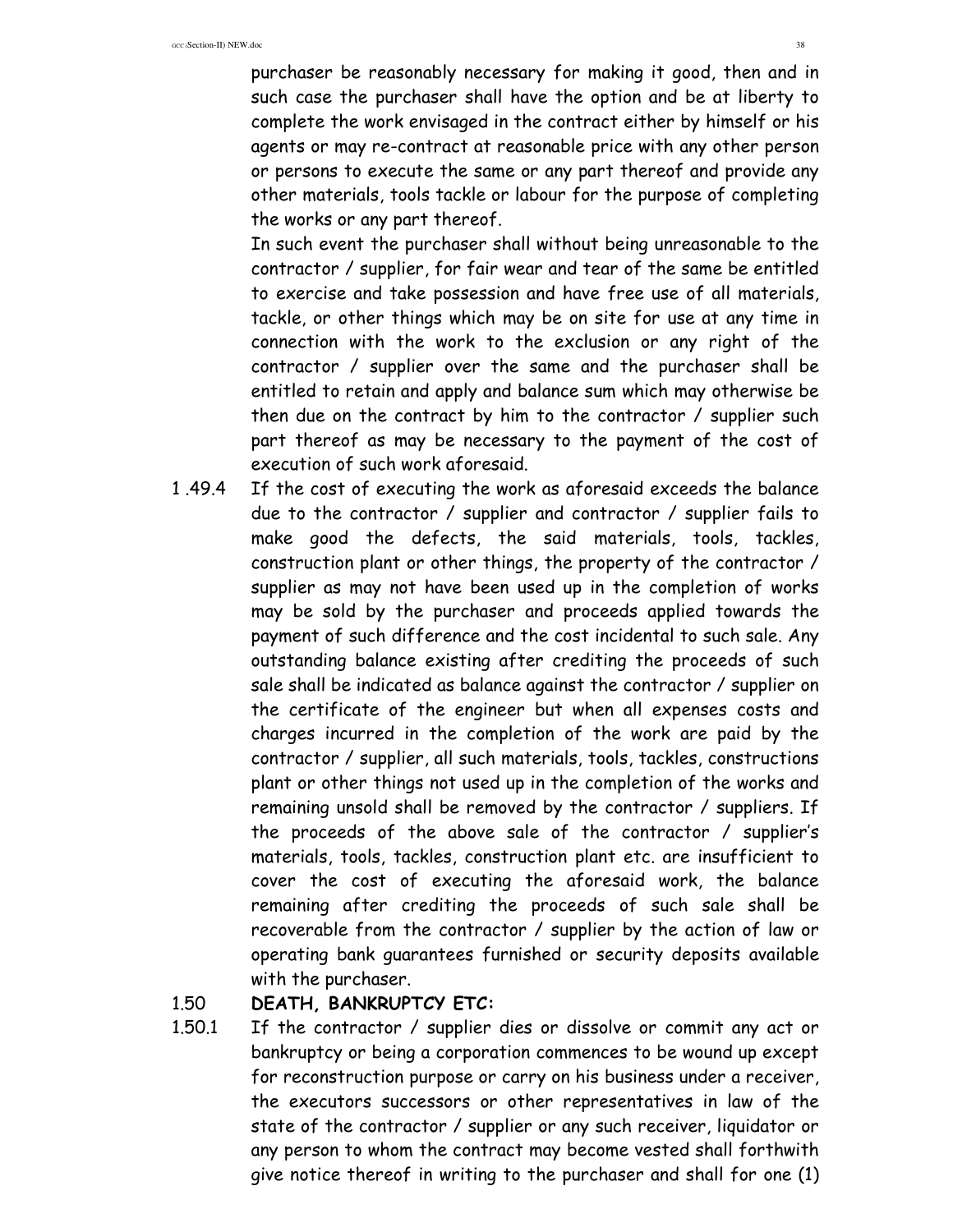month during which he shall take all reasonable steps to prevent stoppage of the work have the option of carrying out the contract subject to his or their providing such guarantee as may be required by the purchaser but not exceeding the value of the work for the time being remaining relieve unexecuted provided however that nothing above said shall be deemed to relieve the contractor / supplier or his successors of his or their obligations under the contract under any circumstances. In the event of stoppage of the work, the period of the option under this clause shall be fourteen (14) days only. Provided that, should the above option be not exercised, the contract may be terminated by the purchaser by notice in writing to the contractor / supplier and the same power and provisions reserved to the purchaser in clause 1.4 in the event of taking the work out of the contractor / supplier's hands shall immediately become operative.

1.50.2. At any stage after bidding, the purchaser shall deal with the supplier / contractor only in the name and at the address under which he has submitted the bid. All the liabilities / responsibilities for due execution of the contract shall be of the contractor / supplier and in no circumstances; he shall be relieved of any obligation under the contract. The purchaser may, however at his discretion deal with Agents / Representatives / Manufacturers / Associates / Principals / Sister Concerns and such dealing shall not absolve the contractor / supplier(s) from his responsibilities / obligations / liabilities to the purchaser under the contract. Any change/alteration of name/constitution/ organization of the contractor / supplier shall be duly notified to the purchaser and the purchaser reserves the right to determine the contract in case of any such notification.

#### 1.51 **BRIBES / COMMISSION ETC.**

 Any bribes, commission, gift or advantage given promised or offered by or on behalf of the contractor / supplier or his partners agent or servant or anyone on his or on their behalf to any officer, servant, representative or agents of the purchaser or any person on his or their behalf, in relation to the obtaining or to the execution of this or any other contract with the purchaser shall in addition to any criminal liability which he may incur subject the contractor / supplier to the cancellation of this and all other contracts and also to payment of any loss or damages resulting from any such cancellation by the purchaser. The purchaser shall then be entitled to deduct the amounts so payable from any money otherwise due to the contractor / supplier under this or any other contract, any question or dispute as to the commitment of any offence under the present clause shall be settled by the purchaser in such a manner and on such evidence of information as he shall think fit and sufficient and his decision shall be final and conclusive.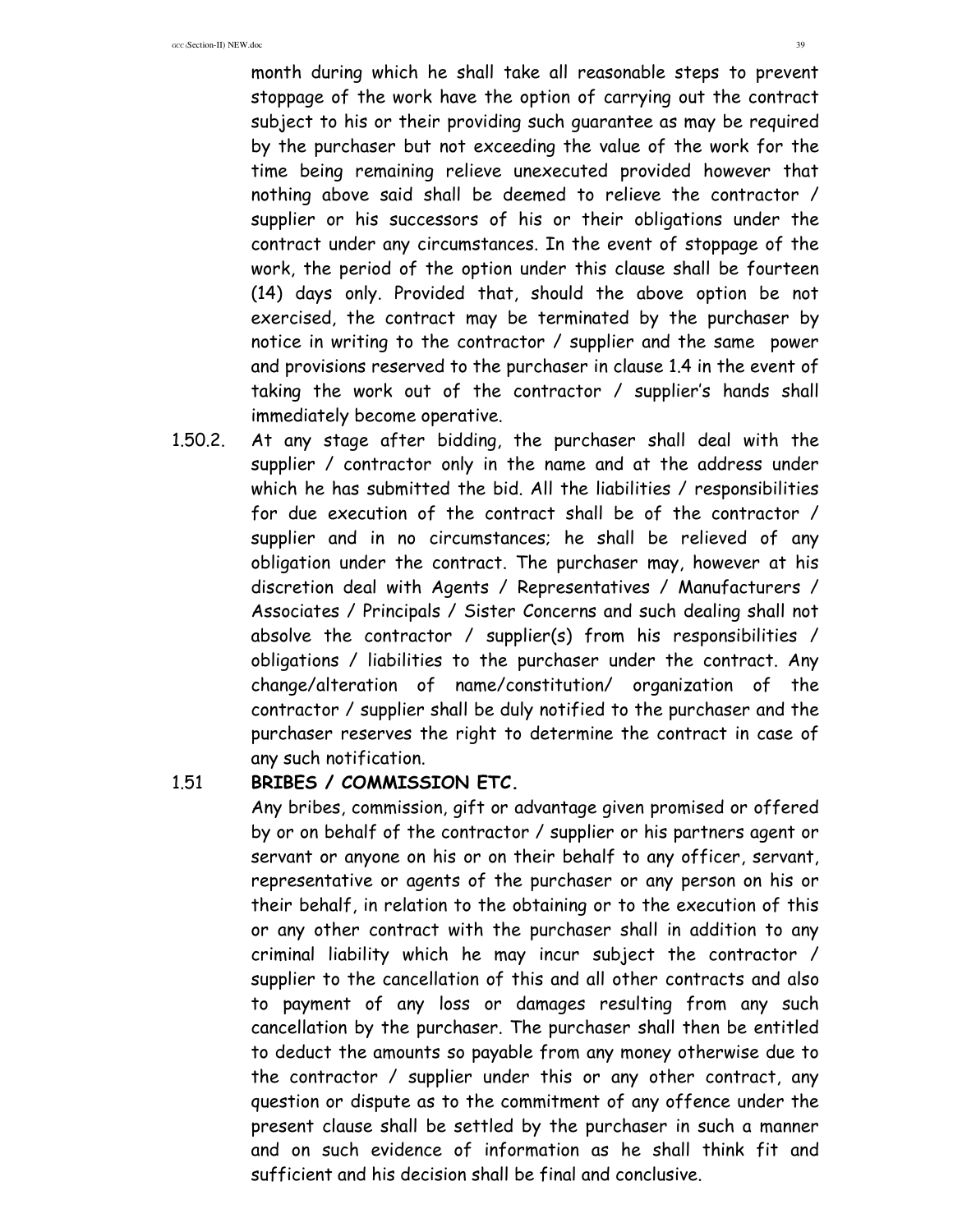#### 1.52 **NOTICE TO CONTRACTOR / SUPPLIER:**

 Any notice to the contractor / supplier, may if the purchaser thinks it fit, be given by registered post to the registered office of the contractor / supplier. Such postings shall be deemed good service of such notice and the time mentioned in the conditions for doing any act after notice shall be reckoned from the date on which such notice should reach the contractor / supplier in normal course. .

# 1.53 **SUPERVISION OF ERECTION OF EQUIPMENT BY THE CONTRACTOR / SUPPLIER**

 All the work shall be carried out under the direction and to the satisfaction of the Engineer. The purchaser shall have the option to direct the contractor / supplier to undertake supervision of erections of equipment, in that case he shall pay to the contractor / supplier such sums of money as may be provided under the contract. The contractor / supplier shall then be entirely responsible for satisfactory Erection, testing, commissioning and maintenance of the plant, notwithstanding that he may have been assisted by the Engineer in setting out of the same.

#### 1.54 **AFTER SALES SERVICES:**

 The equipment supplied against this order shall be attended to by contractor / supplier when referred to by the purchaser at contractor / supplier's expenses within the guarantee period.

#### 1.55 **BREAK CLAUSE:**

- 1.55.1 The purchaser shall in addition to his power under other clause to determine this contract, have power to terminate his liability there under at any time by giving three (3) months (or such shorter period as may be mutually agreed) notice in writing to the contractor / supplier if purchaser's desire to do so upon the expiration of the notice period, the contract shall be determined without prejudice to the rights of the parties accrued to the date of determination but subject to the operation of the following provisions of this clause.
- 1.55.2 In the event of such notice being given, the purchaser shall be entitled to exercise as soon as may be reasonably practicable within that period the following power or any of them :-
	- (a) To direct the contractor / supplier to complete in accordance with the contract all or any articles, parts of such articles or components in course of manufacture at the expiration of the notice and to deliver the same at such rate of delivery as may be mutually agreed on or in default of contract at the contract rate. All articles delivered by the contractor / supplier in accordance with such directions and accepted shall be paid for at a fair and reasonable price assessed on the basis of the contract price when it exists.
	- (b) To require the contractor / supplier on the receipt of the notice of termination:-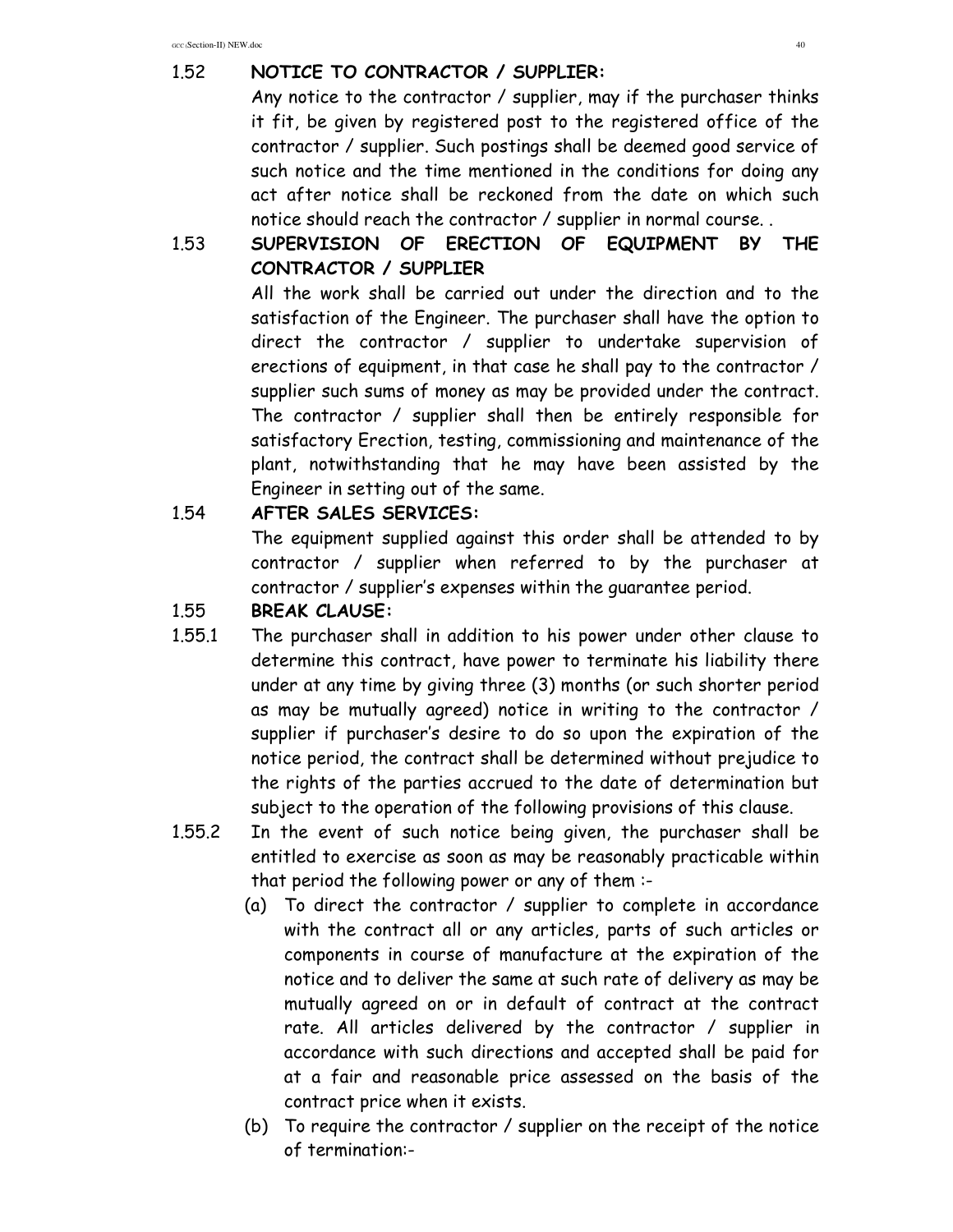- (i) Immediately to take such steps as will ensure that the production rate of the articles specified in the schedule and parts thereof is reduced as rapidly as possible;
- (ii) As far as possible consistent with (i) above to concentrate work on the completion of parts already in a party manufactured state and
- (iii) To terminate on the best possible terms such order for material and parts brought out in a partly manufactured or wholly manufactured state as have not been completed, observing In this connection any direction given under paragraph (a) and (b) (i) and (ii) above as far as this may be possible.
- 1.55.3 In the event of such notice being given, provided the contractor / supplier has reasonably performed all the provisions of the contract binding upon him down to the date of the notice.
	- (a) The purchaser may take over from the contractor / supplier at a fair and reasonable prices (assessed on the basis of the contract price) of the completed articles all unused, undamaged and acceptable materials, bought-out components and articles in course of manufacture in the possession of the contractor / supplier at the expiration of the notice and properly provided by or supplied to the contractor / supplier for the Performance of the contract except such material, bought out components and articles which the purchaser may refuse to take over shall be taken over by the contractor / supplier. Provided that in case the materials/components are supplied to the contractor / supplier through the intervention of the purchaser or on his behalf:-
	- (i) The said fair and reasonable price shall be assessed on the basis of cost price of such materials and or components, and
	- (ii) If the contractor / supplier elect to retain any materials, bought out components and articles as in this clause provided, he shall settle all claims of contractor / supplier in respect of the material and/ or components supplied to him as aforesaid including any claims to any extra charge and shall keep the purchaser indemnified against the same.
	- (b) The contractor / supplier shall deliver in accordance with the direction of the purchaser all such unused undamaged and acceptable materials brought out components and articles in course of manufacture (except as aforesaid) taken over by or previously belonging to the purchaser and the purchaser shall pay to the contractor / supplier fair and. reasonable handling and delivery charges thereof.
	- (c) The purchaser shall indemnify the contractor / supplier against any commitments, liabilities or expenditure which in the opinion of the purchaser are reasonable and properly chargeable by the contractor / supplier in connection with the contractor /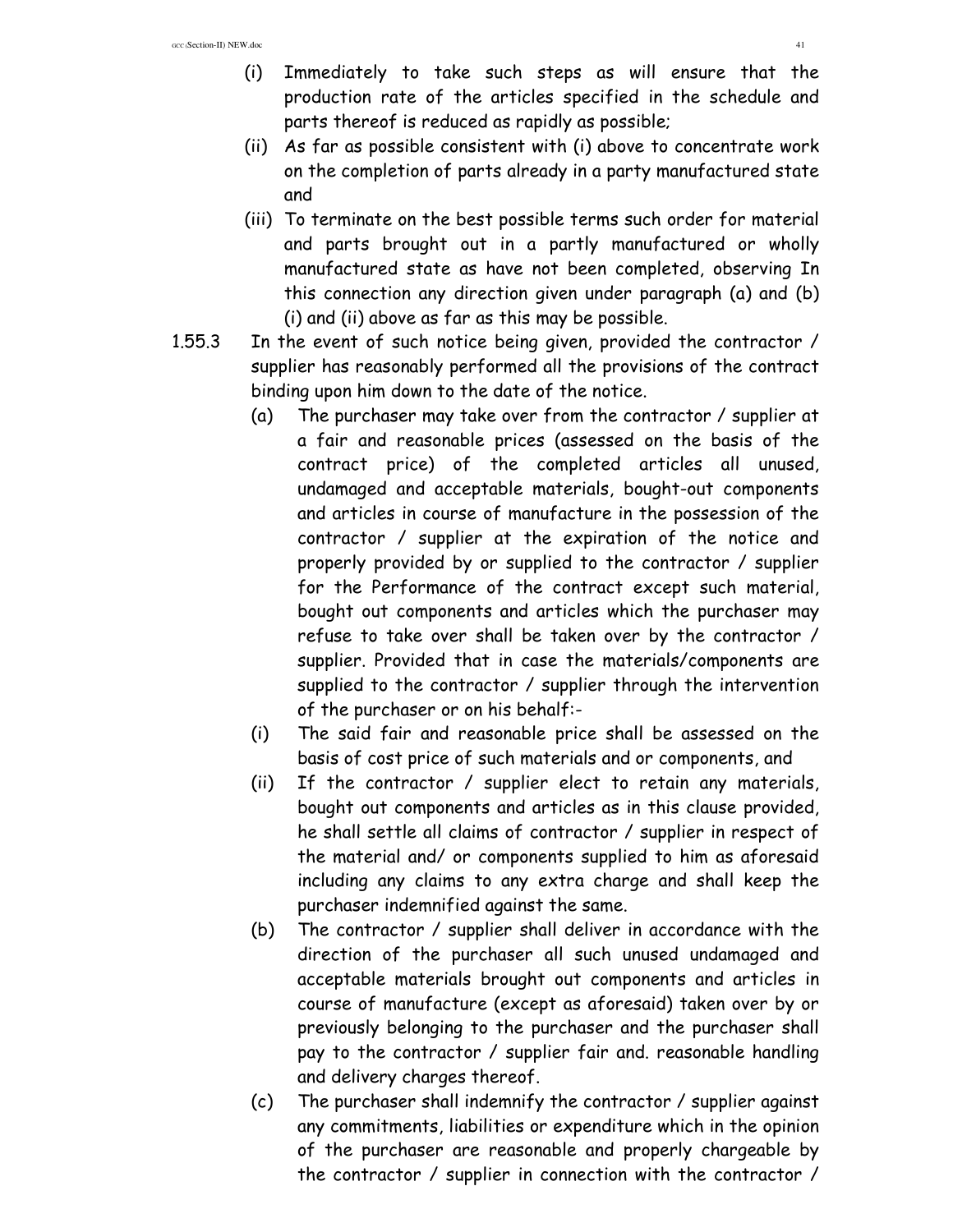supplier to the extent to which the purchaser is satisfied that such commitments, liabilities or expenditure would otherwise represent an unavoidable loss by the contractor / supplier by reason of the termination of the contract.

- (d) Provided that in the event the contractor / supplier not having observed any direction given to him under sub-clause (ii) hereof the purchaser shall not be liable under this sub- clause pay any sum in excess of those for which the purchaser would have been liable and the contractor / supplier observed that direction.
- 1.55.4 If in any particular case exceptional hardship arises to the contractor / supplier from the operation of this clause it shall be open to the contractor / supplier to refer the circumstances to the Engineer who on being satisfied that such hardship exists shall make such allowance if any as in his opinion is reasonable.
- 1.55.5 The purchaser shall not in any case be liable to pay under the provisions of this clause or any sub clause which when taken together with any sums paid or due or becoming due to the contractor / supplier under this contract shall exceed the total prices of the articles specified in the schedule payable under the contract.
- 1.55.6 The contractor / supplier shall in any substantial order or subcontract placed or made by him in connection with or for the purposes of this contract take power wherever possible by securing the acceptance of the sub-contractor / supplier to terminate such substantial or sub- contract in the event of the termination of this contract by the purchaser of this clause upon the terms of the forgoing sub- clause of this clause and save only that:-
	- (a) The name of the contractor / supplier shall be substituted for the purchase, throughout except in sub-clause 3 (c) where it occurs for the second and third times.
	- (b) The period of the notice of termination shall be two (2) months or such shorter period as may be mutually agreed upon.
- 1.55.7 Substantial orders or sublet contracts shall in this context mean orders or sublet contracts of or over Rs. 25,000 (Rupees Twenty Five Thousand only) in value.

#### 1.56 **JURISDICTION OF COURT TO DEAL WITH DISPUTES.**

1.56.1 The contract shall be governed by the laws of India for the time being in force and be subject to the court of competent jurisdiction [Name of city, (Rajasthan)] India. All disputes, differences, questions whatsoever arising between the purchaser and contractor / supplier upon or in relation to or in connection with the contracts shall be deemed to have arisen at only and no court other than courts at [Name of city, (Rajasthan)] shall have jurisdiction to entertain or try the same.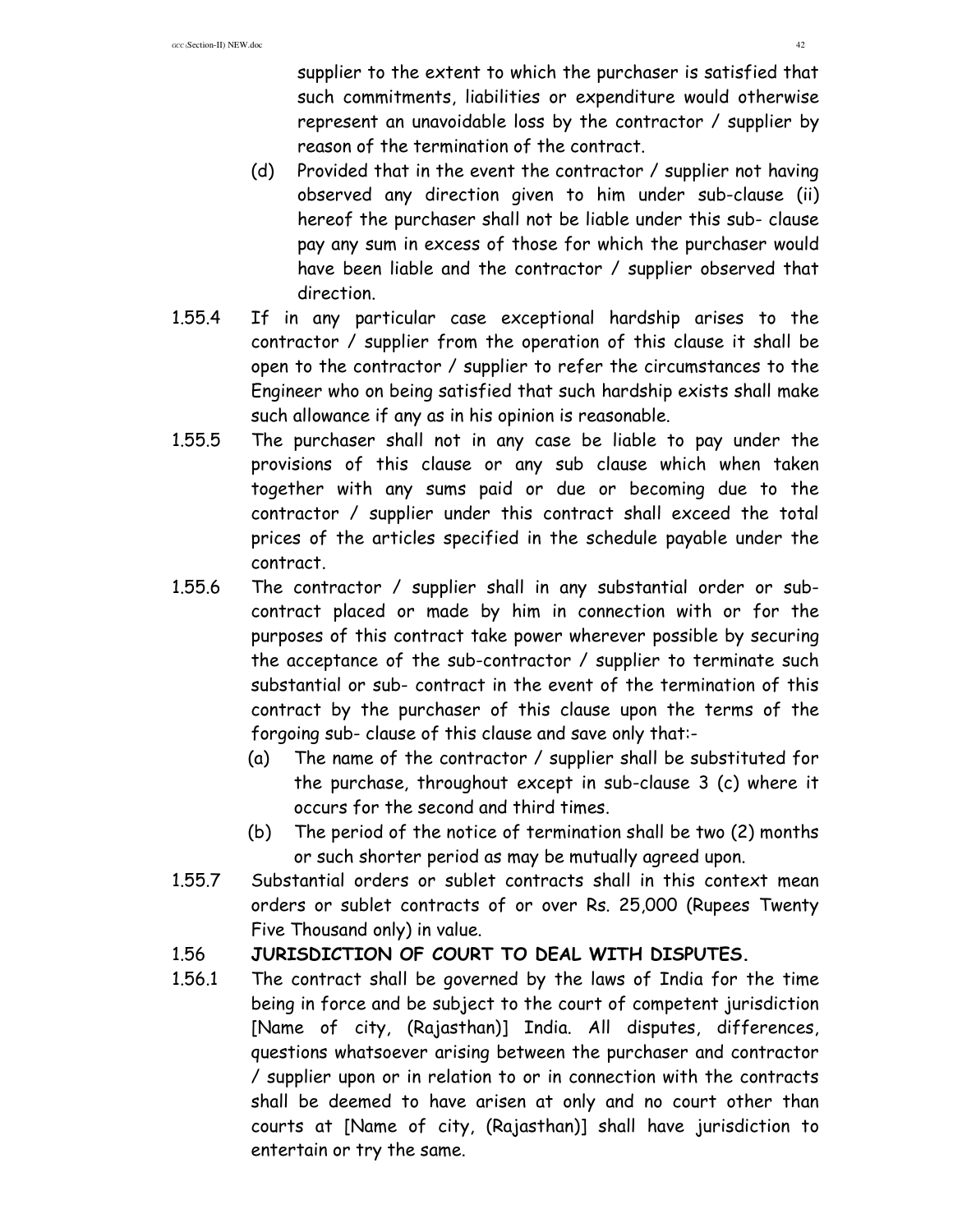1.56.2 Settlement committee(s) has been constituted to settle the old disputed purchase cases where the firm(s) do not agree with the Nigam viewpoint and have given their representations.

> The settlement committee(s) will be empowered to decide all old disputed cases. The committee is also authorised to settle such cases which are either subjudice or under reference to arbitrator(s) in case firm make formal request in this regard. In case of disagreement amongst committee members, the case with full details shall be put-up before the next level committee for decision.

1.56.3 (a) For settlement, firm shall furnish in writing their representation indicating the details of dispute / grievances alongwith requisite settlement fee within a period of 6 months after receiving communication form MM wing giving rise to cause of dispute / grievances. Appeal against any decision of settlement committee can be filed within three months from the date of conveying such decision to the firm.

> (b) The requisite fee either in cash / demand draft / pay order to be deposited to the Sr. Accounts Officer (EA & Cash), Ajmer Vidyut Vitran Nigam Limited, Ajmer along-with detailed representation for various settlement are detailed as under :

- (i) For CE Level Settlement Committee Rs. 1000/- (Cases upto Rs. 2.5 Lacs) (ii) For Nigam Level Settlement Committee
- (Cases above Rs. 2.5 Lacs) and Appeal Rs. 3000/against CE level committee
- (iii) For review of Decision of Nigam Rs. 5000/level Settlement Committee by BOD

# 1.57 **CONSTRUCTION OF CONTRACT:**

 The contract shall in all respects deemed to be and shall be constructed and shall operate as on Indian contract as defined in the Indian Contract Act, 1872 and all payments there under shall be made in Rupees unless otherwise specified.

# 1.58 **ACCEPTANCE OF THE ORDER:**

 The acceptance of the order shall be conveyed to the concerned Chief Engineer of MM wing Ajmer Vidyut Vitran Nigam Limited, Ajmer within ten days of the receipt of the order in the prescribed Proforma failing which it will be presumed that the terms and conditions incorporated in the order have been accepted by the supplier/contractor.

# 1.59 **SECURITY DEPOSIT:**

1.59.1 In order to secure/assure due fulfillment of the contract, successful bidder(s) on receipt of a preliminary acceptance letter / detailed order as the case may be shall furnish within 15 days a security deposit equivalent to 2% (two percent) of the order value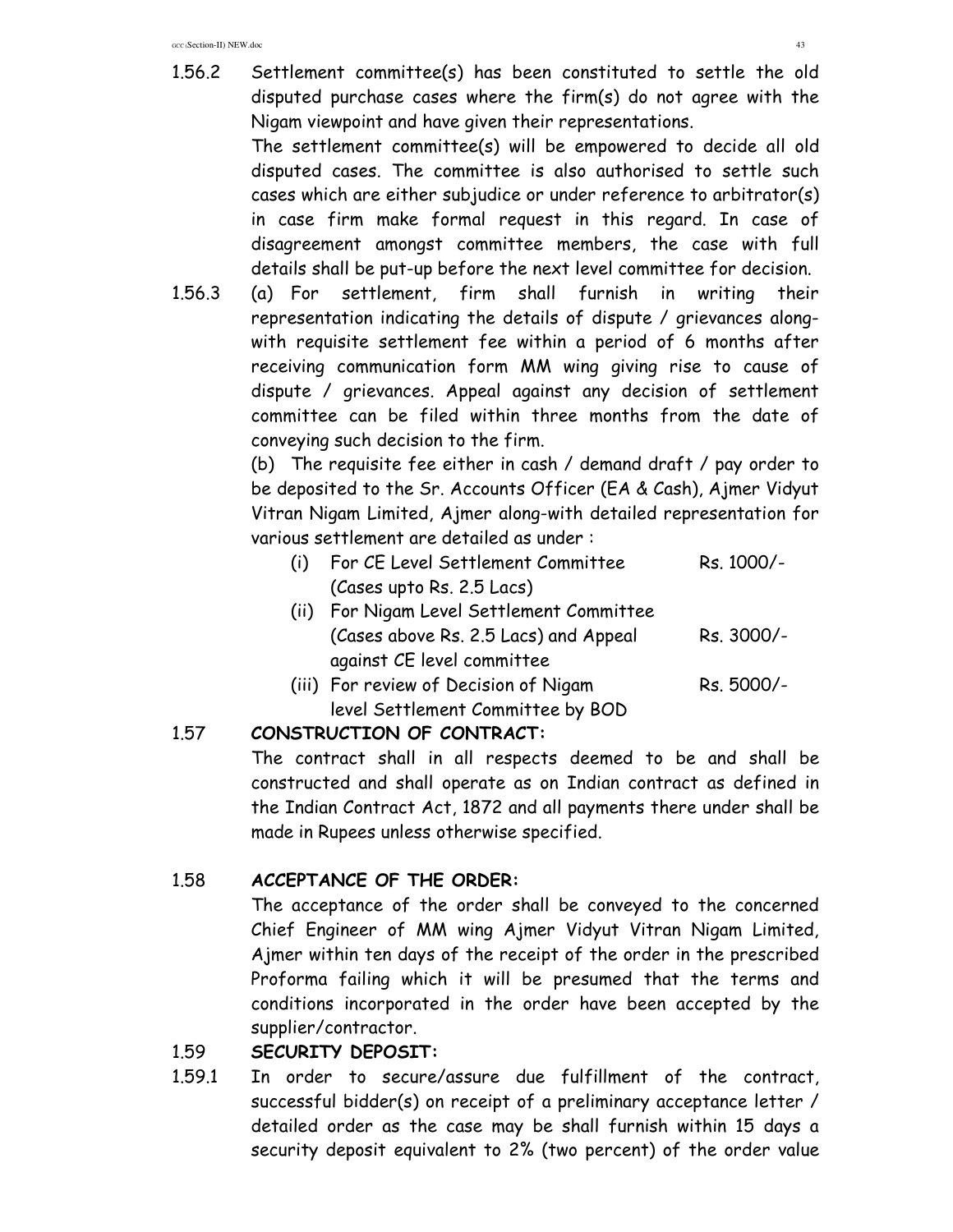by way of crossed / bank draft / banker's cheque with the payee as stated in the purchase order.

- 1.59.2 Unless otherwise specifically required to be retained / forfeited by the purchaser, the security deposit shall be refundable on request of the contractor / supplier after three months of completion of the entire supplies to the satisfaction of the purchaser.
- 1.59.3 If the contractor / supplier fails or neglect to observe or perform any of his obligation under the contract, it will be lawful for the purchaser to forfeit either in whole or in part in his absolute discretion the security deposit furnished by the contractor / supplier. -
- 1.59.4 No interest shall be payable on such deposits.
- 1.59.5 The purchaser on request by bidder/supplier may consider to accept security in form of a bank guarantee from a scheduled bank on the Proforma prescribed by the purchaser at Appendix-IX. Note : Bank guarantee from the firms located outside Rajasthan may be accepted on the non-judicial stamp paper of Rajasthan or stamp paper of their state of appropriate value provided a declaration be given by such firm that the bank guarantee is duly stamped as per Stamp Law applicable in that concerned state.

#### 1.60 **PRICE FALL CLAUSE**

- 1.60.1 The price fall clause shall be made applicable w.e.f. the date of opening of 'Techno-Commercial Bid' of the subsequent tender when the supplies under the running contracts are delayed beyond the overall stipulated delivery schedule as on the date of opening of techno-commercial bid of subsequent tender provided that the supplier itself has quoted or accepted lower rates finalized in the subsequent tender of the same item. In other cases, the price fall clause shall be made applicable w.e.f the date of opening of 'price bid' of the subsequent tender of the same item. If the bidder does not agree for lower rates finalized in subsequent tender, the remaining supplies of running contracts at higher rates as on the date of price bid opening of the subsequent tender will be cancelled as per provisions of price fall clause.
- 1.60.2 If the stipulated delivery schedule of the running contract expires on the date of opening of techno commercial bid of subsequent tender or thereafter before opening of price bid and bidder himself have quoted or accepted lower rates finalized in subsequent tender, in that case the delayed supplies made during the period of technocommercial bid opening date and price bid opening date of subsequent tender will be paid at such lower rates finalized in subsequent tender as against current contract price minus recovery towards delay in delivery, if it is so economical to Nigam. Payment equivalent to 10% of the FORD price of the delayed supplies will be withheld till finalization of price of subsequent tender.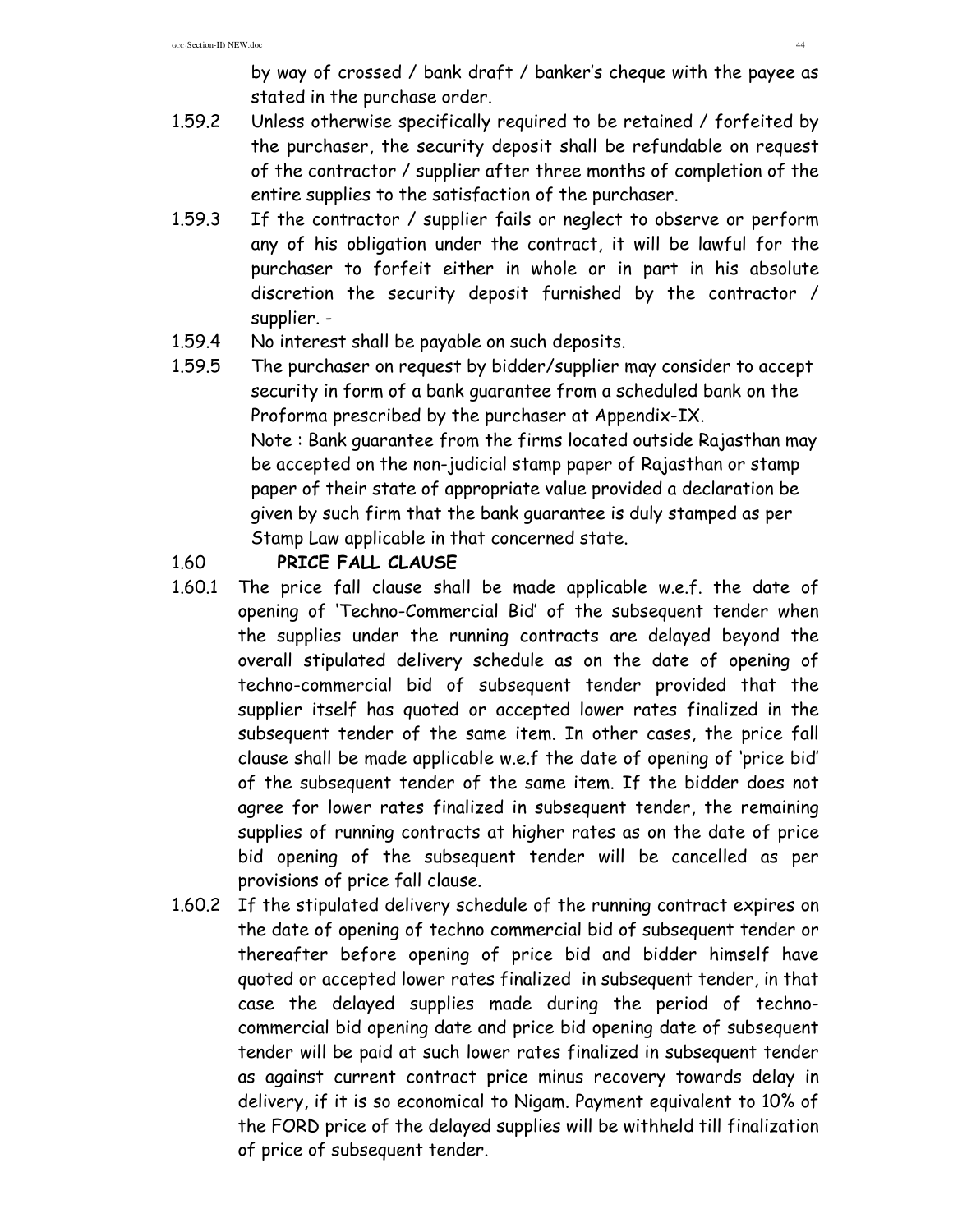- 1.60.3 In case delivery schedule is already over on the date of opening of Price Bid of subsequent tender:- the pending supplies against previous order as on the date of opening of price bid of subsequent tender shall be accepted at such lower rate, if any, as are quoted/finalized in subsequent tender as against subtracting recovery towards delay in delivery on old rate, if it is so economical and the tenderer agrees to it. If they are not agreeable, supply shall not be taken and order for balance supply shall be cancelled as per provision of the purchase order.
- 1.60.4 When delivery schedule is not over on the date of opening of Price Bid of subsequent tender:-

(a) If any previous successful tenderer has also participated in a new tender enquiry and quoted or accepted the lower rate finalized in the subsequent tender then pending supply against previous order as on the date of opening of price Bid of subsequent tender shall be taken at the lower rate as is finalized in the subsequent tender.

(b) If the supplier has not participated or participated but he is not agreeable to supply the balance quantity at lower rate received in the subsequent tender, the balance supply as on the date of opening of price Bid against previous order shall be acceptable to the extent of ordered quantity as per delivery schedule upto three months (but not beyond the overall delivery schedule) from the date of opening of price bid of new tender on the following conditions:-

- 1. The rate will be as per the purchase order against which supplies are to be made within the delivery schedule.
- 2. The back log, if any, of supplies according to delivery schedule on the date of opening of price bid of new tender shall be acceptable on effecting the recovery towards delay in supply at prescribed rates, if leviable under the circumstances.
- 3. No supply in excess of quantity as per the delivery schedule during the 3 months period after opening of 'price bid' of new tender shall be acceptable in any circumstances. No preponment of original delivery schedule will be made.
- 4. The old purchase order(s) in respect of balance un- supplied quantity shall stand cancelled after 3 months from the opening of 'price bid' of new tender.

(c) In case, where subsequent bid is decided at very less intervals and the firm is yet to commence the supply as per the delivery schedule when the revised rates in subsequent bids are received lower, the price fall clause will be made applicable after 3 Months from the scheduled commencement of the delivery schedule in the respective item.

1.60.5 (a) If subsequent tender is decided on differential rates and a firm has also participated in subsequent tender, the price fall clause would be applicable with respect to the price quoted/accepted by the firm in the new tender provided this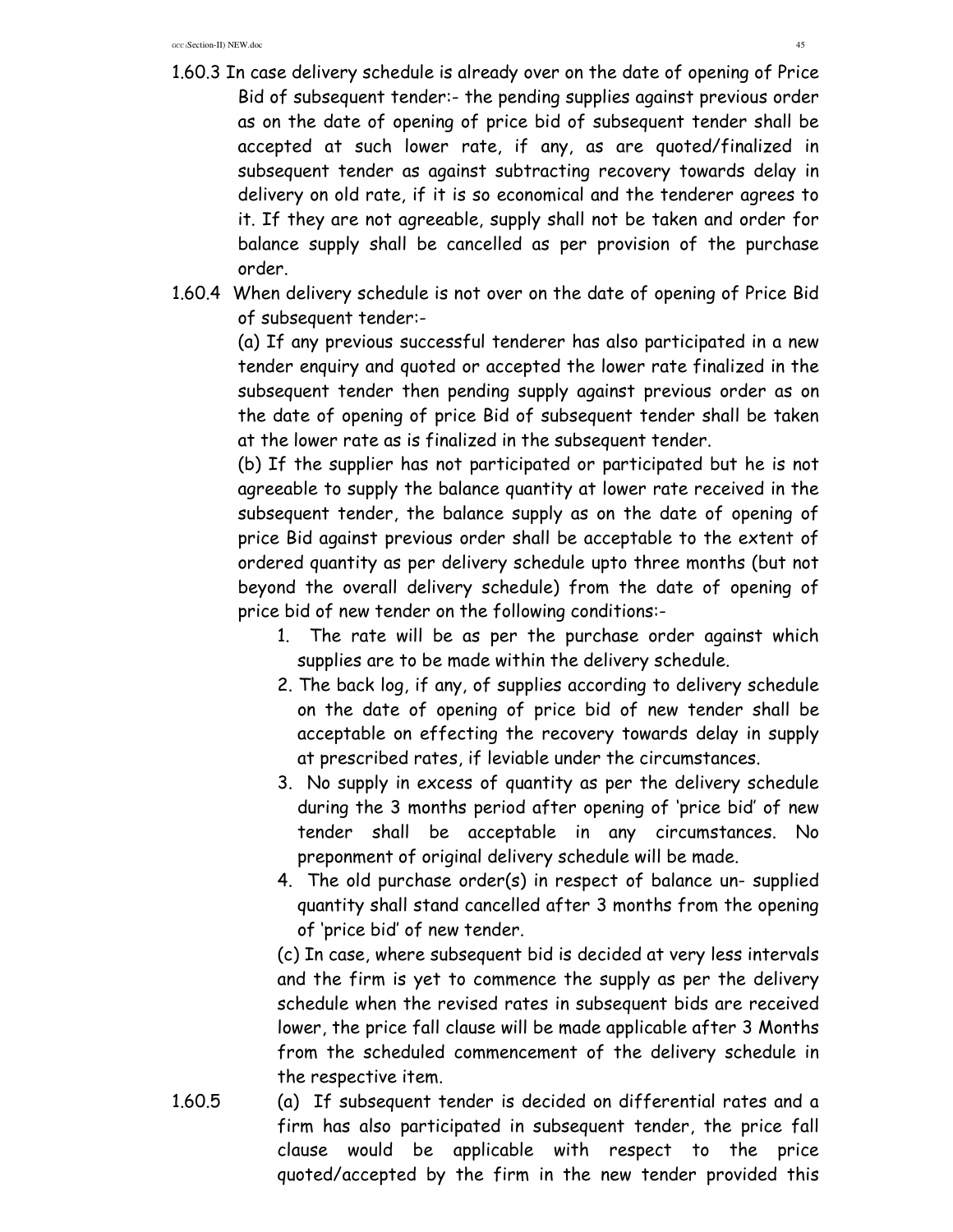quoted/accepted price is lower than firm's previous updated price minus recovery towards delay in delivery.

(b) In case, firm has not participated or not agreed to lower rates in subsequent tender, then price fall clause would be applicable with respect to highest differential price, decided under new tender, provided this highest price is lower than firm's previous updated price minus recovery towards delay in delivery.

1.60.6 (a) Price fall Clause of one company would not be applicable to other companies (i.e. not applicable across the five companies), The Price fall cause of the respective company would be applicable within the company only. However the company if deemed appropriate may offer lower rates (counter offer) received by other company (ies) at the time of finalization of tender.

> (b) In case of Discom's common tender, the price fall clause shall be applicable with respect to purchase made in other Discoms for that particular item.

> (c) After applying Price Fall Clause, no positive Price Variation will be payable, however, negative price variation, if any, shall be deducted.

1.60.7 For the operation of price fall provision, the rates decided for procurement of material with World Bank assistance will not be considered."

> **NOTE**:- The Price Fall Clause shall be made applicable on the supplies received in the stores on or after the date of opening of Techno-commercial Bid/ Price Bid of subsequent tender, as the case may be.

# **1.61 DEFERMENT OF DELIVERY:**

- a. The purchaser reserves the right to defer the delivery period as indicated in the purchase order. However the material already manufactured by the supplier/contractor upto the time of deferment may be accepted provided contractor/supplier provides adequate satisfactory proof of having material manufactured in all respect and ready for inspection and delivery before the date of deferment. For the verification of supplier, contention regarding readiness of material (finished goods) should invariably be got verified by MM wing. The period during which the supplies have been so deferred shall not be reckoned as delay in delivery in terms of clause 'Delay in Delivery'.
- b. The deferment of supplies if are to be made, the supplier should be informed within 3 days before invariably.
- c. The deferment of supplies should be maximum for one year or upto date of finalizing of new tender whichever earlier.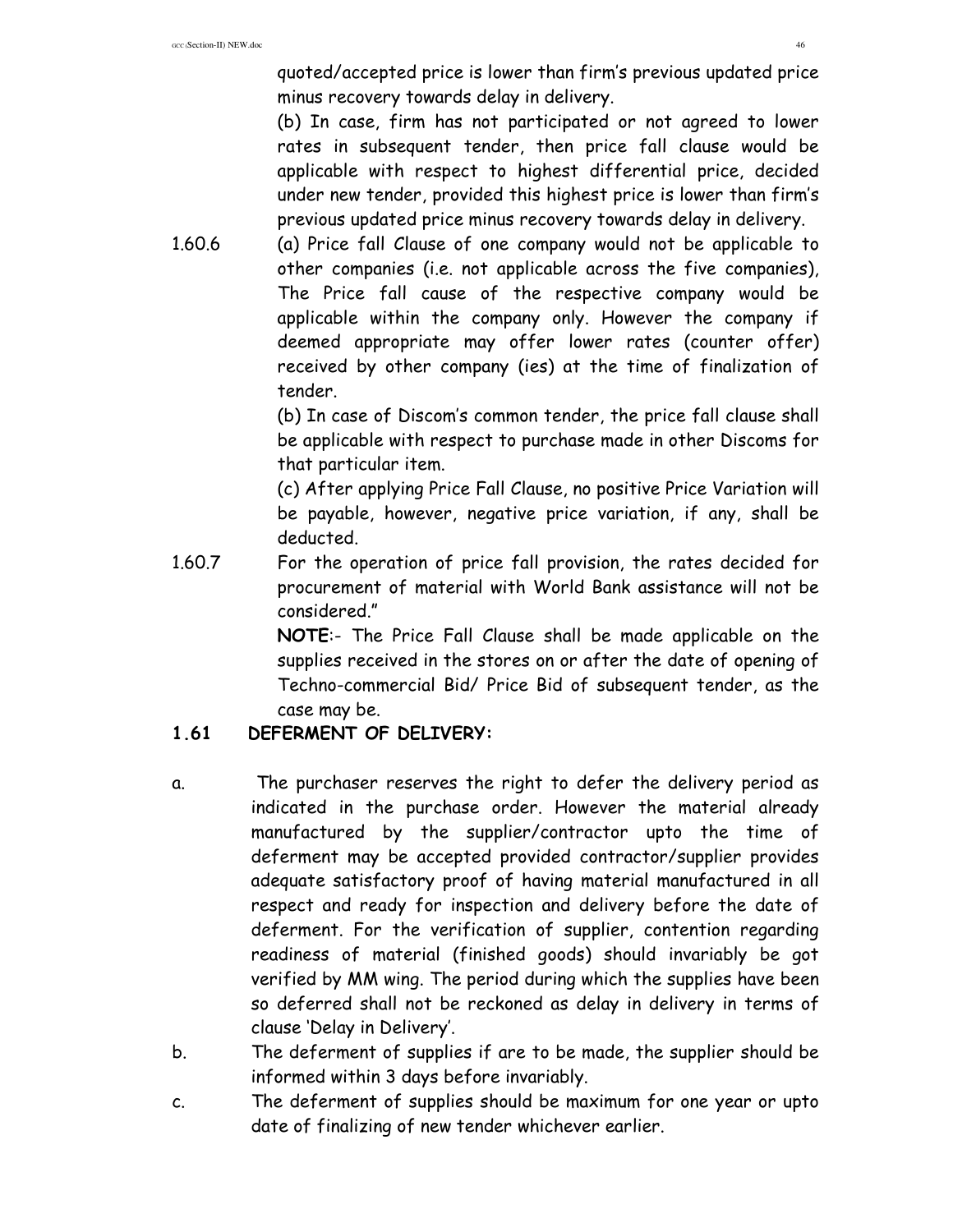#### **1.62 REJECTED MATERIAL / EQUIPMENT NOT LIFTED BY THE CONTRACTOR / SUPPLIER TIMELY:**

If the contractor / supplier fail to lift the material / equipments declared rejected or any part thereof, from the consignee within a period of 15 days from the date of dispatch of information from the purchaser, the purchaser shall be entitled at his option:

- (i) To effect recovery @ 1% per week or part thereof (for actual delay in lifting the material beyond 30 days from the due date of dispatch of information from the purchaser), subject to a maximum of 15%. The amount of recovery will be worked out on the basis of Ex-works price of the material indicated in the purchase order. In case where Ex-works prices have not been indicated, then the recovery shall be worked out on the basis of prices as shown in the purchase order.
- (ii) In case a contractor / supplier fails to lift the material / equipments declared rejected and any part thereof, from the consignee within a period of 135 days from the date of dispatch of information from the purchaser, Ajmer Vidyut Vitran Nigam Limited may dispose off such material / equipments declared rejected and any part thereof, upon such terms and in such manner as it deems appropriate, at the risk and responsibility of the contractor / supplier.
- (iii) If such material / equipments declared rejected and any part thereof is disposed off through sales, 5% of the sale value liable to be deducted on account of cost incurred in sales proceedings and after deduction, the balance value shall be "Net realized sale value".
- (iv) If such material / equipments declared rejected and any part thereof is disposed off in other manner on 'Nil' price, the actual expenditure incurred in disposal proceedings shall be recovered from the contractor / supplier.
- (v) The contractor / supplier shall be required to deposit the amount of recoveries finalized within a period of 30 days of receipt of information, failing which the dues shall be recovered from the Net Realized Sales Value or from the financial hold of the contractor / supplier available with the Nigam. In case where the amount of recoveries against a firm / contractor / supplier exceeds its financial hold / Net realized sales value, the Nigam will be at the liberty to effect such recovery out of the financial hold / pending payments of the contractor / supplier available with other successor companies of the erstwhile RSEB.
- (vi) Ajmer Vidyut Vitran Nigam Limited, Ajmer at its discretion, may allow the contractor / supplier to lift the material / equipments declared rejected and any part thereof even after expiry of period of 135 days from the date of dispatch of